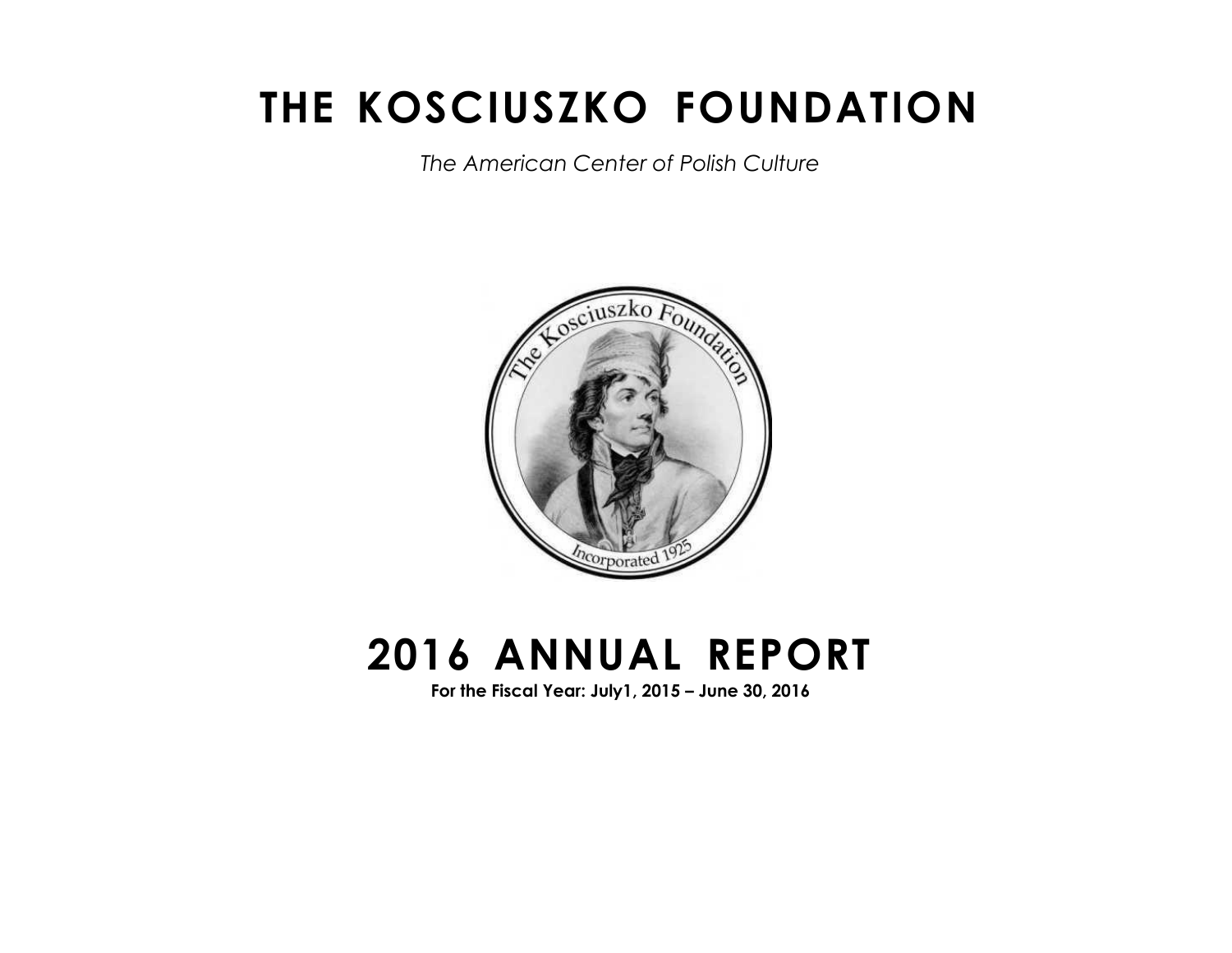

# **Contents**

| KOSCIUSZKO FOUNDATION AND POLISH MINISTRY EXCHANGE PROGRAM TO POLAND 2015/2016 |  |
|--------------------------------------------------------------------------------|--|
|                                                                                |  |
|                                                                                |  |
|                                                                                |  |
|                                                                                |  |
|                                                                                |  |
|                                                                                |  |
|                                                                                |  |
|                                                                                |  |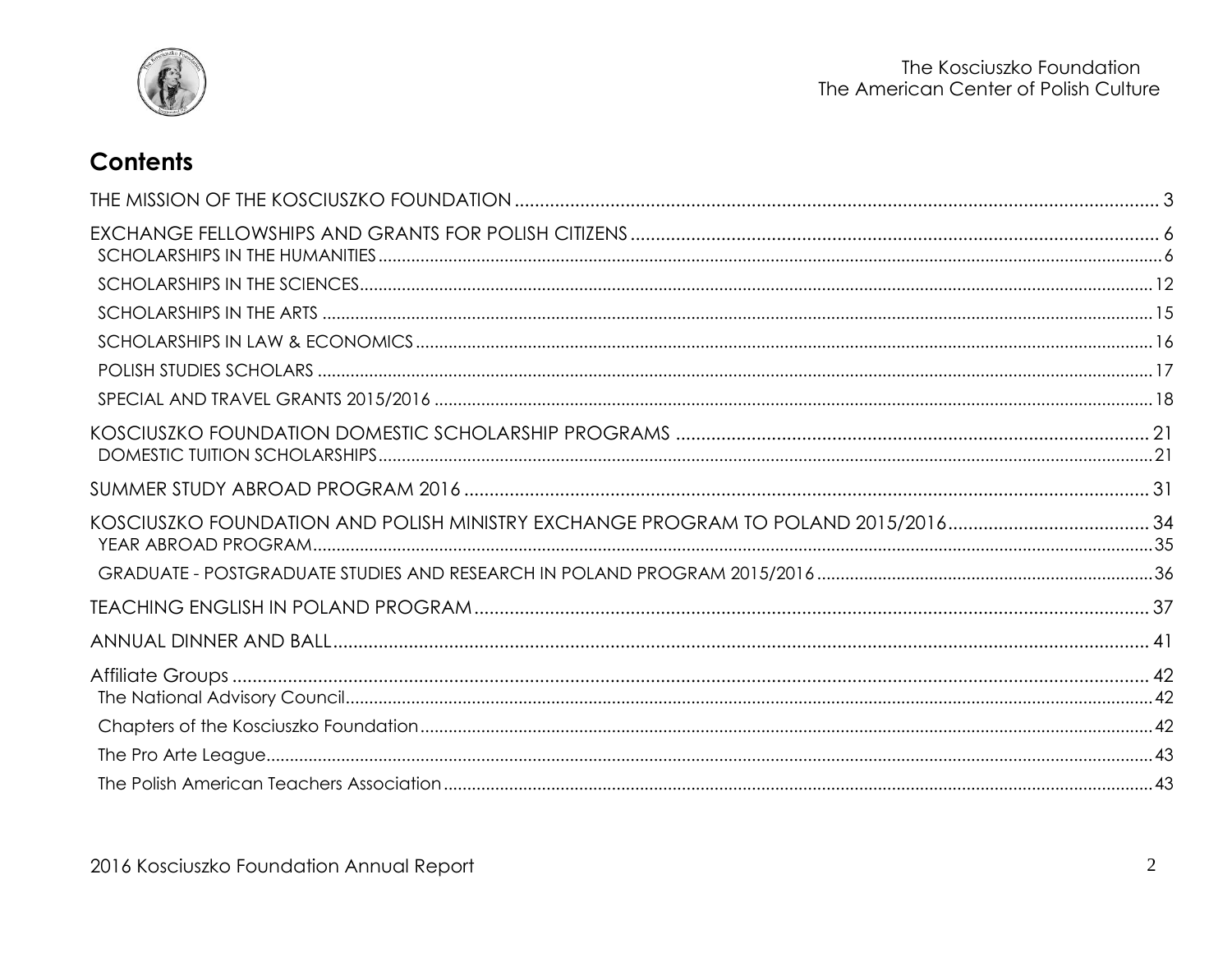

# <span id="page-2-0"></span>**THE MISSION OF THE KOSCIUSZKO FOUNDATION**

Founded in 1925, the Kosciuszko Foundation is dedicated to promoting and strengthening understanding and friendship between the peoples of Poland and the United States through educational, scientific and cultural exchanges and other related programs and activities. It awards fellowships and grants to graduate student scholars, scientists, professionals and artists and helps to increase the visibility and prestige of Polish culture in America's pluralistic society by sponsoring exhibits, publications, film festivals, performing arts such as concerts and recitals, and assists other institutions with similar goals.

The Kosciuszko Foundation's fiscal year runs from July 1 through June 30. This report covers activities and expenditures for the fiscal year ending June 30, 2016.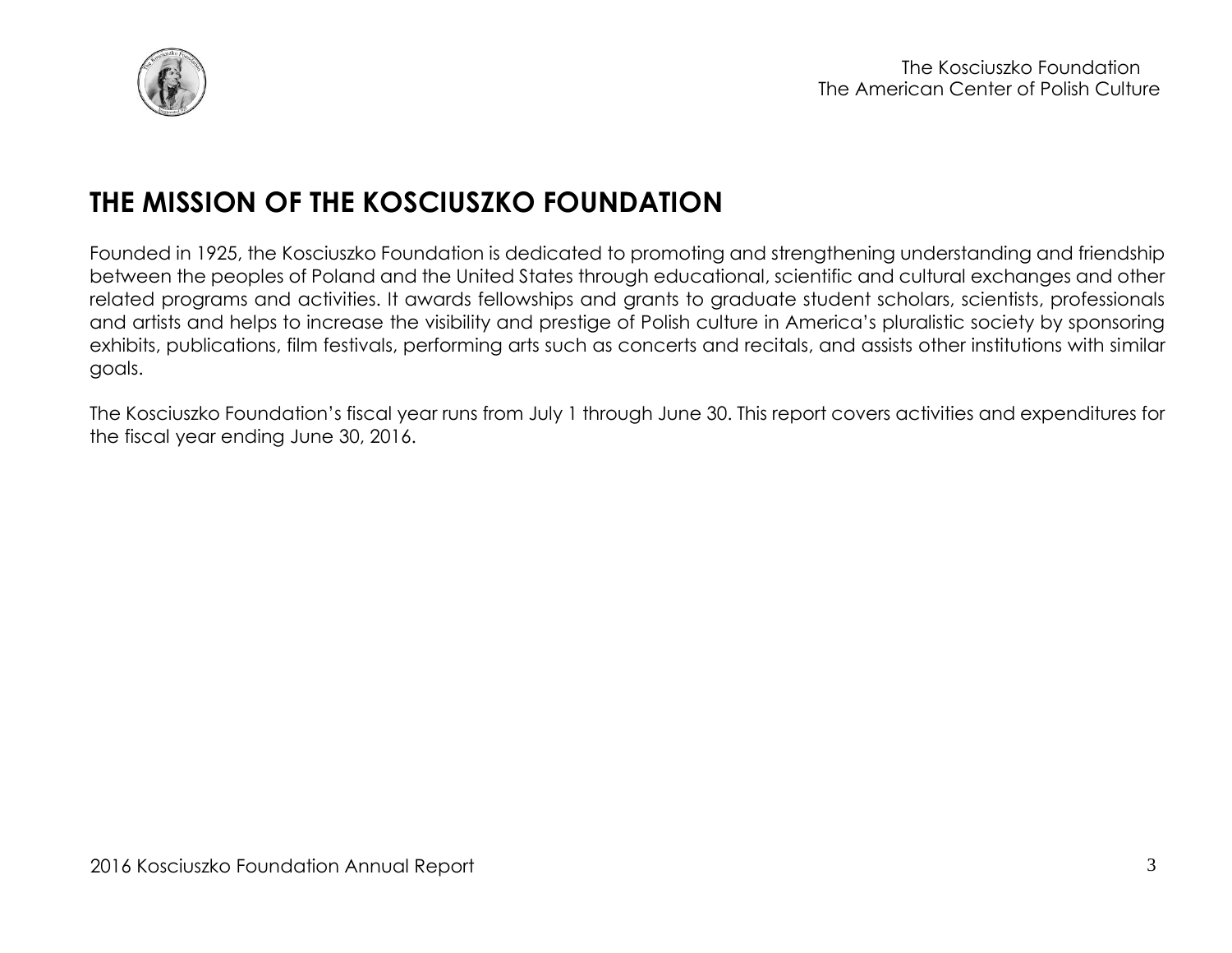

# **EDUCATIONAL PROGRAM**

*Since 1926 the Kosciuszko Foundation's educational programs have reinforced bonds between the United States and Poland by facilitating an intellectual and scholarly exchange of ideas. Today, the Foundation's educational programs include Exchange Fellowships and Grants; Domestic Tuition Scholarships, Graduate and Postgraduate Study and Research Programs for Americans in Poland; Year Abroad Program, Special and Travel Grants; Summer Studies in Polish Language and Culture and Teaching English in Poland. These programs constitute the basis of all the Foundation's activities and account for the major portion of its program expenditures.*

## EXCHANGE FELLOWSHIPS AND GRANTS FOR POLISH CITIZENS

The Kosciuszko Foundation Fellowships and Grants are awarded annually to Polish citizens for advanced study/research and teaching at universities, institutions of higher learning and scientific/ medical centers in the United States. Under the program, Fellowships are awarded to postgraduate scholars, professionals or artists with degrees. Grants are awarded to those without doctoral degrees. Fellowships and Grants are awarded for 3-10 month periods depending on the nature and scope of the research project, the recommendations of the American institution and the U.S. and Polish Academic Advisory Committees.

### **During fiscal year 2016, 42 Polish scholars and scientists successfully completed their scholarly and scientific projects, receiving \$476,225 in support from the Foundation.**

The Fellows and Grantees had been carefully chosen for the program in a highly selective screening process that included personal interviews in Warsaw. Among them were five Teaching Fellows – a part of the Foundation's ongoing support for Polish Studies programs at various American universities (since 1992). During the 2015/16 academic year,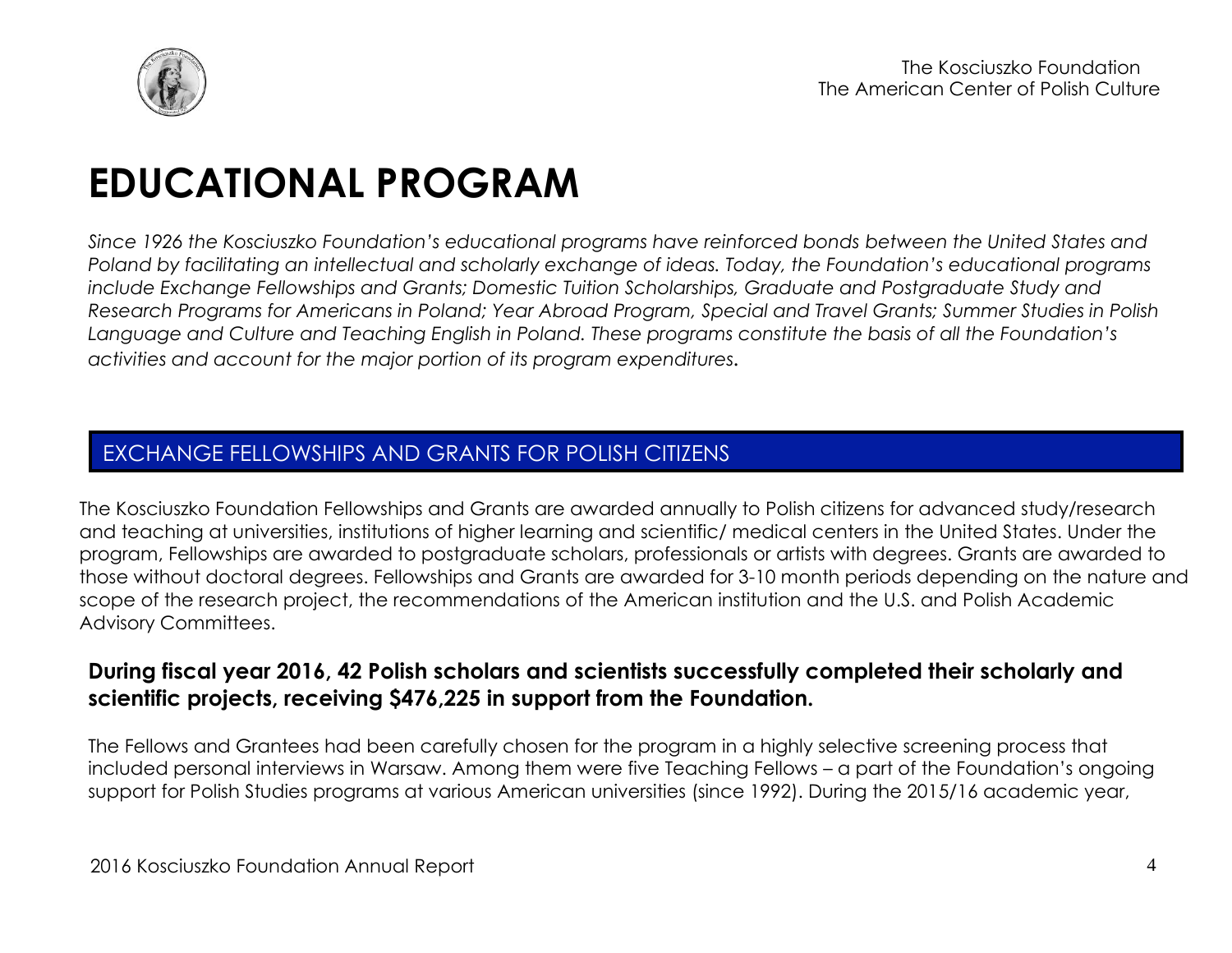

the Foundation sponsored Teaching Fellowships at: The Brown University in Providence, RI, the Cleveland State University in Ohio, the University at Buffalo, the State University of New York; and Hunter College, City University of New York (as part of a separate domestic program).

In addition to funding, the Foundation provides support to Fellows and Grantees prior to their arrival and during their stay in the United States. Every effort is made to help the participants and their families with travel, housing, medical insurance, visa, and U.S. Homeland Security procedures. Foundation staff contact Fellows and Grantees frequently throughout their stay in the United States, and whenever feasible, conduct exit interviews and receive a final written activities report from each participant.

The Foundation would like to take this opportunity to express its sincere appreciation to the members of the U.S. and Polish Academic Advisory Committees, whose members review and interview all of the applicants for the Fellowships and Grants Program.

#### **Members of the U.S. Academic Advisory Committee for the 2015-2016 Advanced Research/Study Program for Polish Citizens:**

| Ronald J. Hagadus, M.D.     | Associate Professor at Clinical Ophthalmology, New York Medical College;<br>Honorary Senior Attending Surgeon, New York Eye & Ear Infirmary, Glaucoma<br>Service, New York, NY. |
|-----------------------------|---------------------------------------------------------------------------------------------------------------------------------------------------------------------------------|
| Hanna Chroboczek Kelker     | NYU Medical Center, NY,                                                                                                                                                         |
| Marian A. Kornilowicz, Esq. | Partner at Cohen, Seglias, Pallas, Greenhall & Furman, P.C. - Philadelphia, PA.                                                                                                 |
| Prof. John S. Micgiel, Ph.D | President and Executive Director of the Kosciuszko Foundation                                                                                                                   |
| Ewa Radwanska, M.D., Ph.D   | Professor, Rush University Medical Center, Chicago, IL.                                                                                                                         |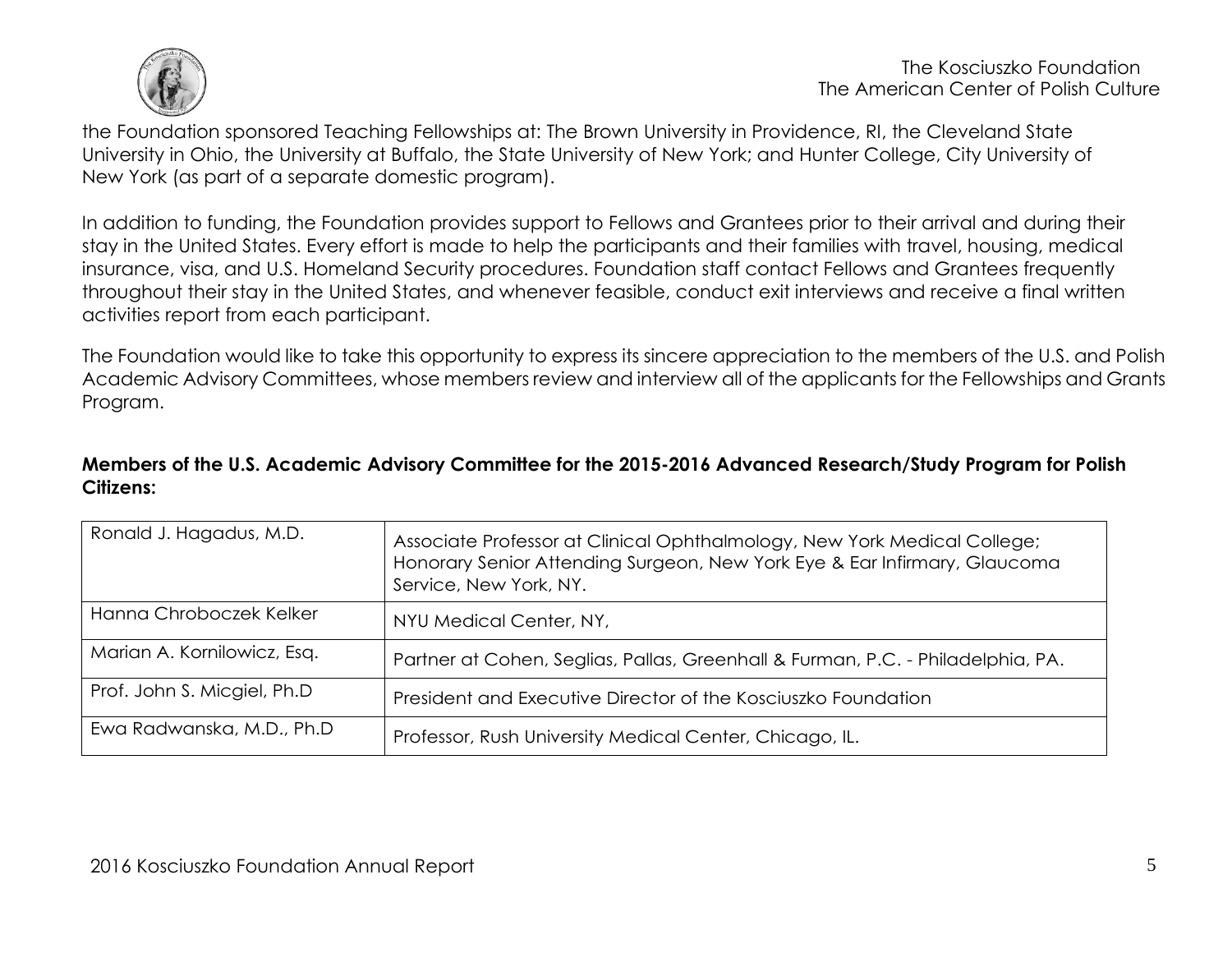

#### **Members of the Polish Academic Commission for the 2015-2016 Advanced Research /Study Program for Polish Citizens:**

| Alex Storozynski    | President & Executive Director Emeritus, Vice Chairman, The Kosciuszko<br>Foundation, Boca Raton, FL                                                     |
|---------------------|----------------------------------------------------------------------------------------------------------------------------------------------------------|
| Piotr Wilczek Ph.D. | Professor of the History of Literature and Culture, Head, Kollegium Artes Liberales,<br>University of Warsaw. Former Fellow of the Kosciuszko Foundation |

*Notes: A special effort was made to invite former Fellows of the Kosciuszko Foundation as members of the Polish Commission. Polish Committee members were present on days that coordinated with their academic area of focus.*

# <span id="page-5-0"></span>**EXCHANGE FELLOWSHIPS AND GRANTS FOR POLISH CITIZENS**

### <span id="page-5-1"></span>**SCHOLARSHIPS IN THE HUMANITIES**

| Grantee                  | <b>Position</b>                                                                  | <b>Subject of Research/Study</b>                                                                                                                                                                                                                                                                            | Amoun Fund |                             |
|--------------------------|----------------------------------------------------------------------------------|-------------------------------------------------------------------------------------------------------------------------------------------------------------------------------------------------------------------------------------------------------------------------------------------------------------|------------|-----------------------------|
| Chwedzuk-Szulc,<br>Karol | Academic Teacher at<br>University of Social<br>Sciences and<br>Humanities (SWPS) | 5 month fellowship to conduct a comparative<br>study of US and EU integration, from the<br>perspective of social constructivism; a<br>constructivist approach on forecasting in<br>international relations in the context of<br>comparative study at American University with<br>Professor Patrick Jackson. | \$15,000   | Stanislas Chylinski<br>Fund |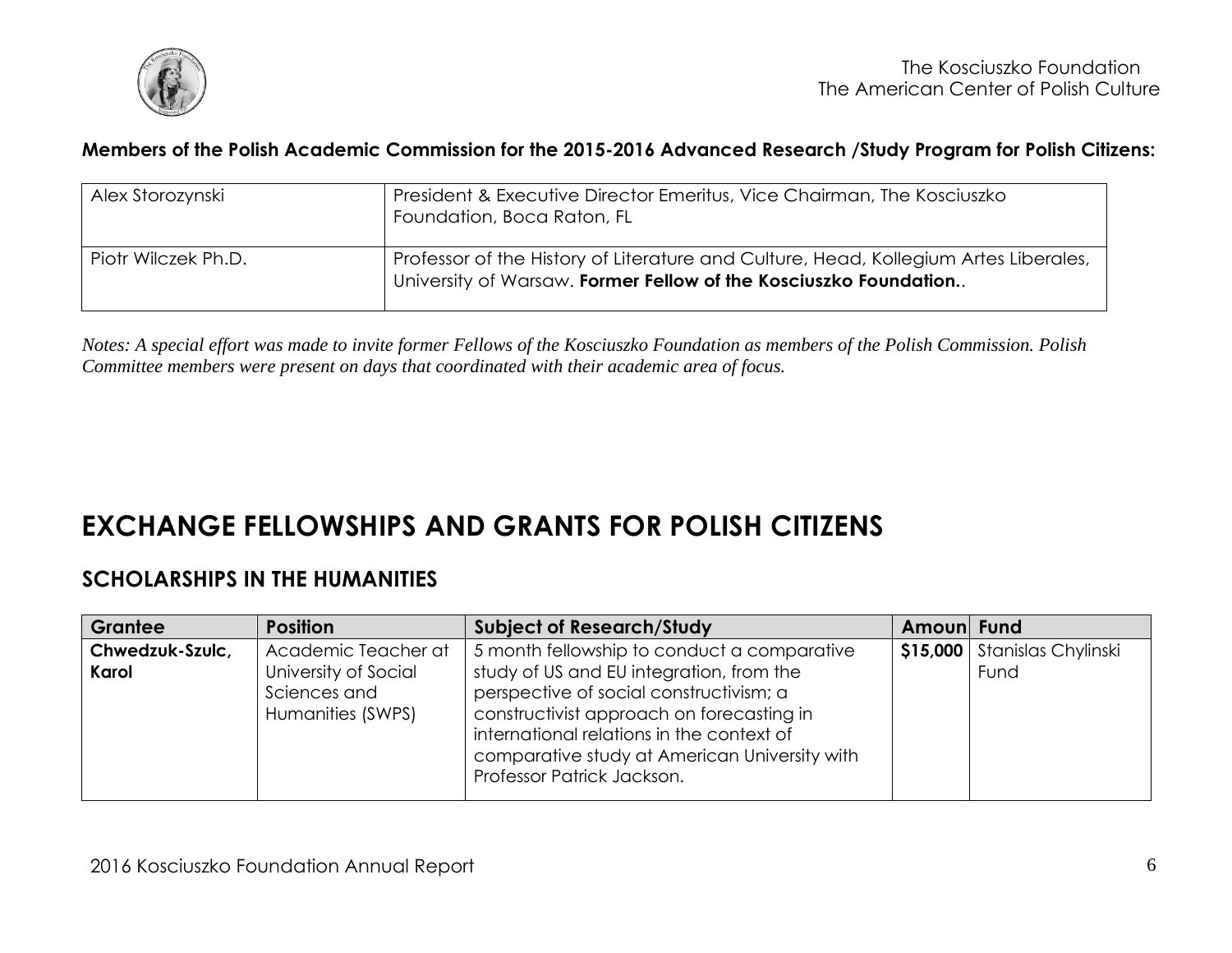

| <b>Grantee</b>     | <b>Position</b>                                                                            | <b>Subject of Research/Study</b>                                                                                                                                                                                                                                                                                                                                                                                                                                                                                                                                                                    | <b>Amoun</b> | <b>Fund</b>                                                                           |
|--------------------|--------------------------------------------------------------------------------------------|-----------------------------------------------------------------------------------------------------------------------------------------------------------------------------------------------------------------------------------------------------------------------------------------------------------------------------------------------------------------------------------------------------------------------------------------------------------------------------------------------------------------------------------------------------------------------------------------------------|--------------|---------------------------------------------------------------------------------------|
| Franaszek, Andrzej | Assistant Professor at<br>Pedagogical University<br>of Cracow                              | 2 months to conduct research on the life and<br>work of Zbigniew Herbert, including his<br>relationships with American culture at Yale<br>University with Merieta Bayati.                                                                                                                                                                                                                                                                                                                                                                                                                           | \$6,000      | Zelosky Fund                                                                          |
|                    | Gawlikowska, Anna Ph.D. Candidate in<br>American Literature,<br>Jagiellonian University    | 3 months to conduct research examining the<br>claim that contemporary Jewish-American writers<br>experience a cultural "absence" in their heritage,<br>created by the Holocaust and in the pursuit of a<br>sense of individual and collective identity; to<br>untangle the variety of literary images of an<br>Eastern-European pre-war Jewish town - the shtetl<br>- within the broader consideration of the role this<br>space has played in the literature of classical<br>Yiddish and contemporary Jewish-American<br>writers, at Loyola Marymount University with<br>Professor Holli Levitsky. | \$9,000      | Wanda Roehr Fund<br>( \$7,000]<br>Dr. John A.<br>Cetnarowski-Cetner<br>Fund (\$2,000) |
| Gora, Magdalena    | Associate Professor,<br>Institute of European<br>Studies of the<br>Jagiellonian University | 4 months to conduct research titled "In search"<br>of external legitimization: The European<br>Enlargement and the European Neighborhood<br>Policy from an American Perspective," dealing<br>with the perception of the EU activities in its<br>close neighborhood by American political<br>actors, in connection with current<br>developments in Eastern Ukraine, at New York<br>University with Professor Larry Wolff.                                                                                                                                                                            | \$12,000     | Stanislas Chylinski<br>Fund                                                           |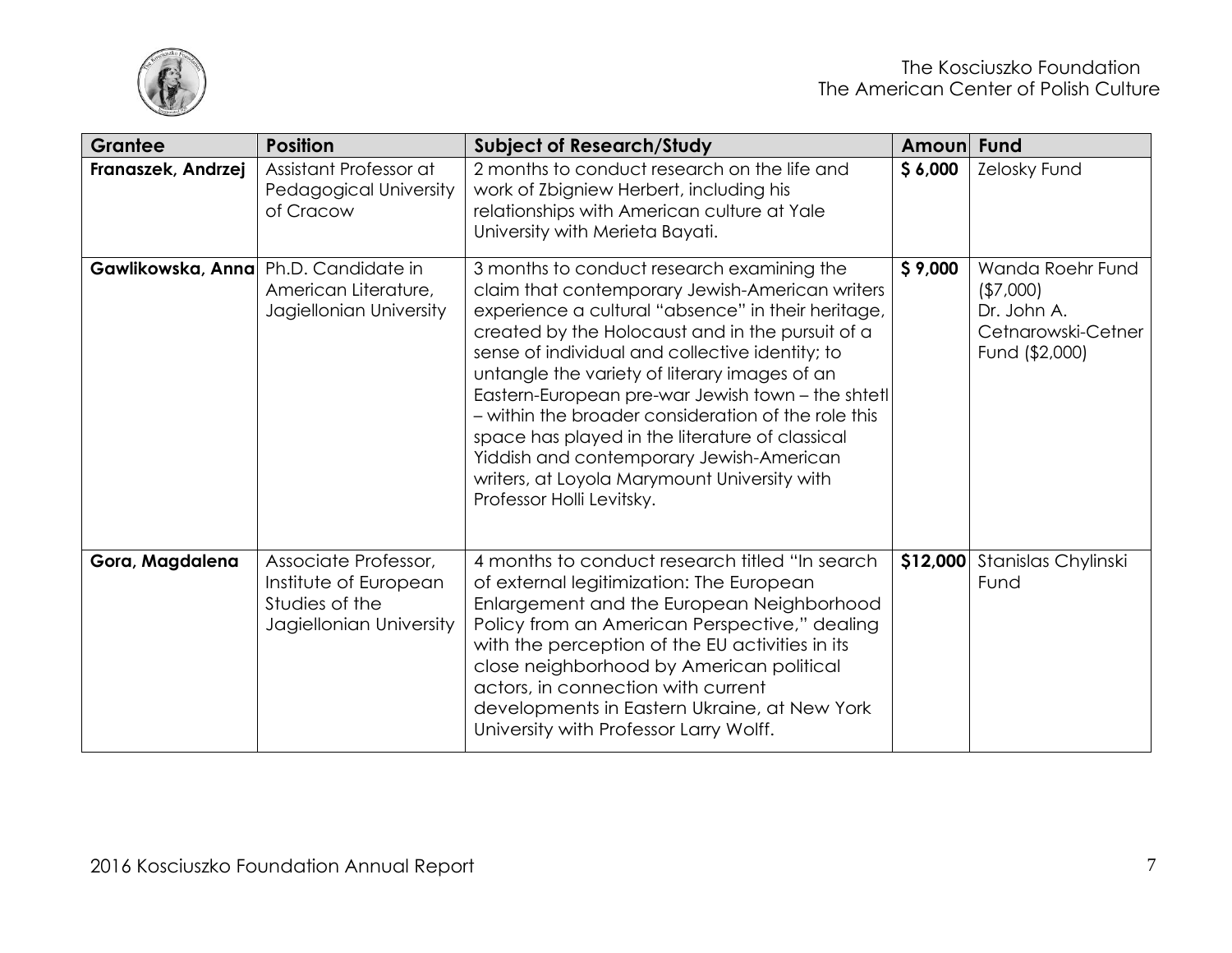

| <b>Grantee</b>               | <b>Position</b>                                                                                                                                              | <b>Subject of Research/Study</b>                                                                                                                                                                                                                                                                                                                                                   | <b>Amoun</b> | <b>Fund</b>                                                                                            |
|------------------------------|--------------------------------------------------------------------------------------------------------------------------------------------------------------|------------------------------------------------------------------------------------------------------------------------------------------------------------------------------------------------------------------------------------------------------------------------------------------------------------------------------------------------------------------------------------|--------------|--------------------------------------------------------------------------------------------------------|
| Guzowska, Joanna             | Ph.D. candidate in<br>Philosophy, University of<br>Warsaw                                                                                                    | 5-months to conduct research on the problem of<br>conceptually determined cognition versus<br>conceptually undetermined thought as it is<br>approached by Kant's Critique of the Power of<br>Judgment (1790), and an early Chinese collection<br>of philosophical writings known as the Zhuangzi<br>(3rd century BC) at the University of Chicago with<br>Professor Brook Ziporyn. | \$15,000     | Stanislas Chylinski<br>Fund                                                                            |
| Jaworek, Anna                | Senior Archivist, The<br>State Archive in Siedlce                                                                                                            | 5 months to continue work on the archive<br>collection and conduct research on comparative<br>cartographic materials at The Polish Institute of<br>Arts and Sciences in America with Prof. Bozena<br>Leven.                                                                                                                                                                        | \$15,000     | Stanislas Chylinski<br>Fund                                                                            |
| Kunicki-Goldfinger,<br>Jerzy | Ph. D. in Art Sciences,<br>Institute of<br>Conservation and<br><b>Restoration of Cultural</b><br>Property, The Nicolaus<br>Copernicus University in<br>Torun | 4 month fellowship to conduct an investigation<br>into the relationship between origin, technology<br>and durability of glass, with special focus on the<br>late 17th and 18th century potassium glasses, at<br>the Corning Museum of Glass with Stephen P.<br>Koob, Chief Conservator.                                                                                            | \$11,200     | Zelosky Fund                                                                                           |
| Kurowicka, Anna              | Junior Researcher at<br>the Institute of Slavic<br>Studies, Polish<br>Academy of Sciences                                                                    | To conduct 4-month research on discourses about<br>asexuality understood as a sexual identity and<br>political choice, including the attitude to<br>asexuality in second wave feminism and the<br>impact of Protestantism on discourses about<br>asexuality, at Emory University with Professor Lynne<br>Huffer.                                                                   | \$11,200     | Adolph and<br>Stephanie Bauer<br>Fund (\$9,000)<br>Dr. John A.<br>Cetnarowski-Cetner<br>Fund (\$2,200) |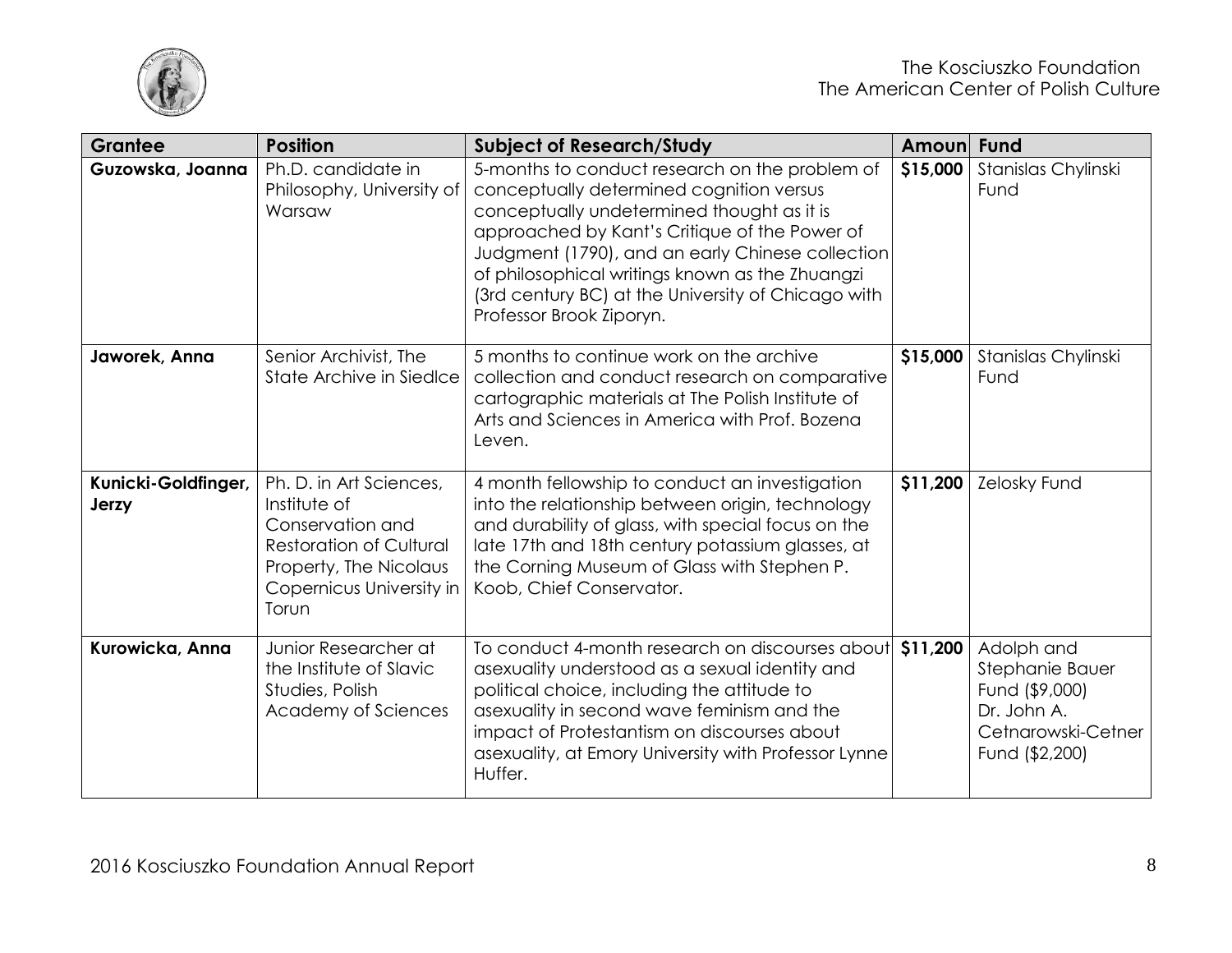

| <b>Grantee</b>                 | <b>Position</b>                                                                                                         | <b>Subject of Research/Study</b>                                                                                                                                                                                                                                                  | Amoun    | <b>Fund</b>                 |
|--------------------------------|-------------------------------------------------------------------------------------------------------------------------|-----------------------------------------------------------------------------------------------------------------------------------------------------------------------------------------------------------------------------------------------------------------------------------|----------|-----------------------------|
| Kusiak-Corcoran,<br>Joanna     | Ph.D. in Sociology,<br>University of<br>Warsaw/Darmstadt<br>University of<br>Technology                                 | 5 months to conduct research on a body of<br>literature toward the answer to a research<br>question regarding Jonathan Edwards' writing on<br>religious experience and the Fundamentalist-<br>Modernist controversy in USA at Yale Divinity<br>School with Kenneth P. Minkema.    | \$15,000 | Zelosky Fund                |
| Lewicki, Zbigniew              | Professor, Uniwersytet<br>Kardynala Stefana<br>Wyszynskiego                                                             | 3 months to conduct research on the problem<br>of a decreasing role of Central Europe in the<br>U.S. foreign policy under Barack Obama at<br>Georgetown University with Benjamin H. Loring                                                                                        | \$9,000  | Stanislas Chylinski<br>Fund |
| Malecka,<br>Magdalena          | Ph.D. in Philosophy,<br>Institute of Philosophy<br>and Sociology, Polish<br>Academy of Sciences                         | 4 months to conduct research on the<br>incorporation of scientific knowledge about<br>human behavior into law and policymaking at<br>Columbia University with Professor Axel Honneth                                                                                              | \$12,000 | Spiezny Fund                |
| Niedzwiecka-<br>Filipak, Irena | Director of the Institute<br>of Landscape<br>Architecture, University<br>of Environmental and<br>Life Sciences, Wroclaw | To conduct 3-month research on the importance<br>of rural design and planning from a rural point of<br>view; to identify the impacts of culture, climate,<br>function, and place in determining rural futures at<br>the University of Minnesota with Dewey Thorbeck,<br>Director. | \$8,400  | Stanislas Chylinski<br>Fund |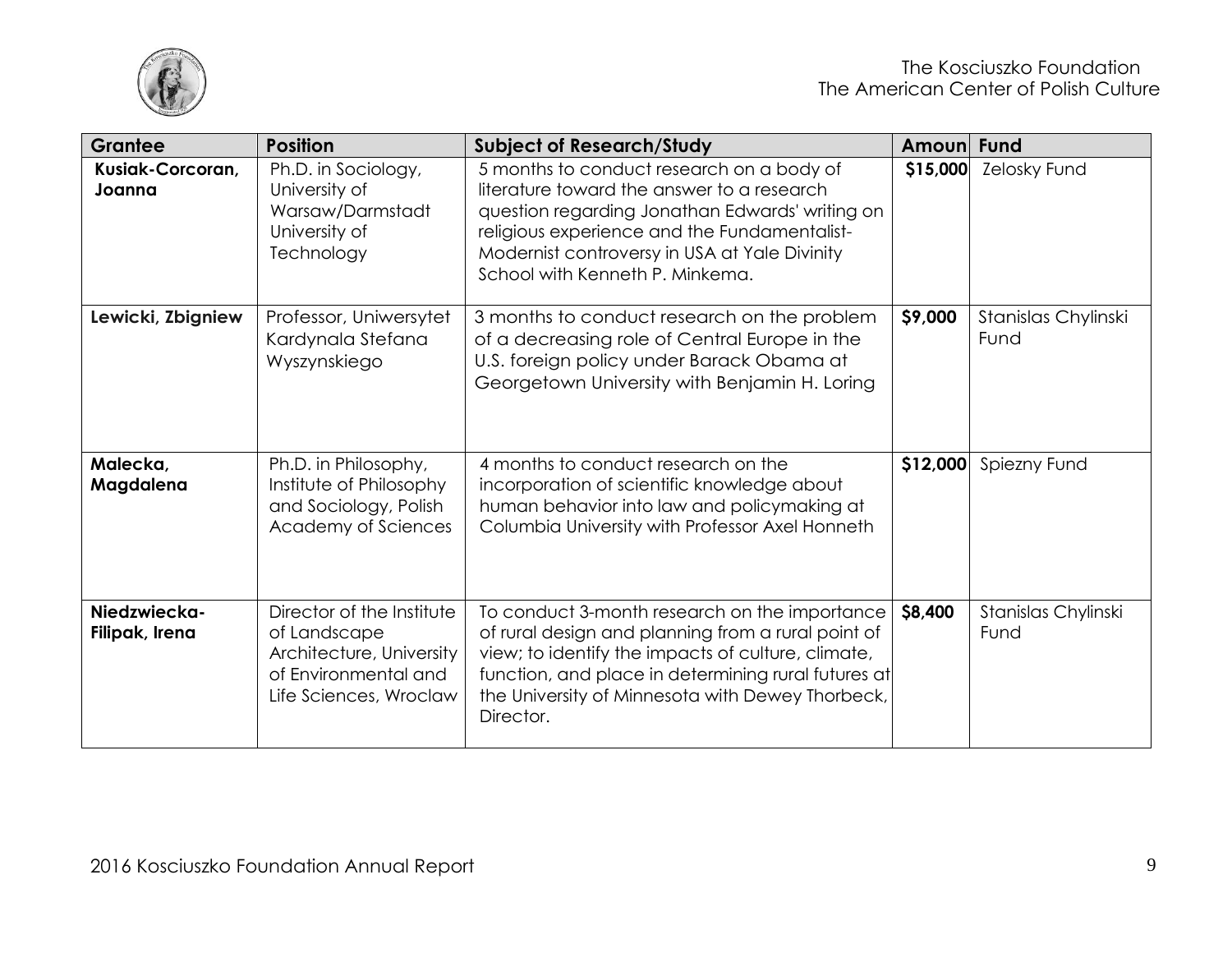

| <b>Grantee</b>               | <b>Position</b>                                                                   | <b>Subject of Research/Study</b>                                                                                                                                                                                                                                                                                                                                                                       | <b>Amoun</b> | <b>Fund</b>                                              |
|------------------------------|-----------------------------------------------------------------------------------|--------------------------------------------------------------------------------------------------------------------------------------------------------------------------------------------------------------------------------------------------------------------------------------------------------------------------------------------------------------------------------------------------------|--------------|----------------------------------------------------------|
| Niedzwiedz, Jakub            | Lecturer at Jagiellonian<br>University                                            | To conduct 4 research on the relationship<br>between Renaissance literature and cartography<br>in Europe and Americas at University of California,<br>Berkeley with Dr. Jeffrey A. Pennington.                                                                                                                                                                                                         | \$12,000     | Adolph and<br>Stephanie Bauer<br><b>Educational Fund</b> |
| Nowak, Ewa                   | Professor at Institute<br>of Philosophy, Adam<br>Mickiewicz University,<br>Poznan | 5 month fellowship to conduct research on<br>communication between doctors and patients<br>through bio-medical technology at Cornell<br>University with Dr. Dawn Schrader.                                                                                                                                                                                                                             |              | \$14,000 Stanislas Chylinski<br>Fund                     |
| Pachocki, Dariusz            | Adjunct Professor,<br>University of Opole                                         | To conduct 2-month research on the<br>complicated fates of Polish intelligentsia and<br>their relations with the United States at the<br>University of Texas, Austin, with Professor Mary<br>Neuburger                                                                                                                                                                                                 | \$5,600      | Stanislas Chylinski<br>Fund                              |
| Paczkowski,<br><b>Szymon</b> | Assistant Professor,<br>University of Warsaw                                      | 4 months to conduct research on the<br>American period in the career of the Polish<br>harpsichordist and pianist Wanda Landowska,<br>and her contribution when she lived in the USA<br>to the creation and development of a<br>movement for performing baroque music in<br>accordance with the principles and aesthetics<br>of its time; at the Graduate Center, CUNY, with<br>Professor Norman Carey. | \$12,000     | Sendzimir<br>Fund                                        |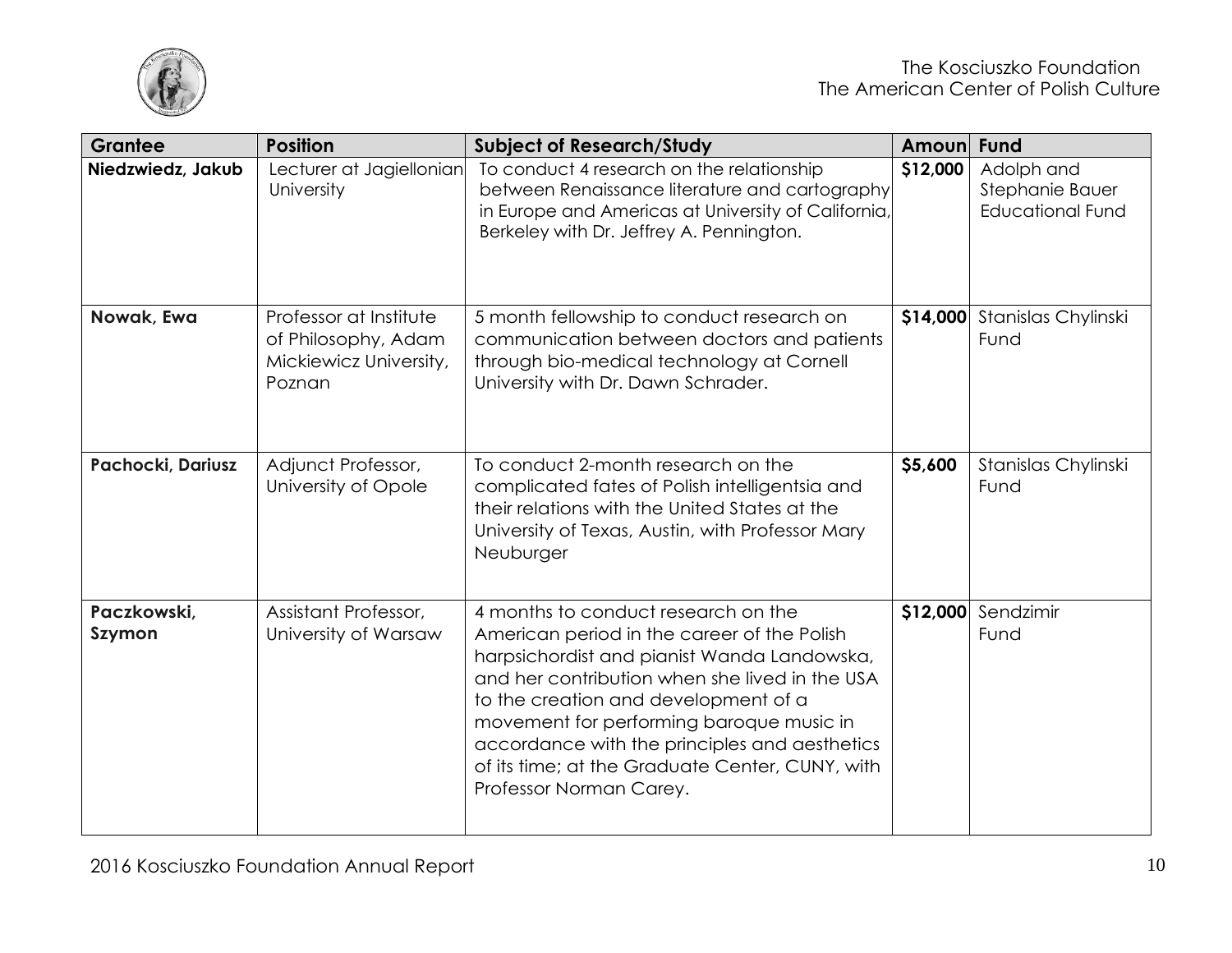

| Grantee                    | <b>Position</b>                                                    | <b>Subject of Research/Study</b>                                                                                                                                                                                                                                                                                                                                                                                                                 | Amoun    | Fund                                                     |
|----------------------------|--------------------------------------------------------------------|--------------------------------------------------------------------------------------------------------------------------------------------------------------------------------------------------------------------------------------------------------------------------------------------------------------------------------------------------------------------------------------------------------------------------------------------------|----------|----------------------------------------------------------|
| <b>Samol, Dariusz</b>      | Professor, Art<br>Academia in<br>Szczecin                          | To conduct 2-month research on the most<br>important figures of saxophone music in the<br>first half and middle of the 20th century, and<br>their role in classical saxophone development,<br>at SUNY Fredonia, New England Conservatory<br>and Ithaca College with Jean A. Morrow, Dr.<br>Wildy Zumwalt and Dr. Steven Mauk.                                                                                                                    | \$5,600  | Zelosky Fund                                             |
| <b>Skorek, Marta</b>       | Ph.D. candidate in<br>Applied Linguistics,<br>University of Warsaw | To conduct 3-month research on the<br>implication of science-policy interface for the<br>legitimation of an integrated approach to<br>Global Ocean governance from a discourse-<br>analytical perspective; to answer the question<br>of how scientific knowledge is produced,<br>interpreted and integrated into the policy-<br>making process of Global Ocean governance;<br>at University of Massachusetts-Boston, with Dr.<br>Maria Ivanovna. | \$5,625  | Adolph and<br>Stephanie Bauer<br><b>Educational Fund</b> |
| Wagner-Saffray,<br>Izabela | Associate Professor,<br><b>Warsaw University</b>                   | To conduct 4-month research in scientific<br>careers of Polish emigrants, especially in 1968<br>and post-1981; to conduct biographical<br>interviews and consult archives, at the New<br>School of Social Research with Dr. Jeffrey<br>Goldfarb                                                                                                                                                                                                  | \$12,000 | Stanislas Chylinski<br>Fund                              |
| <b>Warczok, Tomasz</b>     | Assistant Professor,<br>Pedagogical<br>University of Cracow        | Three months to conduct research on the<br>movement of social scientific theory from the<br>United States to Poland at the University of<br>California, Berkeley with Professor Loic<br>Wacquant.                                                                                                                                                                                                                                                | \$9,000  | Wojtkowski Fund                                          |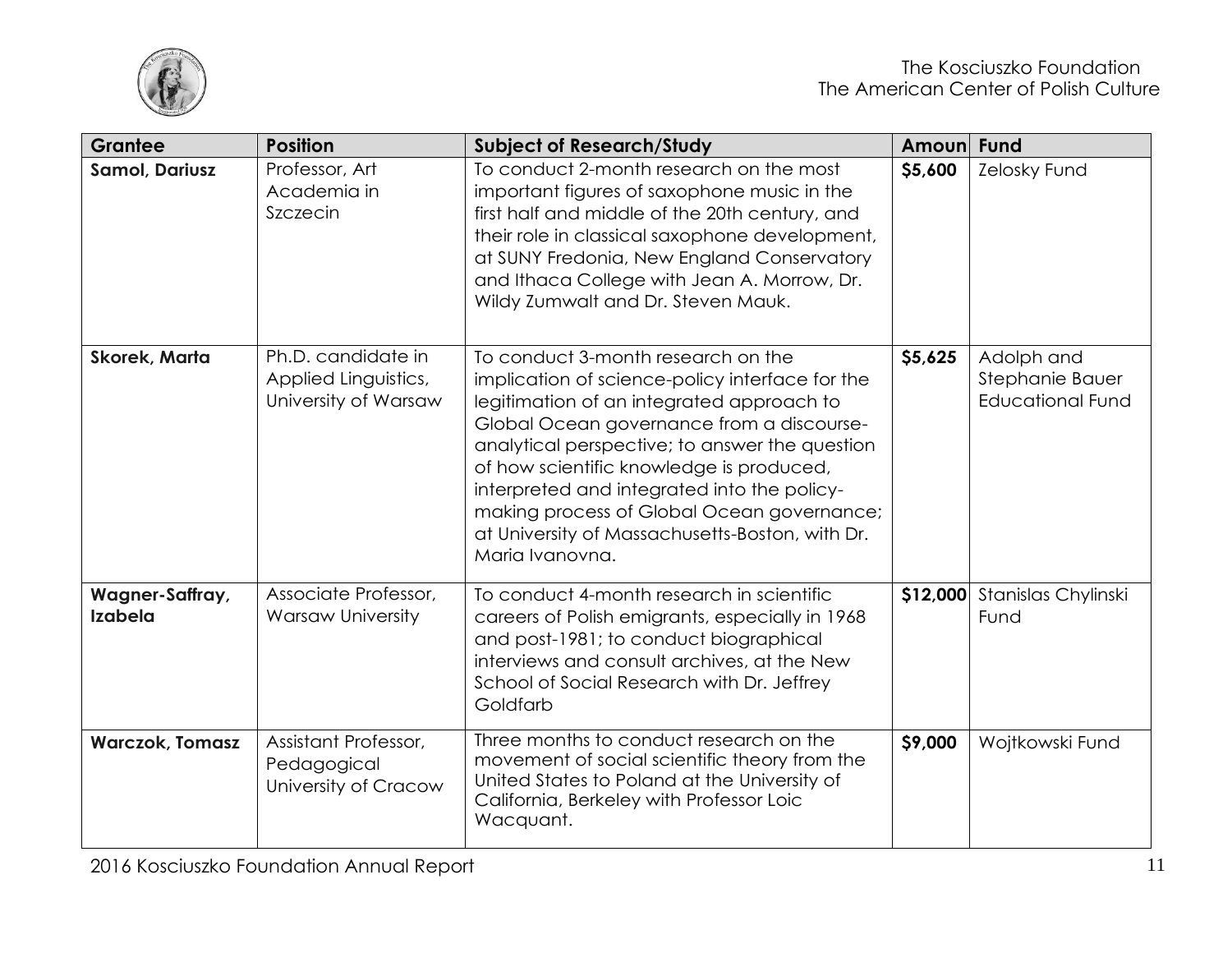

| Grantee         | <b>Position</b>                                                       | <b>Subject of Research/Study</b>                                                                                                                                                                                                                    | Amoun Fund |                             |
|-----------------|-----------------------------------------------------------------------|-----------------------------------------------------------------------------------------------------------------------------------------------------------------------------------------------------------------------------------------------------|------------|-----------------------------|
| Wysmulek, Jakub | Assistant Professor at<br>the National Library<br>of Poland           | Four months to conduct research on the<br>history of emotions and "emotional turn" in<br>humanities and social sciences during the Late<br>Middle Ages at Loyola University Chicago, with<br>Professor Barbara H. Rosenwein                         |            | \$12,000 Zelosky Fund       |
| Zaprucki, Jozef | Associate Professor,<br>Institute of History,<br>University of Warsaw | To conduct 4-month research on the shift in<br>the attitude of late antique Christians toward<br>dead saints' bodies, and particularly the rise<br>of the habit of touching relics at Princeton<br>University with Professor Anne Marie Luijendijk. | \$11,200   | Stanislas<br>Chylinski Fund |

**Total Amount: \$237,825**

### <span id="page-11-0"></span>**SCHOLARSHIPS IN THE SCIENCES**

| Grantee                 | <b>Position</b>              | <b>Subject of Research/Study</b>                                                                                                                                                                                                                                                                                                                                  | Amount Fund |                |
|-------------------------|------------------------------|-------------------------------------------------------------------------------------------------------------------------------------------------------------------------------------------------------------------------------------------------------------------------------------------------------------------------------------------------------------------|-------------|----------------|
| <b>Banasik, Natalia</b> | Ph.D. Candidate in<br>Warsaw | To conduct 4-month research on non-literal<br>Psychology, University of speech comprehension and its relation to Theory<br>of Mind in English-Polish bilingual children living in<br>the U.S. and to explore the role of culture and<br>bilingualism in irony comprehension and Theory of<br>Mind at Harvard Graduate School of Education<br>with Catherine Snow. | \$12,000    | Sendzimir Fund |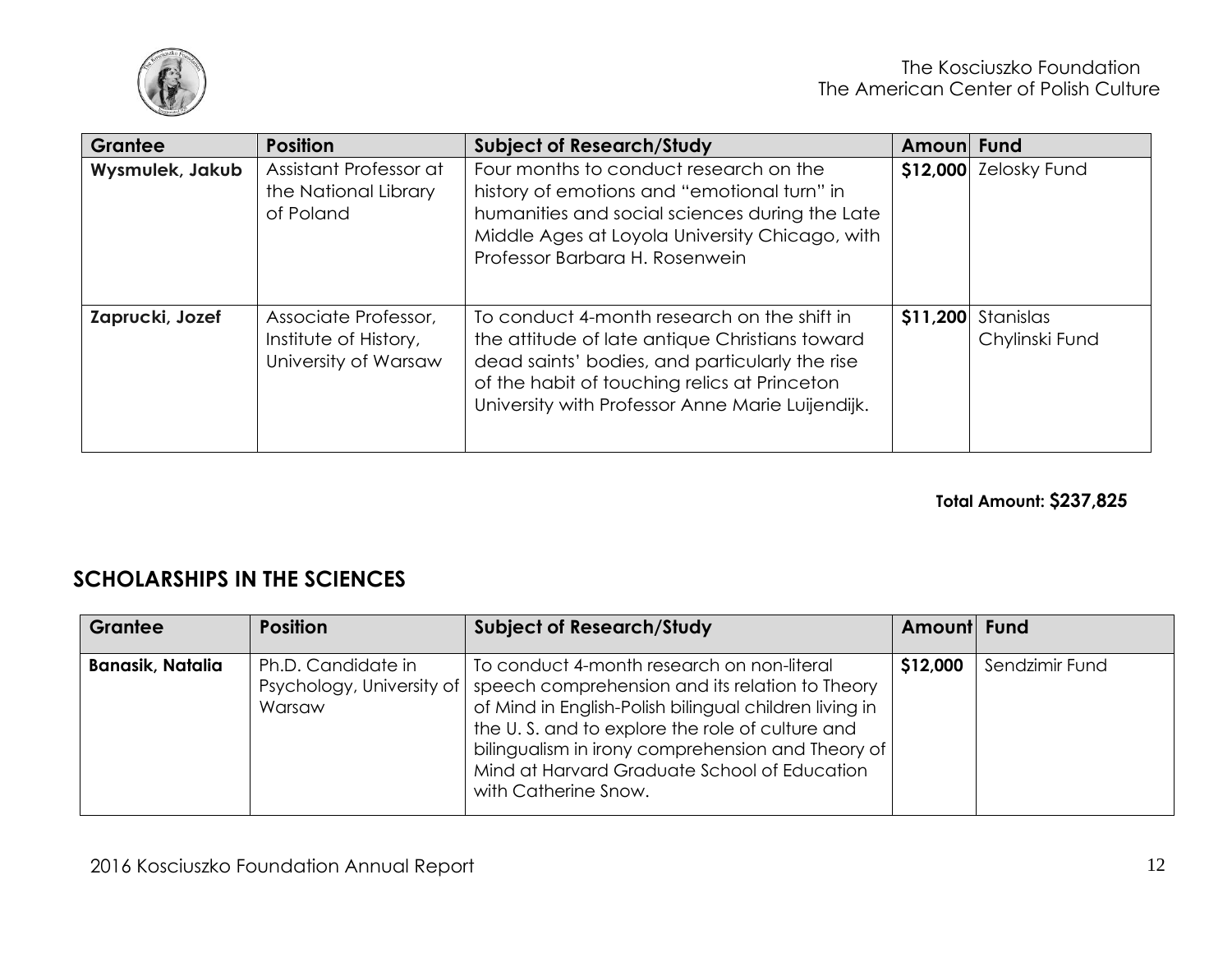

| <b>Grantee</b>                | <b>Position</b>                                                                                         | <b>Subject of Research/Study</b>                                                                                                                                                                                                                                                                      | Amount   | <b>Fund</b>                                                              |
|-------------------------------|---------------------------------------------------------------------------------------------------------|-------------------------------------------------------------------------------------------------------------------------------------------------------------------------------------------------------------------------------------------------------------------------------------------------------|----------|--------------------------------------------------------------------------|
| Brzezicka, Aneta              | Assistant Professor at<br>University of Social<br>Sciences and<br>Humanities in Warsaw                  | To conduct 6-month research on the<br>development of an index of memory efficiency<br>based on the trajectory of eye movements that<br>will provide a method for assessing the strength of<br>memories and accompanying confidence level<br>at Cedars-Sinai Medical Center with Dr. Ueli<br>Rushauser | \$18,000 | <b>Tadeusz Sendzimir</b><br>Fund (\$12,000),<br>Bryzinski Fund (\$6,000) |
| Czeszczewik,<br>Dorota        | Associate Professor at<br>Siedlce University of<br>Natural Sciences and<br>Humanities                   | Two months to develop general models to predict<br>the occurrence and average abundance of<br>cavity-nesting bird species in north temperate,<br>mixed forests at Wellesley College with Dr.<br>Nicholas L. Rodenhouse                                                                                | \$6,000  | Tadeusz Sendzimir<br>Fund                                                |
| Domaszewska-<br>Szostek, Anna | Research Assistant at<br>Mossakowski Medical<br>Research Centre, Polish<br>Academy of Sciences          | To conduct 3-month research on the human<br>epineural jacket as a new, potent technology for<br>inhibiting neuroma formation at University of<br>Chicago, Illinois with Dr. Maria Z. Siemionow.,<br>Lincoln with Professor Daniel R. Claes                                                            | \$9,000  | Stanislas Chylinski<br>Fund                                              |
| Geras, Antonina               | Ph.D. Candidate at the<br>Warsaw University of<br>Technology, Institute of<br><b>Electronic Systems</b> | Two months to develop a carbon isotope sensor<br>platform that measures 13C/12C in methane at<br>the Rice University with Frank Tittel.                                                                                                                                                               | \$5,600  | Sendzimir Fund                                                           |
| Haman, Ewa                    | Researcher/Lecturer at<br>the Faculty of<br>Psychology, University of<br>Warsaw                         | Three months to construct a new assessment tool<br>of language disorders in bilingual children, an<br>American English version of the Cross-linguistic<br>Lexical Task, at Pennsylvania State Unversity with<br>Dr. Judith F. Kroll.                                                                  | \$8,400  | Bryzinski Fund (\$2,400),<br>Frees Fund (\$6,000)                        |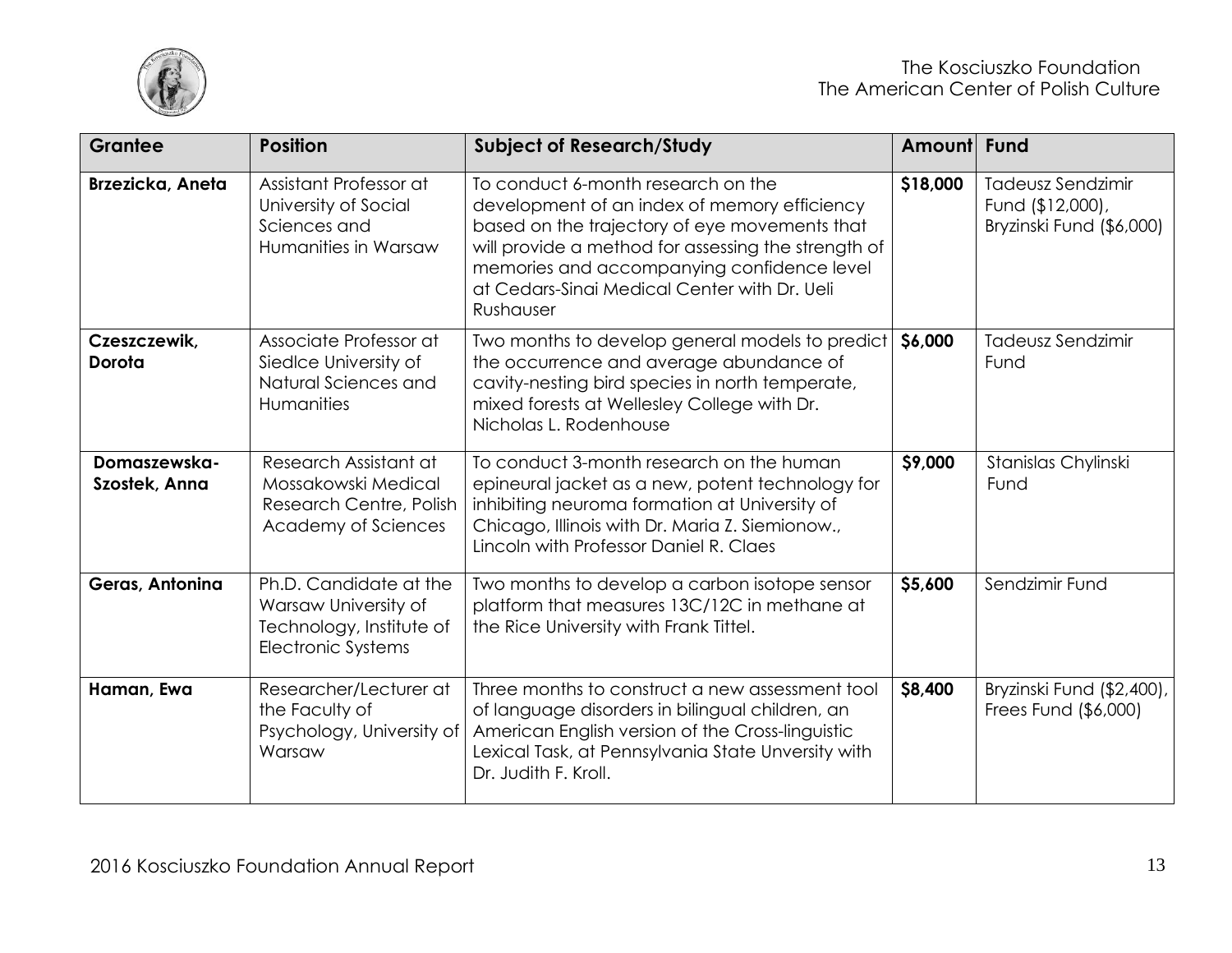

| <b>Grantee</b>       | <b>Position</b>                                                                                                                                | <b>Subject of Research/Study</b>                                                                                                                                                                                                                                                                                                              | Amount Fund |                                                               |
|----------------------|------------------------------------------------------------------------------------------------------------------------------------------------|-----------------------------------------------------------------------------------------------------------------------------------------------------------------------------------------------------------------------------------------------------------------------------------------------------------------------------------------------|-------------|---------------------------------------------------------------|
| Jankowska,<br>Joanna | Ph.D. Candidate at the<br>College of Inter-Faculty<br>Individual Studies in<br>Mathematics and<br>Natural Sciences,<br>University of Warsaw    | To conduct 4-month research in quantum<br>chemical simulations of light-harvesting and<br>charge-transfer dynamics in nanoscale materials<br>for solar energy applications at University of<br>Southern California with Dr. Oleg V. Prezhdo                                                                                                   | \$12,000    | Stanislas Chylinski Fund                                      |
| Kalus, Kajetan       | Ph.D. Candidate at<br>Wroclaw University of<br>Environmental and Life<br>Sciences, Department of<br>Environment, Animal<br>Hygiene and Welfare | To conduct 3-month research in air quality<br>measurements in livestock environments, and to<br>familiarize himself with multidimensional Gas<br>Chromatography-Mass Spectrometry/<br>Olfactometry and Solid Phase Microextraction<br>techniques at Iowa State University with Dr. Jacek<br>Koziel                                            | \$8,400     | Sendzimir Fund                                                |
| Krauze, Kinga        | Researcher at the<br>European Regional<br>Centre for<br>Ecohydrology, Polish<br>Academy of Sciences                                            | To conduct 3-month research in water-land-<br>energy nexus management by analyzing<br>Colorado Range Boulder and Central Poland<br>Plains at University of Colorado at Boulder with<br>Dr. Patrick S. Bourgeron.                                                                                                                              | \$8,400     | Bryzinski Fund                                                |
| Nyk, Lukasz          | Assistant Professor at<br><b>European Health Centre</b><br>Otwock                                                                              | To conduct 6-month research on lymph node<br>dissection in prostate/kidney/bladder cancer<br>surgery; management of elderly cancer patients<br>in regard to radical therapy;<br>prostate/kidney/bladder sparring protocols and<br>perioperative chemotherapy in cystectomized<br>patients at University of Chicago with Dr. Arieh<br>Shalhav. | \$18,000    | Repeczko (\$4,500),<br>Stanislas Chylinski Fund<br>(\$13,500) |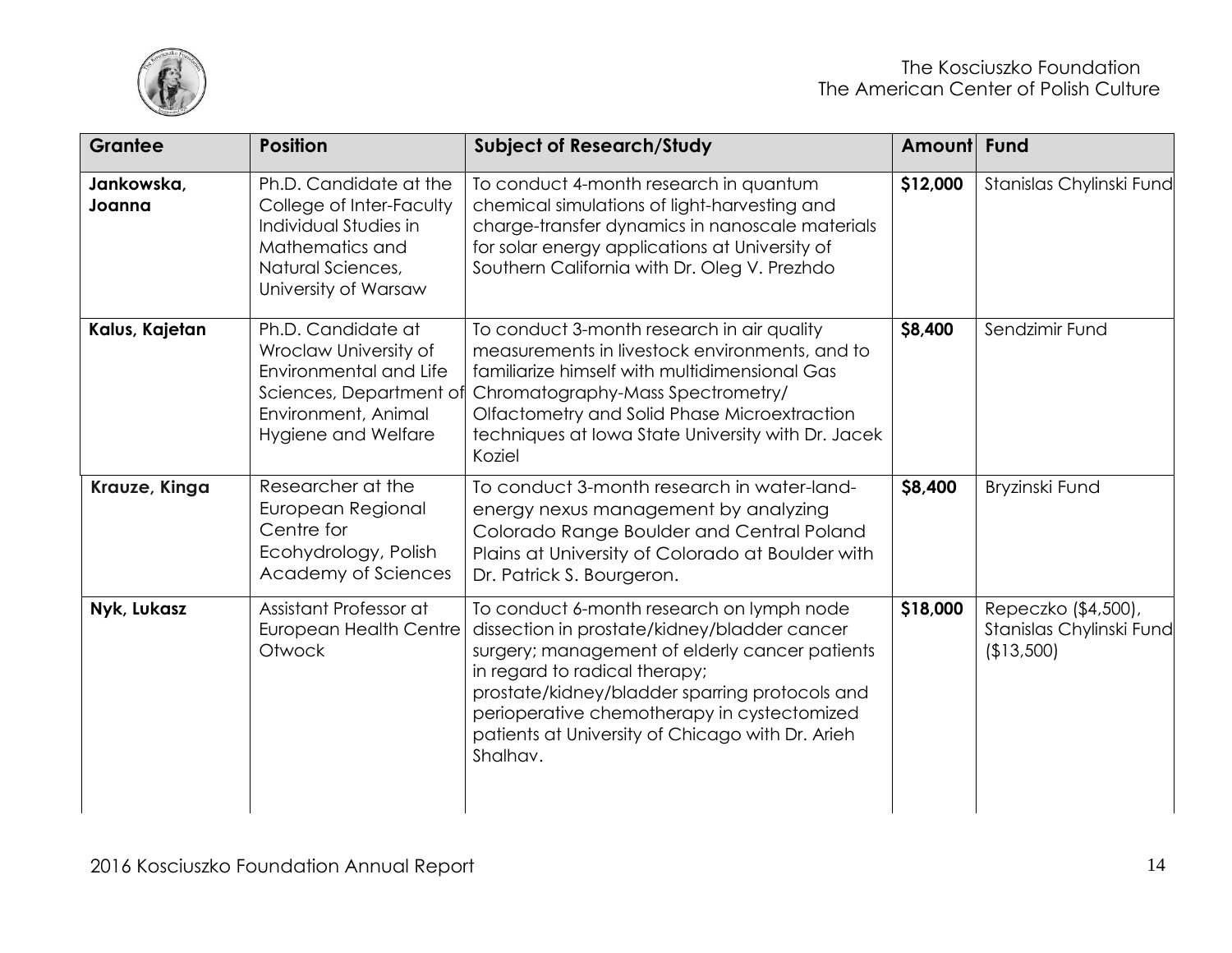

| Grantee                                | <b>Position</b>                                                                      | <b>Subject of Research/Study</b>                                                                                                                                                                                                                      | <b>Amount</b> | <b>Fund</b>                                                                                                                                                                                                                                                                                                                                                                                                   |
|----------------------------------------|--------------------------------------------------------------------------------------|-------------------------------------------------------------------------------------------------------------------------------------------------------------------------------------------------------------------------------------------------------|---------------|---------------------------------------------------------------------------------------------------------------------------------------------------------------------------------------------------------------------------------------------------------------------------------------------------------------------------------------------------------------------------------------------------------------|
| Ogonowska-<br>Slodownik,<br>Malgorzata | Assistant at the Jozef<br>Pilsudski University of<br>Physical Education in<br>Warsaw | To conduct 4-month research on exoskeleton and<br>aquatic exercise impact on sitting balance in<br>individuals with chronic motor incomplete spinal<br>cord injury at the University of Maryland School of<br>Medicine with Dr. Paula Richley Geigle. | \$12,000      | <b>Tadeusz Sendzimir</b><br>Fund                                                                                                                                                                                                                                                                                                                                                                              |
| Olszewska,<br>Magdalena                | Assistant Professor at<br>University of Warmia and<br>Mazury in Olsztyn              | 6 month research on the importance of Listeria<br>monocytogenes in biofilms in processing<br>environments, an important topic in food safety,<br>at the University of Georgia with Dr. Michael<br>Doyle.                                              | \$16,800      | Stanislas Chylinski Fund                                                                                                                                                                                                                                                                                                                                                                                      |
| Wiorogorska,<br>Zuzanna                | Ph.D in Librarianship and<br>Information Science,<br>University of Warsaw            | To conduct 3-month research in information needs \$9,000<br>of doctoral students in psychology; comparative<br>study on academic users' information behavior<br>and information literacy at University of California,<br>Berkeley with Dr. Rich Ivr   |               | Frees Fund<br>- - - -<br>$\overline{1}$ $\overline{2}$ $\overline{3}$ $\overline{4}$ $\overline{2}$ $\overline{2}$ $\overline{3}$ $\overline{4}$ $\overline{2}$ $\overline{3}$ $\overline{4}$ $\overline{2}$ $\overline{3}$ $\overline{4}$ $\overline{2}$ $\overline{3}$ $\overline{4}$ $\overline{2}$ $\overline{3}$ $\overline{4}$ $\overline{2}$ $\overline{3}$ $\overline{4}$ $\overline{2}$ $\overline{$ |

**Total Amount: \$143,600**

## <span id="page-14-0"></span>**SCHOLARSHIPS IN THE ARTS**

| Grantee                | <b>Position</b>                                  | <b>Subject of Research/Study</b>                                                                                                                                                                                                                     | Amount   | Fund                        |
|------------------------|--------------------------------------------------|------------------------------------------------------------------------------------------------------------------------------------------------------------------------------------------------------------------------------------------------------|----------|-----------------------------|
| Kosmecka,<br>Agnieszka | Ph.D. Candidate in<br><b>Musical Performance</b> | To conduct 5-month research on Johann Peter<br>Emilius Hartmann and August Freyer's pipe organ<br>works, record those compositions, and practice<br>them as concert pieces at the University of Texas,<br>Austin with Professor Matthias Maierhofer. | \$14,000 | Stanislas Chylinski<br>Fund |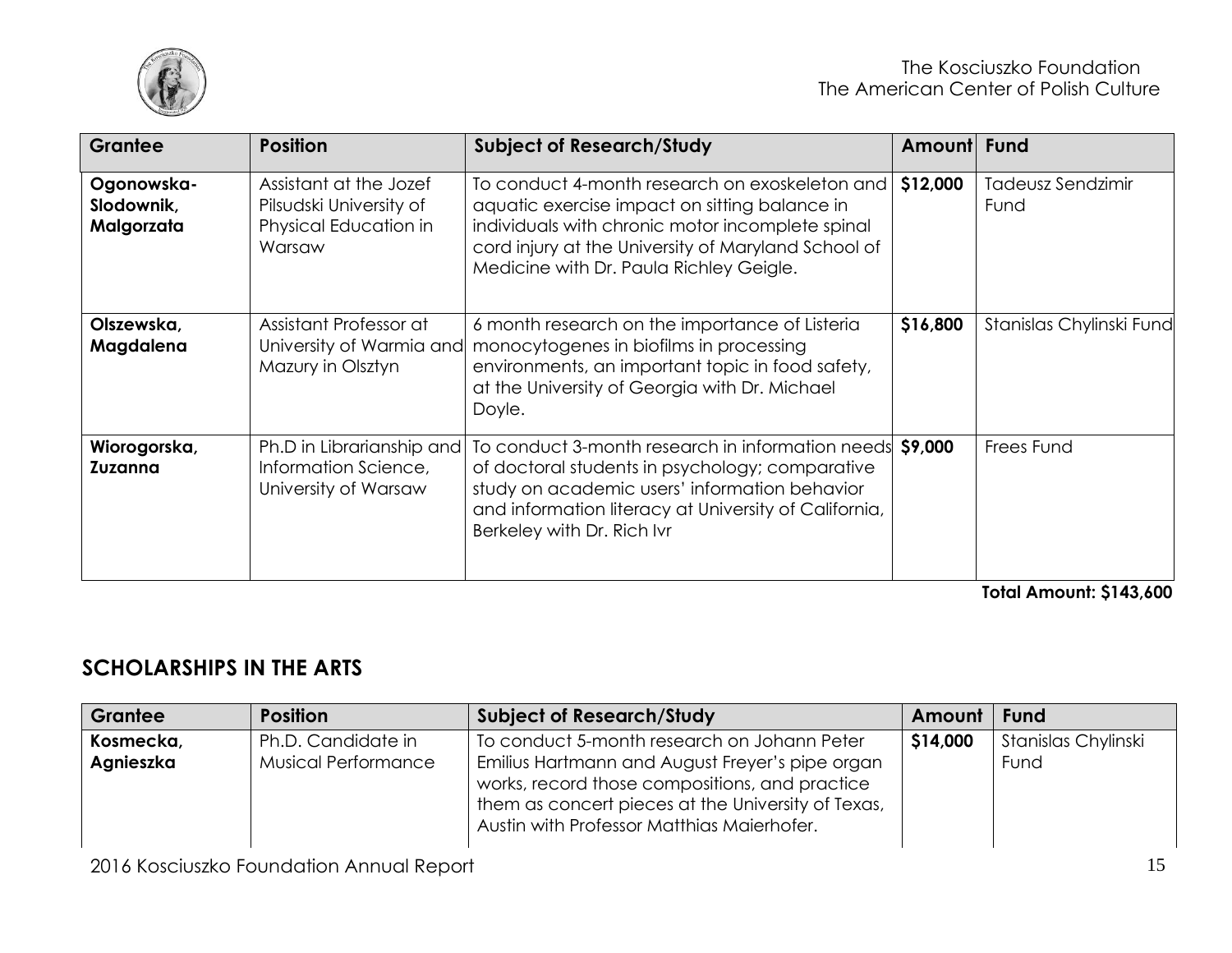

## <span id="page-15-0"></span>**SCHOLARSHIPS IN LAW & ECONOMICS**

| Grantee          | <b>Position</b>                                           | <b>Subject of Research/Study</b>                                                                                                                                                                                                           | Amount   | <b>Fund</b>                                                           |
|------------------|-----------------------------------------------------------|--------------------------------------------------------------------------------------------------------------------------------------------------------------------------------------------------------------------------------------------|----------|-----------------------------------------------------------------------|
| Golinski, Tomasz | Ph.D. Candidate, Poznan<br>University of Economics        | To conduct 5-month research on the possibilities<br>of technology implementation based on<br>generation of energy from renewable sources<br>and potential of commercialization at Stanford<br>University with Professor Michael D. Lepech. | \$15,000 | Stanislas Chylinski<br>Fund                                           |
| Kuisz, Jaroslaw  | Adjunct, University of<br>Warsaw                          | 5 month fellowship to conduct research to<br>describe the non-democratic legal culture on the<br>basis of cultural texts, using Poland under<br>communism as an example at Columbia<br>University with Professor A. Rapaczynski.           | \$15,000 | Basista (\$10,000),<br>Tarski (\$4,000),<br>Sendzimir Fund<br>(1,000) |
| Kurek, Bartosz   | Assistant Professor,<br>Cracow University of<br>Economics | 4 month fellowship to study the impact of equity<br>block trade transactions on stock prices of the<br>Warsaw Stock Exchange at University of Illinois at<br>Urbana-Champaign with Professor A. Rashad<br>Abdel-Khalik                     | \$11,200 | Cetnarowski<br>$($ \$8,200),<br>T. Sendzimir Fund<br>( \$3,000)       |

<span id="page-15-1"></span>**Total Amount: \$41,200**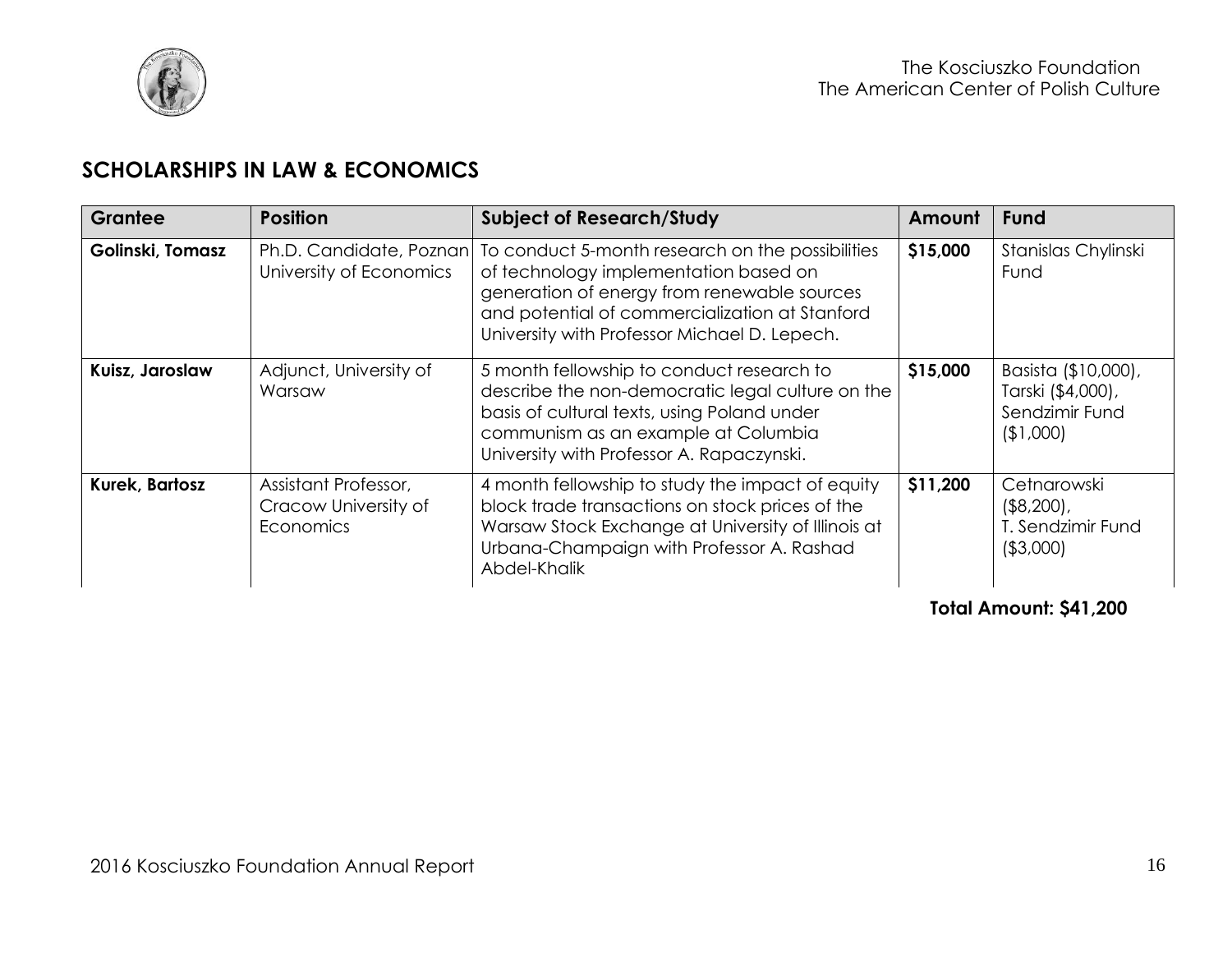

### **POLISH STUDIES SCHOLARS**

| Grantee                     | <b>Position</b>                                                                                                                                                                                                                         | <b>Subject of Research/Study</b>                                                                                                                                                                       | Amount   | <b>Fund</b>                 |
|-----------------------------|-----------------------------------------------------------------------------------------------------------------------------------------------------------------------------------------------------------------------------------------|--------------------------------------------------------------------------------------------------------------------------------------------------------------------------------------------------------|----------|-----------------------------|
| Harrison,<br>Magdalena      | M.A. in Slavic Languages and<br>Literatures, University of Toronto<br>- 2005 Ph.D. in Slavic Linguistics;<br>Second Language Acquisition,<br>The Ohio State University - 2010                                                           | Extension to conduct 10-month program<br>teaching Polish Language and Literature in<br>the Polish Studies Program at Brown<br>University, Providence, RI.                                              | \$25,500 | Stanislas Chylinski<br>Fund |
| Markiewka,<br><b>Tomasz</b> | M.A. in Polish Philology,<br>Catholic University of Lublin -<br>1995; Ph.D. in Polish Philology,<br>The Silesian University - 2002<br>Adjunct Professor, Department<br>of Literature and Polish Culture,<br>University of Bielsko Biala | To conduct 5-month program with a series<br>of lectures and classes on Polish culture,<br>history, literature, and art as a part of the<br>Polish Studies Initiative at Cleveland State<br>University. | \$14,100 | Stanislas Chylinski<br>Fund |

### **Total Amount: \$39,600**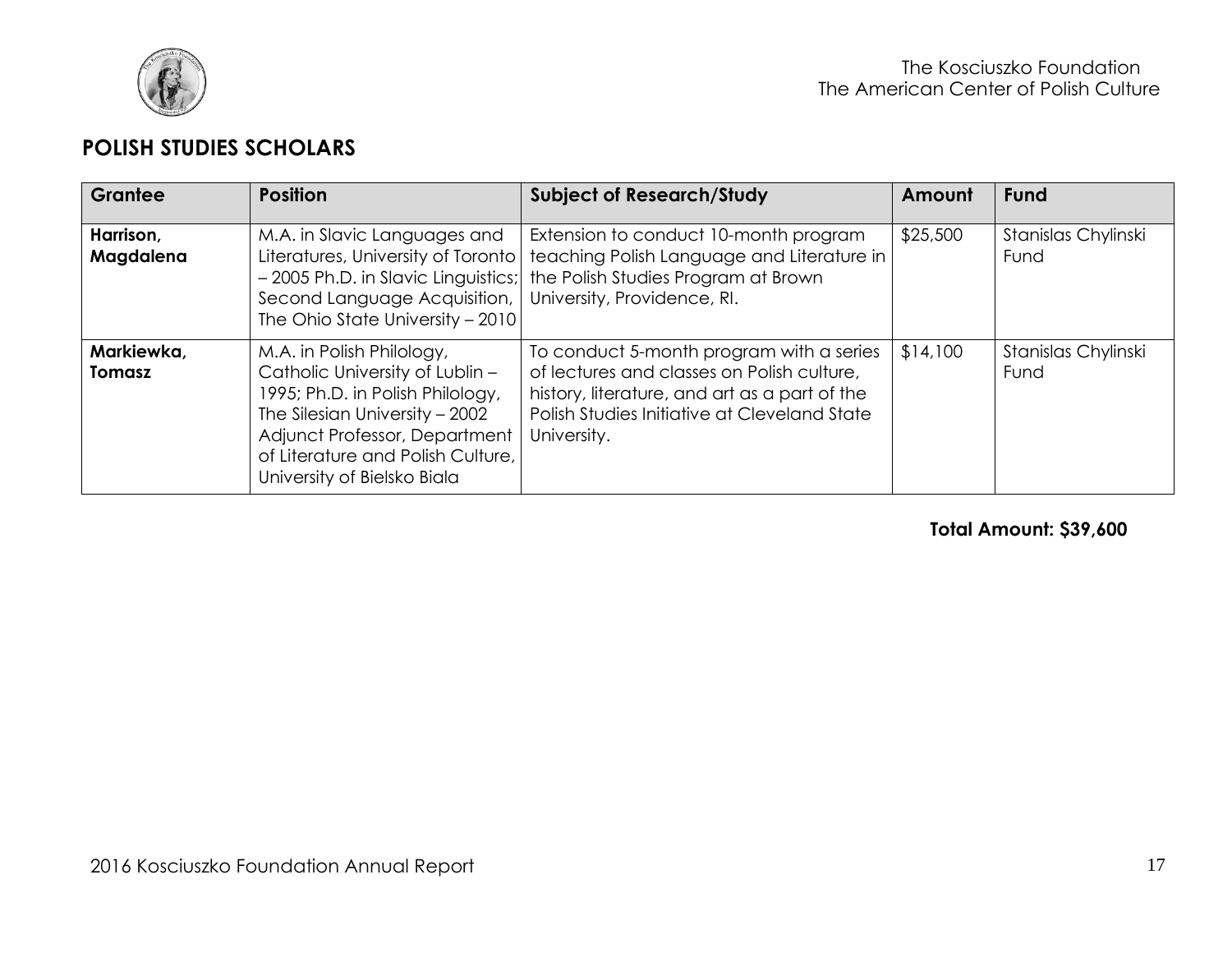

## <span id="page-17-0"></span>**SPECIAL AND TRAVEL GRANTS 2015/2016**

| Amount   | <b>Purpose</b>                                                                                                                                                                                                                                          | <b>Fund</b>                                                          |
|----------|---------------------------------------------------------------------------------------------------------------------------------------------------------------------------------------------------------------------------------------------------------|----------------------------------------------------------------------|
| \$17,948 | To Professor Yohanan Petrovsky-Shtern for teaching at the University of Warsaw                                                                                                                                                                          | Stanislas Chylinski Fund                                             |
| \$17,804 | For the 2015/2016 Extension of the Hunter College Polish Studies Program to<br>Czeslaw Karkowski, program lecturer.                                                                                                                                     | Stanislas Chylinski Fund                                             |
| \$8,355  | To Ewelina Basak for PACE tuition, Flight Reinbursement, 92Y Housing and Stipend<br>during Pace University ELI program.                                                                                                                                 | S. Wojciechowski Fund<br>(\$7,355), Bauer Fund<br>(\$1,000)          |
| \$5,000  | To Mr. Slawomir Grunberg in support of the "Karski & The Lords of Humanity" movie<br>in Oscar promotion                                                                                                                                                 | The Maria J. Hagadus<br>and James Hagadus<br><b>MD Memorial Fund</b> |
| \$5,000  | To Dagmara Barna (Poland) from funds donated by Ann Cox Zagoreos for the<br>Moniuszko Vocal Competition's Carlo Maria Giulini Prize in female vocal category<br>for a performance of profound musical expression drawing on the essence of<br>humanity. | The Maria J. Hagadus<br>and James Hagadus<br><b>MD Memorial Fund</b> |
| \$5,000  | To Kacper Szelazek (Poland) from funds donated by Ann Cox Zagoreos for the<br>Moniuszko Vocal Competition's Carlo Maria Giulini Prize in male vocal category<br>for a performance of profound musical expression drawing on the essence of<br>humanity. | The Maria J. Hagadus<br>and James Hagadus<br><b>MD Memorial Fund</b> |
| \$5,000  | To Jakob Jozef Orlinski, for first place in the 2015 KF Marcella Sembrich<br>International Vocal Competition.                                                                                                                                           | Marcella Sembrich<br><b>Voice Competition</b><br>Fund                |
| \$3,000  | To Cantores Minores for conductor's chair, printing and costs associated with<br>choral festival in Poznan.                                                                                                                                             | Sendzimir Fund                                                       |
| \$3,000  | To the Centre for the Thought of John Paul II for a study tour for 5 academics at<br>Brown University.                                                                                                                                                  | Stanislas Chylinski Fund                                             |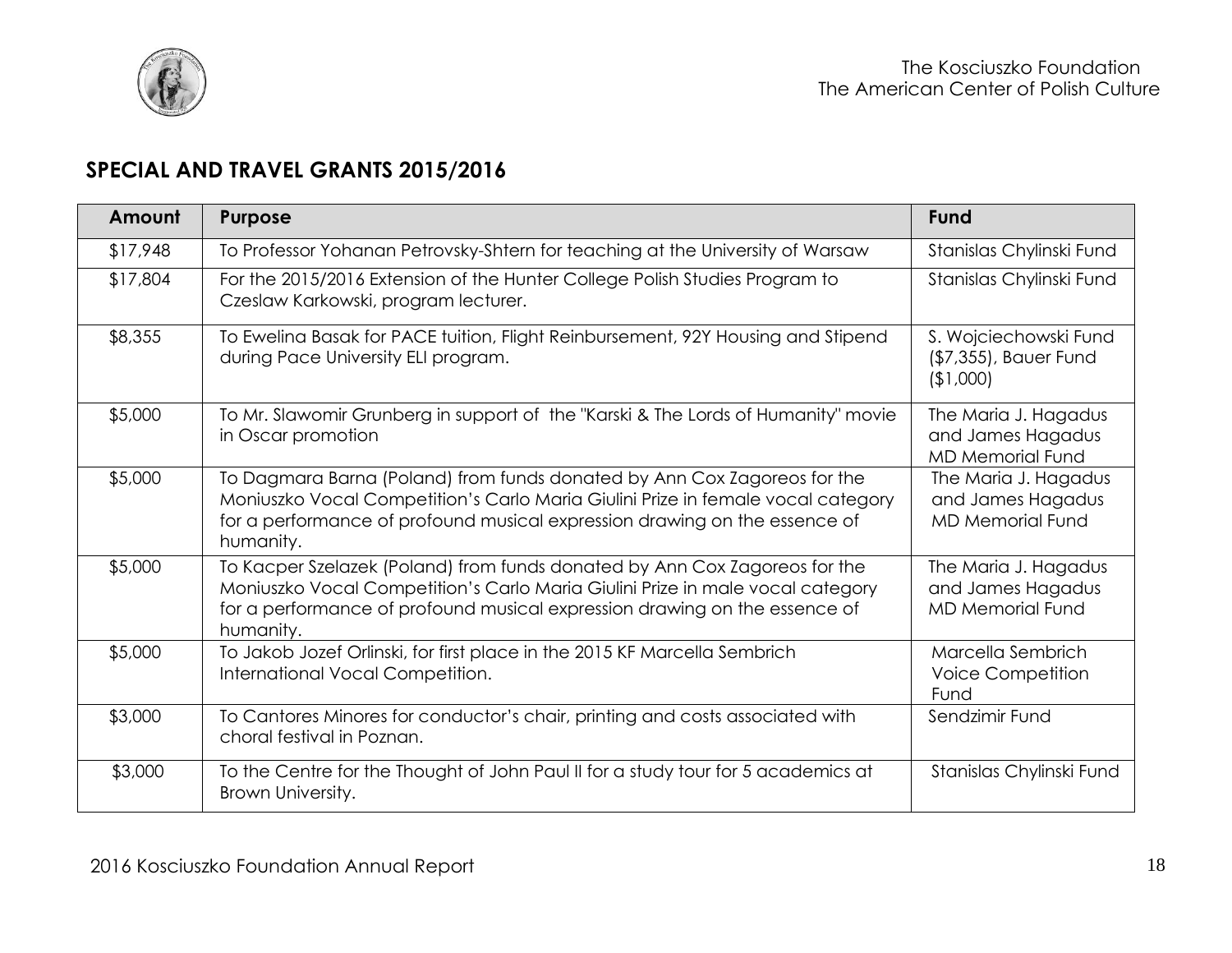

| Amount  | <b>Purpose</b>                                                                                                                                                                                           | <b>Fund</b>                                                          |
|---------|----------------------------------------------------------------------------------------------------------------------------------------------------------------------------------------------------------|----------------------------------------------------------------------|
| \$3,000 | To Zbigniew Lewicki for the publication of Vol. 4 of your History of American<br>Civilization                                                                                                            | Marcinkowski Fund                                                    |
| \$3,000 | To Leon Kosavic (Croatia) from funds donated by Ann Cox Zagoreos for the<br>Moniuszko Vocal Competition's Jan and Edward Reszke Prize for the best<br>performance of a Polish work by a foreign entrant. | The Maria J. Hagadus<br>and James Hagadus<br><b>MD Memorial Fund</b> |
| \$2,500 | To Piotr Buszewski, for second place in the 2015 KF Marcella Sembrich International<br>Vocal Competition.                                                                                                | Marcella Sembrich<br><b>Voice Competition</b><br>Fund                |
| \$2,134 | To reimburse Ron Hagadus for travel costs associated with U.S. Academic Advisory<br>Committee participation in Warsaw                                                                                    | Stanislas Chylinski Fund                                             |
| \$2,002 | To support the production of the documentary film 303 Squadron by Tomasz<br>Magierski                                                                                                                    | The Maria J. Hagadus<br>and James Hagadus<br><b>MD Memorial Fund</b> |
| \$2,000 | To Krzysztof Bgczyk (Poland) from funds donated by Ann Cox Zagoreos for the<br>Moniuszko Vocal Competition's Marta Eggerth and Jan Kiepura Prize for the most<br>promising Polish voice.                 | The Maria J. Hagadus<br>and James Hagadus<br><b>MD Memorial Fund</b> |
| \$1,873 | To reimburse Alex Storozynski for travel costs associated with U.S. Academic<br>Advisory Committee participation in Warsaw                                                                               | Stanislas Chylinski Fund                                             |
| \$1,709 | Jozef Szuda - Optical Society                                                                                                                                                                            | Mrozowski Fund                                                       |
| \$1,669 | To reimburse Ewa Radwanska for travel costs associated with U.S. Academic<br>Advisory Committee participation in Warsaw                                                                                  | Stanislas Chylinski Fund                                             |
| \$1,500 | Travel Grant to Monika Rice for "15th International Conference of the German-<br>Polish Society for the History of Medicine" in Warsaw.                                                                  | Bauer, Adolf and<br>Stephanie Educational<br>Fund                    |
| \$1,500 | To Katharine Dain, for third place in the 2015 KF Marcella Sembrich International<br>Vocal Competition.                                                                                                  | Marcella Sembrich<br><b>Voice Competition</b><br>Fund                |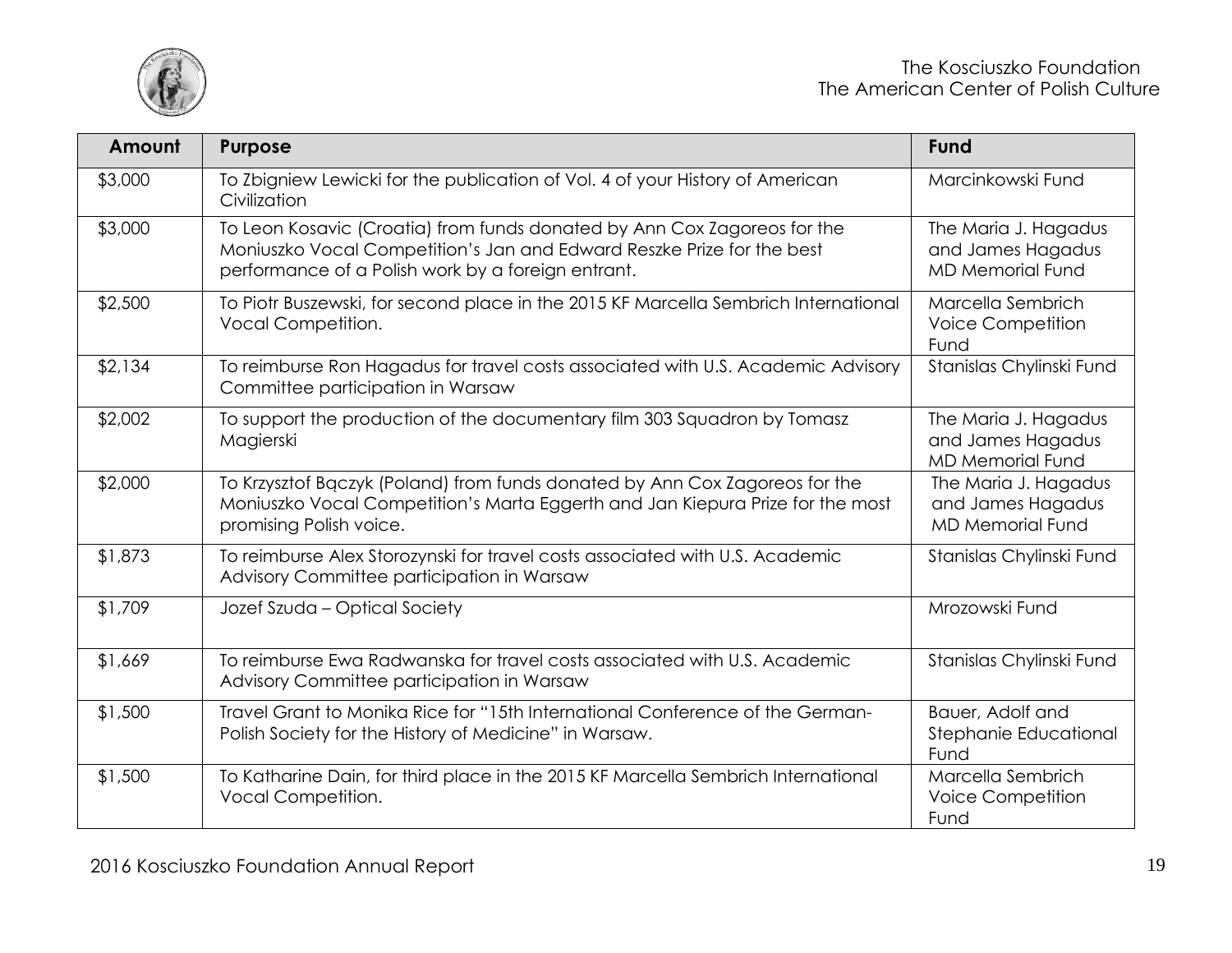

| Amount  | <b>Purpose</b>                                                                                                                                                           | <b>Fund</b>                                                          |
|---------|--------------------------------------------------------------------------------------------------------------------------------------------------------------------------|----------------------------------------------------------------------|
| \$1,500 | Travel Grant to Marta Marciniak for conference on "Oral History in Central-Eastern<br>Europe: Current Research Areas, Challenges and Specificity" at University of Lodz. | <b>Bauer Fund</b>                                                    |
| \$1,270 | To reimburse Hanna Kelker for travel costs associated with U.S. Academic Advisory<br>Committee participation in Warsaw                                                   | Stanislas Chylinski Fund                                             |
| \$1,239 | To reimburse John Micgiel for travel costs associated with U.S. Academic Advisory<br>Committee participation in Warsaw                                                   | Stanislas Chylinski Fund                                             |
| \$1,121 | Travel Grant to Antoni Tomecki, guest speaker for the Summer Session Reunion at<br>the Kosciuszko Foundation                                                             | Roehr Fund                                                           |
| \$1,081 | To reimburse Wlodek Mandecki for travel costs associated with U.S. Academic<br>Advisory Committee participation in Warsaw                                                | Stanislas Chylinski Fund                                             |
| \$1,000 | To the Polish American Arts Association for the publication of a children's book.                                                                                        | Marcinkowski Fund                                                    |
| \$500   | Bridging Urban America, the story of Ralph Modejski – the production of a<br>documentary film                                                                            | The Maria J. Hagadus<br>and James Hagadus<br><b>MD Memorial Fund</b> |

### **Total Amount: \$100,705**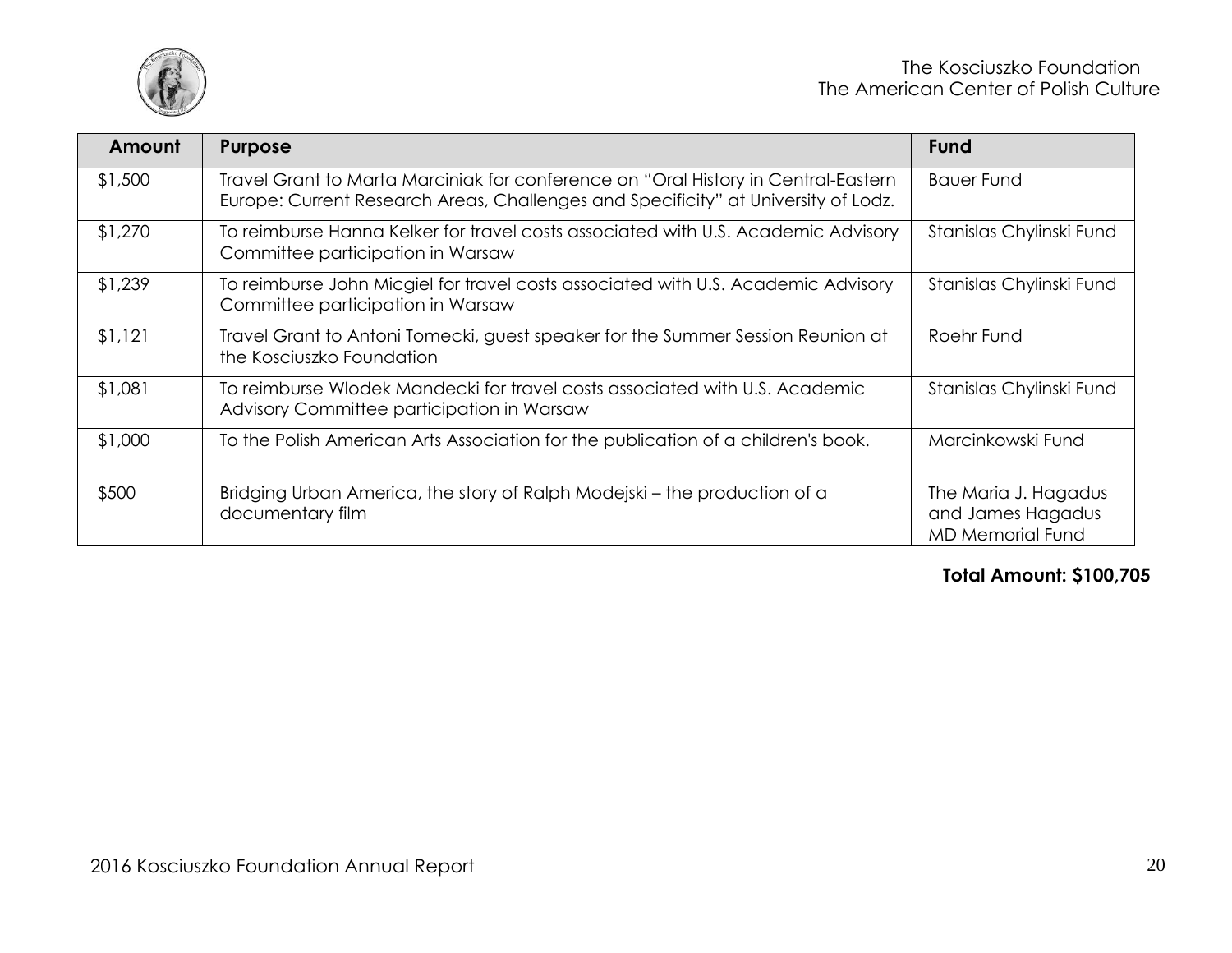

# **KOSCIUSZKO FOUNDATION SCHOLARSHIP PROGRAMS FOR AMERICANS**

The Kosciuszko Foundation's scholarships and grants for Americans are known informally as the Foundation's "domestic scholarships". Four distinct scholarship programs fall under this category. They include:

- Tuition Scholarships
- Summer Study Abroad Program
- Year Abroad Scholarships
- Graduate / Postgraduate Studies and Research in Poland

Kosciuszko Foundation Tuition Scholarships are available to U.S. citizens and permanent residents of Polish descent primarily for graduate studies in any field at colleges and universities in the United States. Tuition Scholarships are also awarded to Americans of non-Polish descent whose studies at American universities are primarily focused on Polish subjects. Scholarships may be awarded to Americans of Polish descent for studies at English Schools of Medicine in Poland and for Central European studies at the Jagiellonian University in Cracow.

A number of undergraduate scholarships are also awarded under the Tuition Scholarship program. All tuition scholarship awards are competitive and are based on academic excellence with a minimum GPA of 3.0 and involvement in the Polish American community.

**In 2015-2016 academic year, \$314,750 was awarded to 121 scholars under the Domestic Programs which include: Tuition Scholarships, Year Abroad, Studies and Research in Poland, and Summer Study Abroad.**

# <span id="page-20-0"></span>**TUITION SCHOLARSHIPS**

The Kosciuszko Foundation's tuition scholarships and scholarships administered on behalf of other organizations for the 2015-2016 academic year are presented here and are based on the following:

1. **Tuition scholarships** are awarded to U.S. citizens and permanent residents of Polish descent for graduate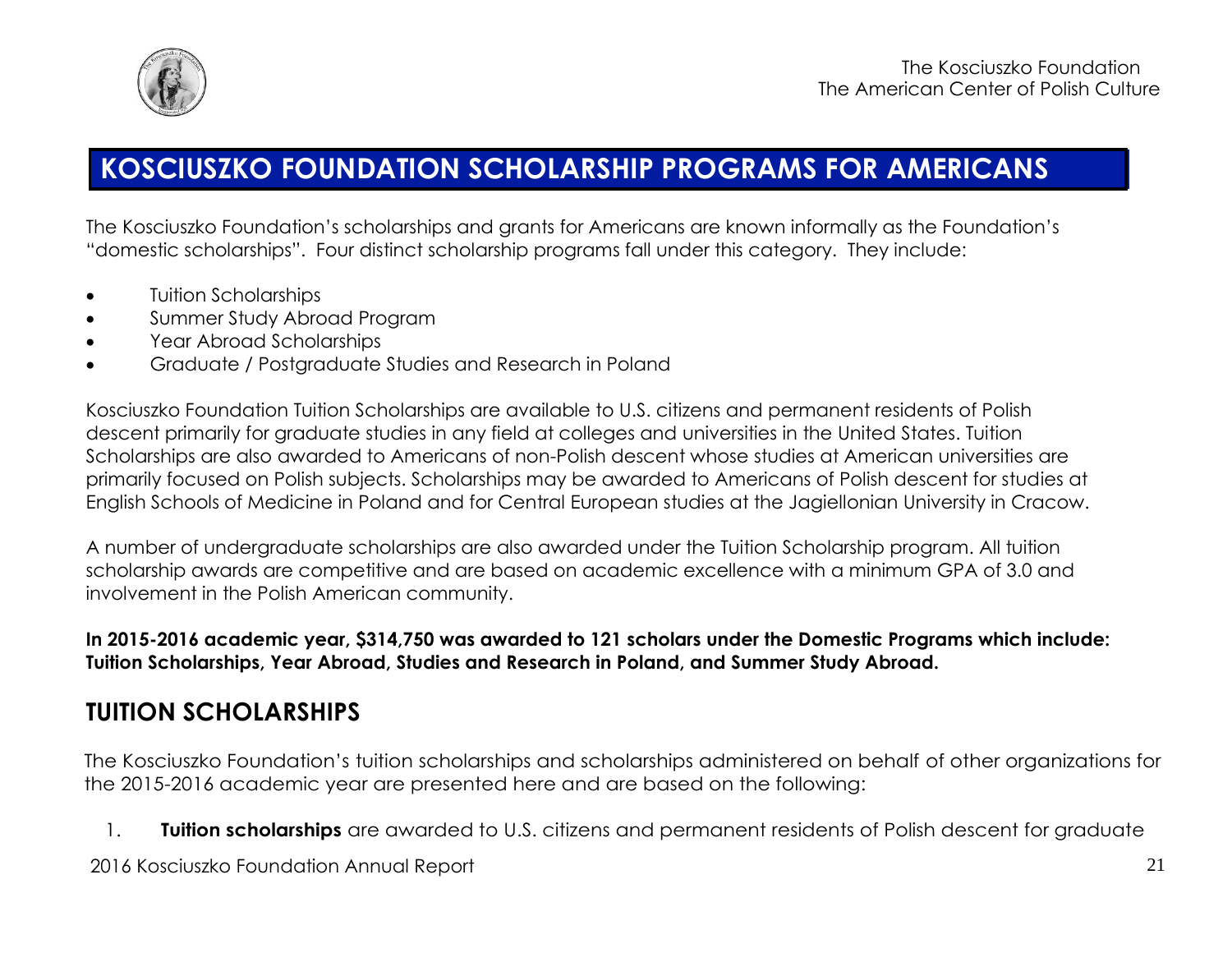

studies at colleges and universities in the United States and to Americans of non-Polish descent whose studies at American universities are primarily focused on Polish subjects; Scholarships are also awarded to Americans for medical studies in Poland. A small number of scholarships are awarded for undergraduate students.

- 2. **Massachusetts Federation of Polish Women's Clubs Scholarships** are awarded to U.S. citizens of Polish descent residing in Massachusetts and to Polish citizens who are legal permanent residents of the US residing in Massachusetts – scholarships are awarded for undergraduate studies in any field at colleges and universities in the United States;
- 3. Kosciuszko Foundation administers **the Polish American Club of North Jersey Scholarships and the Polish National Alliance of Brooklyn USA Inc. Scholarships** on behalf of the above named organizations; Awards are for undergraduate studies in the US;

### **For the 2015-2016 Academic Year, 91 undergraduate and graduate students received \$264,875 in Tuition Scholarships**.

| <b>Name</b>                           | <b>Purpose</b>                                                                                                                        | Fund                                       | Amount  |
|---------------------------------------|---------------------------------------------------------------------------------------------------------------------------------------|--------------------------------------------|---------|
| Hartsell, Tyrene                      | For second year of graduate studies in School                                                                                         | Kazimiera Adrian                           | \$1,000 |
| Brownsburg, IN                        | Counseling, Butler University, Indianapolis, IN.                                                                                      | Adrianowska Scholarship                    |         |
| Odyniec, Krzysztof                    | For fifth year of doctoral studies in History, University of                                                                          | Kazimiera Adrian                           | \$1,500 |
| Kensington, CA                        | California, Berkeley, CA.                                                                                                             | Adrianowska Scholarship                    |         |
| Cashman, Jacob                        | For second year of graduate studies in Business                                                                                       | Leon A. And Pat Babula                     | \$2,000 |
| Orland Park, IL                       | Administration, Roosevelt University, Chicago,                                                                                        | Scholarship Fund                           |         |
| Durka, Malgorzata<br>Libertyville, IL | For third year of studies in Comparative and<br>International Law, Chicago Kent College of Law,<br>Chicago, IL.                       | Leon A. And Pat Babula<br>Scholarship Fund | \$2,000 |
| Szot, Jr., Charles<br>Greer, SC       | For second year of graduate studies in Biblical and<br>Theological Studies, Southern Baptist Theological<br>Seminary, Louisville, KY. | Leon A. And Pat Babula<br>Scholarship Fund | \$1,000 |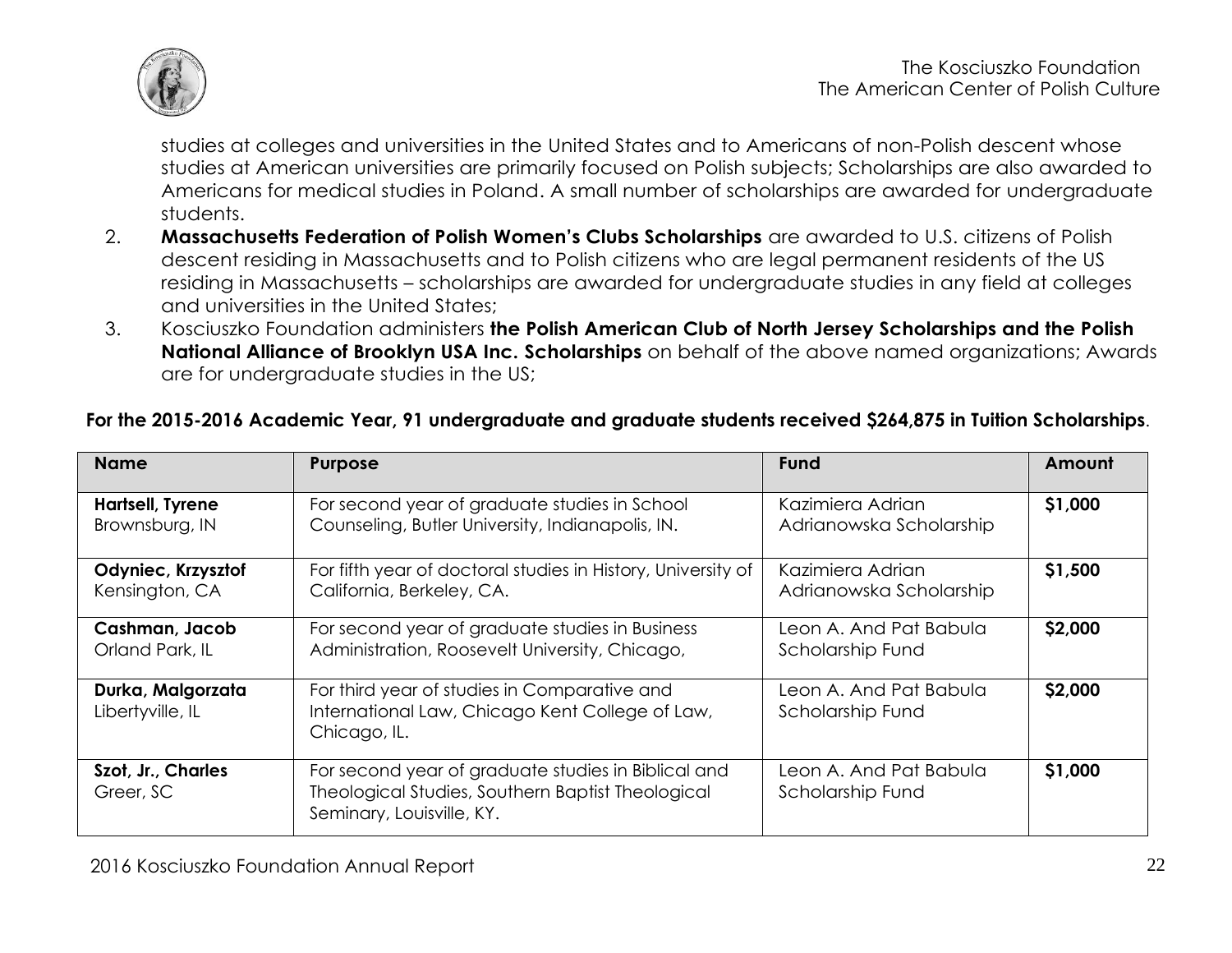

| <b>Name</b>                                          | <b>Purpose</b>                                                                                                  | Fund                                                          | Amount  |
|------------------------------------------------------|-----------------------------------------------------------------------------------------------------------------|---------------------------------------------------------------|---------|
| <b>Wilczek, Margaret</b><br>Elmwood Park, IL         | For fourth year of graduate studies in Optometry,<br>Illinois College of Optometry, Chicago, IL.                | The Leon A. And Pat<br><b>Babula Scholarship Fund</b>         | \$4,500 |
| <b>Bartolik, Justyna</b><br>Waukegan, IL             | For second year of graduate studies in School<br>Psychology, National Louis University, Skokie, IL.             | Mary B. Calka Fund                                            | \$3,000 |
| <b>Bujno, Aneta</b><br>New York, NY                  | For second year of graduate studies in Social Work,<br>Hunter College, New York, NY.                            | Mary B. Calka Fund                                            | \$1,500 |
| Milaniak, Izabela<br>Clifton, NJ                     | For second year of graduate studies in Clinical<br>Psychology, University of Pennsylvania, Philadelphia,<br>PA. | Mary B. Calka Fund                                            | \$2,000 |
| Sarnek, Anna<br>Mansfield Center, CT                 | For first year of graduate studies in International<br>Studies, Johns Hopkins University, Washington, DC.       | Chylinski-I Fund                                              | \$4,500 |
| Pieta, Anna<br>Park Ridge, IL                        | For first year of graduate studies in Dentistry, University<br>of Pennsylvania, Philadelphia, PA.               | Dr. Raymond Dziejma<br>Scholarship Fund                       | \$2,000 |
| Strzalkowski.<br><b>Alexander</b><br>Schenectady, NY | For second year of studies in Medicine, Thomas<br>Jefferson University, Philadelphia, PA.                       | Dr. Magdalena Maria<br>Gaweska-Tolscik Medical<br>Scholarship | \$2,500 |
| Kantorowska, Agata<br>Glendale, NY                   | For third year of studies in Medicine, University of<br>Rochester, Rochester, NY.                               | Sophia Grodzicka<br>Scholarship Fund                          | \$5,000 |
| Oleskiewicz, Julia<br>Riverwoods, IL                 | For fourth year of studies in Medicine, Medical<br>University of Warsaw, Warsaw, Poland.                        | Sophia Grodzicka<br>Scholarship Fund                          | \$1,500 |
| Wrobel, Katarzyna<br>Ridgewood, NY                   | For second year of graduate studies in International<br>Studies, The New School, New York, NY                   | Sophia Grodzicka<br>Scholarship Fund                          | \$2,500 |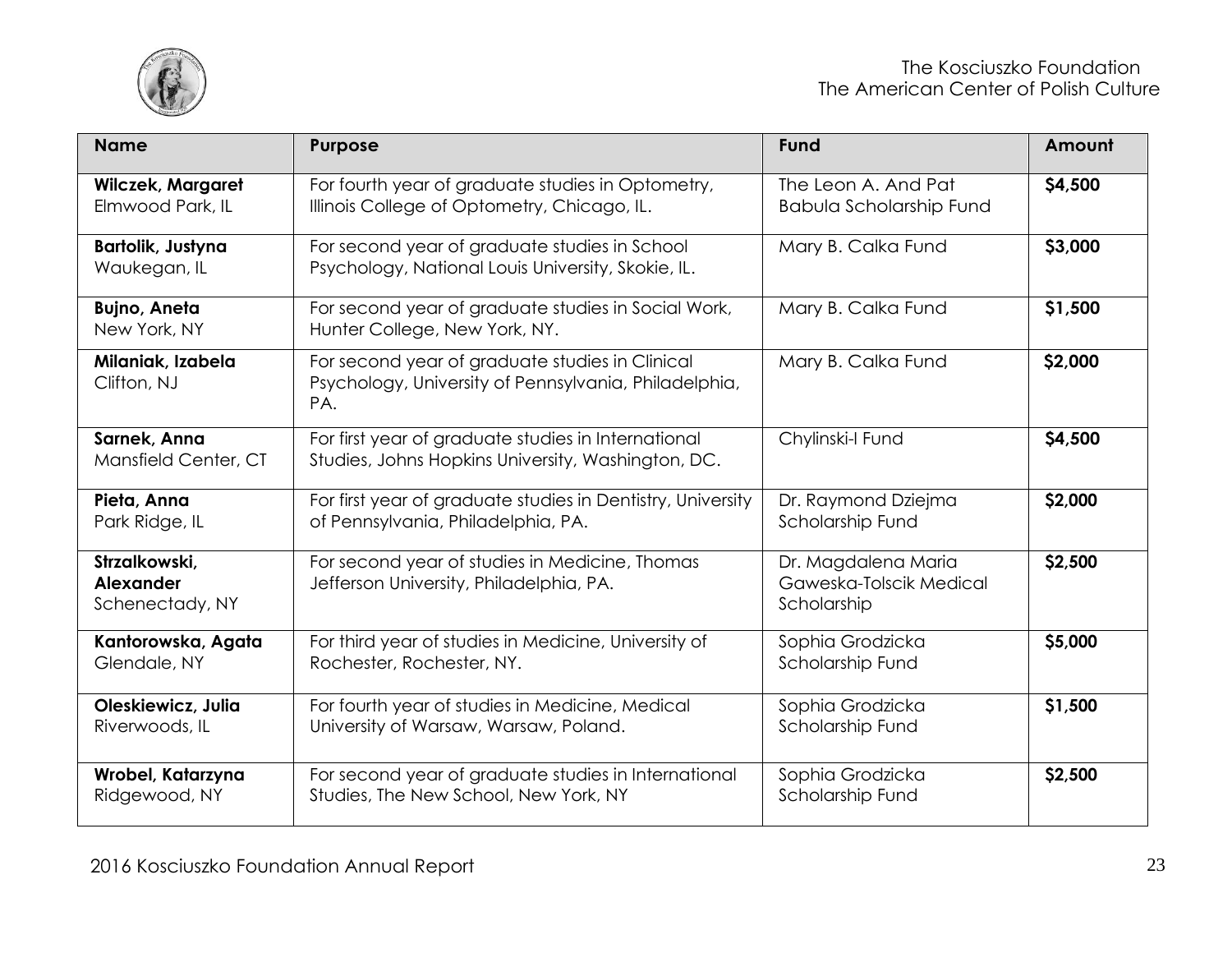

| <b>Name</b>                                 | <b>Purpose</b>                                                                                                                          | <b>Fund</b>                                     | Amount  |
|---------------------------------------------|-----------------------------------------------------------------------------------------------------------------------------------------|-------------------------------------------------|---------|
| Duszyk, Margaret<br>Wallingford, PA         | For first year of studies in Dental Medicine, University<br>of Pennsylvania, Philadelphia, PA.                                          | Edwin L. Harasimowicz<br>Scholarship Trust Fund | \$7,000 |
| Kowalczyk, Karolina<br>Palos Hills, IL      | For second year of graduate studies in Linguistics<br>and Teaching English as a Second Language,<br>University of Illinois, Chicago, IL | John C. Kierzkowski<br>Scholarship Fund         | \$1,500 |
| Hrabia, Joanna<br>Granada Hills, CA         | for first year of studies in Medicine, Jagiellonian<br>University, Krakow, Poland                                                       | Victoria Kokernak<br>Scholarship                | \$1,500 |
| Kapalczynski, Anna<br>San Antonio, TX       | For third year of graduate studies in Finance,<br>University of Texas, San Antonio, TX                                                  | Victoria Kokernak<br>Scholarship                | \$1,000 |
| Michalik, Daniel<br>Orland Park, IL         | For second year of studies in Medicine, Medical<br>College of Wisconsin, Milwaukee, WI.                                                 | Victoria Kokernak<br>Scholarship                | \$5,000 |
| <b>Musielewicz, Michael</b><br>Woodbury, MN | For second year of doctoral studies in Philosophy,<br>John Paul II Catholic University, Lublin, Poland.                                 | Victoria Kokernak<br>Scholarship                | \$1,000 |
| Ocetek, Dariusz<br>Washington, DC           | For first year of doctoral studies in Vocal<br>Performance/Opera, Catholic University of America,<br>Washington, DC                     | Victoria Kokernak<br>Scholarship                | \$5,000 |
| Pawelek, Konrad<br>Chicago, IL              | For second year of graduate studies in Clarinet<br>Applied Pedagogy, Northeastern Illinois University,<br>Chicago, IL                   | Victoria Kokernak<br>Scholarship                | \$1,000 |
| <b>Wieczorek, Mark</b><br>Philadelphia, PA  | For first year of graduate studies in Central and<br>Eastern European Studies, Jagiellonian University,<br>Krakow, Poland               | Victoria Kokernak<br>Scholarship                | \$1,000 |
| <b>Badon, Sylvia</b><br>Seattle, WA         | For third year of graduate studies in Epidemiology,<br>University of Washington, Seattle, WA                                            | Stan Lesny Scholarship Fund                     | \$3,000 |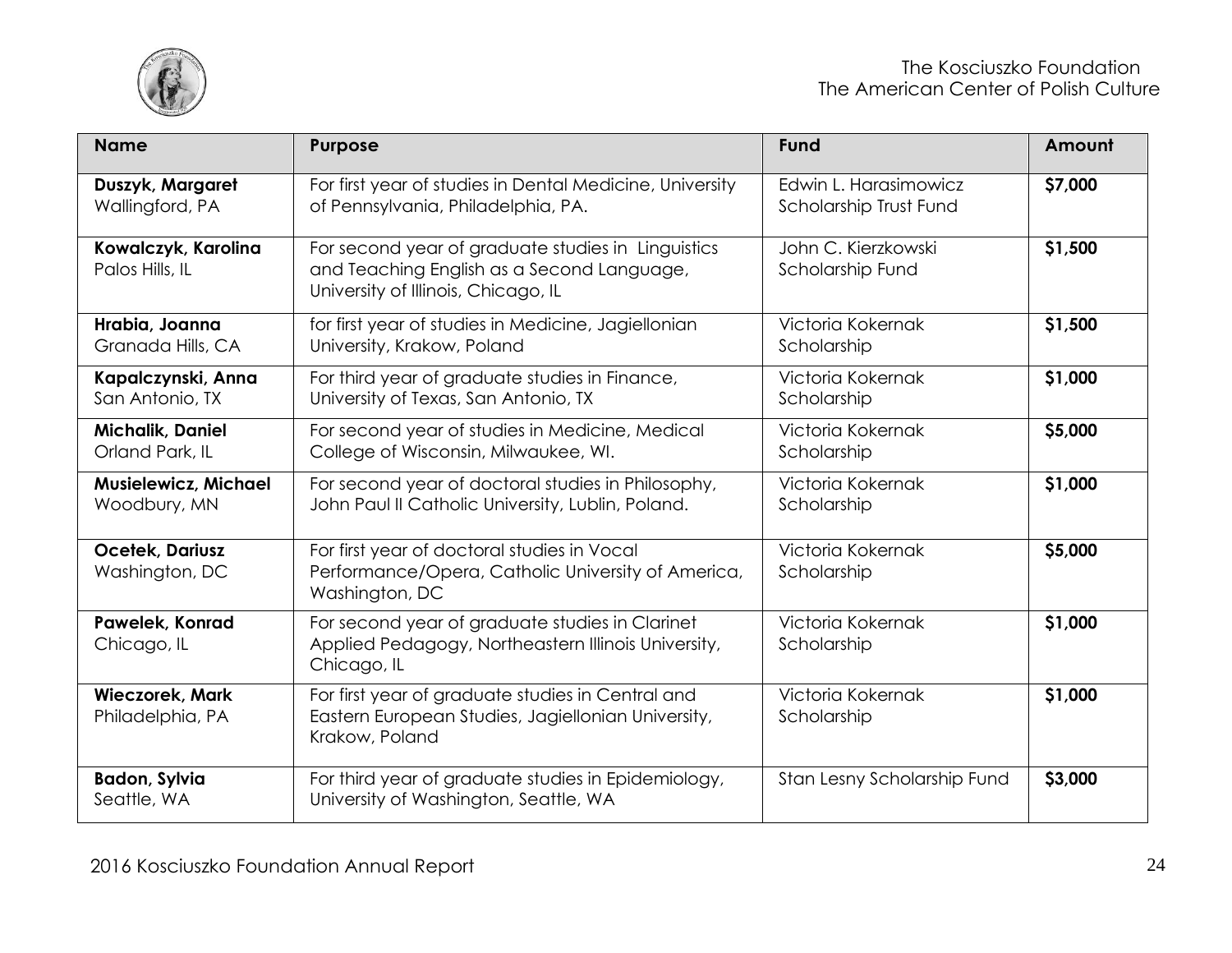

| <b>Name</b>                                 | <b>Purpose</b>                                                                                                              | <b>Fund</b>                                                         | Amount  |
|---------------------------------------------|-----------------------------------------------------------------------------------------------------------------------------|---------------------------------------------------------------------|---------|
| Danko, Joseph<br>Shrewsbury, MA             | For second year of doctoral studies in Geography,<br>University of Connecticut, Storrs, CT.                                 | Stan Lesny Scholarship Fund                                         | \$3,500 |
| Garbowski, Magda<br>Fort Collins, CO        | For third year of graduate studies in Ecology,<br>Colorado State University, Fort Collins, CO                               | Stan Lesny Scholarship Fund                                         | \$1,500 |
| Kolak, Marynia<br>Phoenix, AZ               | For second year of doctoral studies in Geography,<br>Arizona State University, Tempe, AZ                                    | Stan Lesny Scholarship Fund                                         | \$3,000 |
| Zydzik, Magda<br>Westfield, MA              | For first year of graduate studies in Materials Science<br>and Engineering, Stanford University, Stanford, CA               | Stan Lesny Scholarship Fund                                         | \$3,000 |
| Kapusta, John<br>Brooklyn, NY               | For final year of doctoral studies in Music, University of<br>California, Berkeley, CA                                      | Floyd and Irene McKain/<br>John and Helen Genza<br>Scholarship Fund | \$4,000 |
| <b>McCafferty, Elaine</b><br>Sandy Hook, CT | For third year of studies in Law, Washington and Lee<br>University, Lexington, VA                                           | Floyd and Irene McKain/<br>John and Helen Genza<br>Scholarship Fund | \$5,000 |
| Parzygnat, Isabelle<br>Durham, NY           | For third year of graduate studies in Technical Design<br>in Theater, Brooklyn College, Brooklyn, NY                        | Floyd and Irene<br>McKain/John and Helen<br>Genza Scholarship Fund  | \$1,500 |
| Pogodzinski, Patricia<br>Baltimore, MD      | For second year of graduate studies in Illustration<br>Practice, Maryland Institute College of Art, Baltimore,<br><b>MD</b> | Floyd and Irene<br>McKain/John and Helen<br>Genza Scholarship Fund  | \$4,500 |
| Szczesna, Martyna<br>Brooklyn, NY           | For second year of second year of graduate studies<br>in Photography, University of California, Los Angeles,<br>CA          | Floyd and Irene<br>McKain/John and Helen<br>Genza Scholarship Fund  | \$3,500 |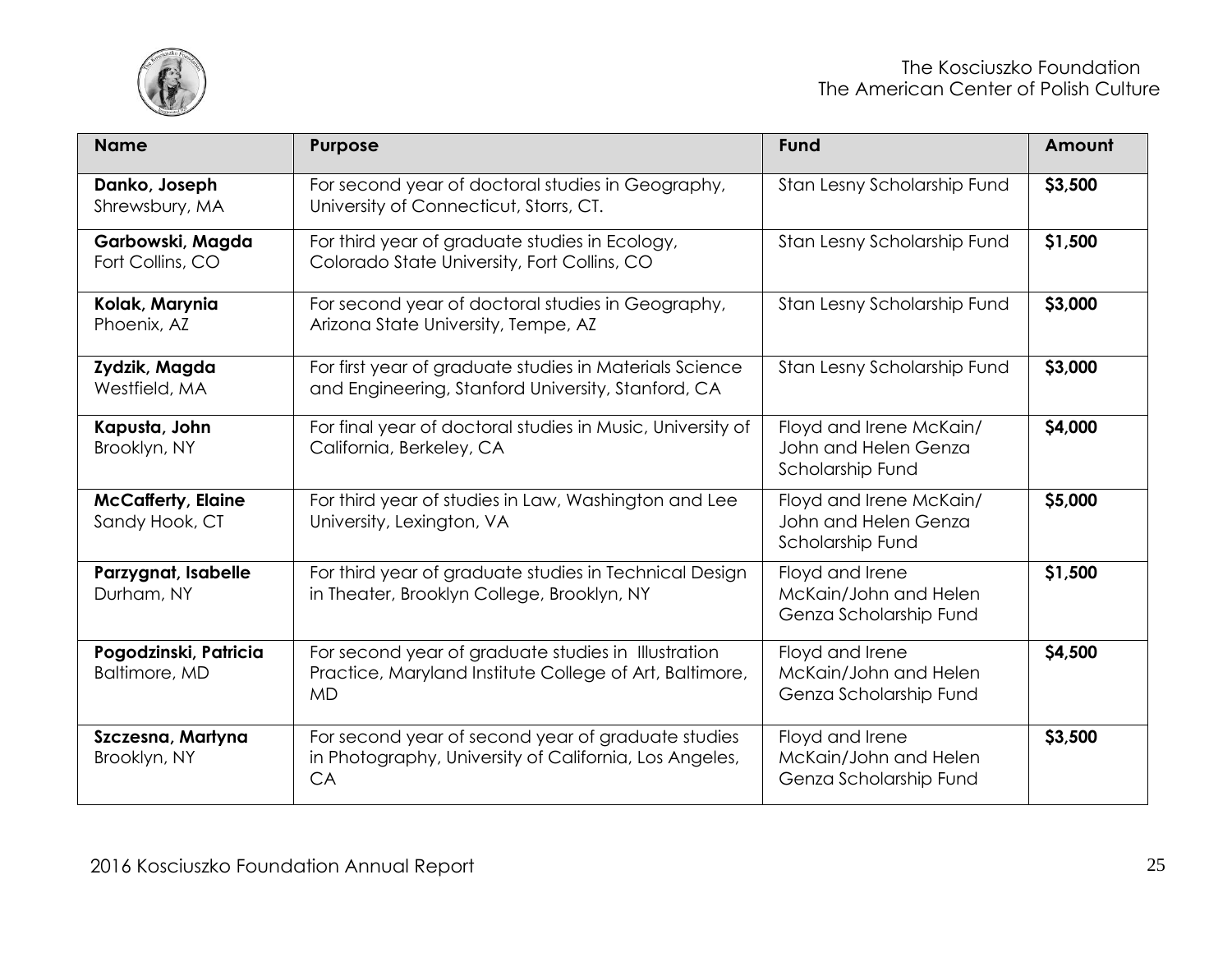

| <b>Name</b>                                 | <b>Purpose</b>                                                                                                                                       | <b>Fund</b>                                                        | Amount             |
|---------------------------------------------|------------------------------------------------------------------------------------------------------------------------------------------------------|--------------------------------------------------------------------|--------------------|
| Tarnowski, Carissa<br>Columbia, MO          | For first year of graduate studies in Law, Southern<br>Illinois University, Carbondale, IL                                                           | Floyd and Irene<br>McKain/John and Helen<br>Genza Scholarship Fund | \$2,000            |
| Drygas, Brittany<br>Nanuet, NY              | For second year of graduate studies in Public Policy<br>and Administration, Columbia University, New York,<br>NY.                                    | Rev. Paul J. Miskowicz Fund<br>The Edward C. Smith Fund            | \$2,000<br>\$3,000 |
| Sieradzki, Amanda<br>New City, NY           | For first year of graduate studies in Business<br>Administration, Cornell University, Ithaca, NY                                                     | Mizwa Scholarship Fund                                             | \$6,000            |
| <b>Bacza, Timothy</b><br>Bloomfield, NJ     | For sophomore year of undergraduate studies in<br>Aeronautical Engineering, Rensselaer Polytechnic<br>Institute, Troy, NY                            | Jeanette K. Nieciecka Fund                                         | \$4,000            |
| <b>Brazinski, Paul</b><br>Basking Ridge, NJ | For fourth year of graduate studies in Church History,<br>Catholic University of America, Washington, DC                                             | Jeanette K. Nieciecka Fund                                         | \$5,000            |
| Ciecierski, Caroline<br>East Rutherford, NJ | For second year of graduate studies in Public<br>Health, Rutgers University, Piscataway, NJ                                                          | Jeanette K. Nieciecka Fund                                         | \$1,500            |
| Nicewicz, Karolina<br>Bayonne, NJ           | For second year of graduate studies in School<br>Psychology, St. John's University, Queens, NY                                                       | Jeanette K. Nieciecka Fund                                         | \$3,500            |
| Niebylska, Irmina<br>Hamilton, NJ           | For second year of graduate studies in Physical<br>Therapy, Arcadia University, Glenside, PA                                                         | Jeanette K. Nieciecka Fund                                         | \$3,000            |
| Ostrzycki, Wesley<br>Edison, NJ             | For third year of graduate studies in Physical Therapy,<br>University of Miami, Miami, FL                                                            | Jeanette K. Nieciecka Fund                                         | \$3,000            |
| Pawlowska, Dorota<br>South River, NJ        | For third year of doctoral studies in Pharmacy and<br>graduate studies in Public Administration, Fairleigh<br>Dickinson University, Florham Park, NJ | Jeanette K. Nieciecka Fund                                         | \$4,000            |
| Zelenka, Ann<br>Baltimore, MD               | For second year of graduate studies in Negotiations<br>and Conflict Management, University of Baltimore,<br><b>Baltimore, MD</b>                     | Joseph Nowak Scholarship<br>Fund                                   | \$1,000            |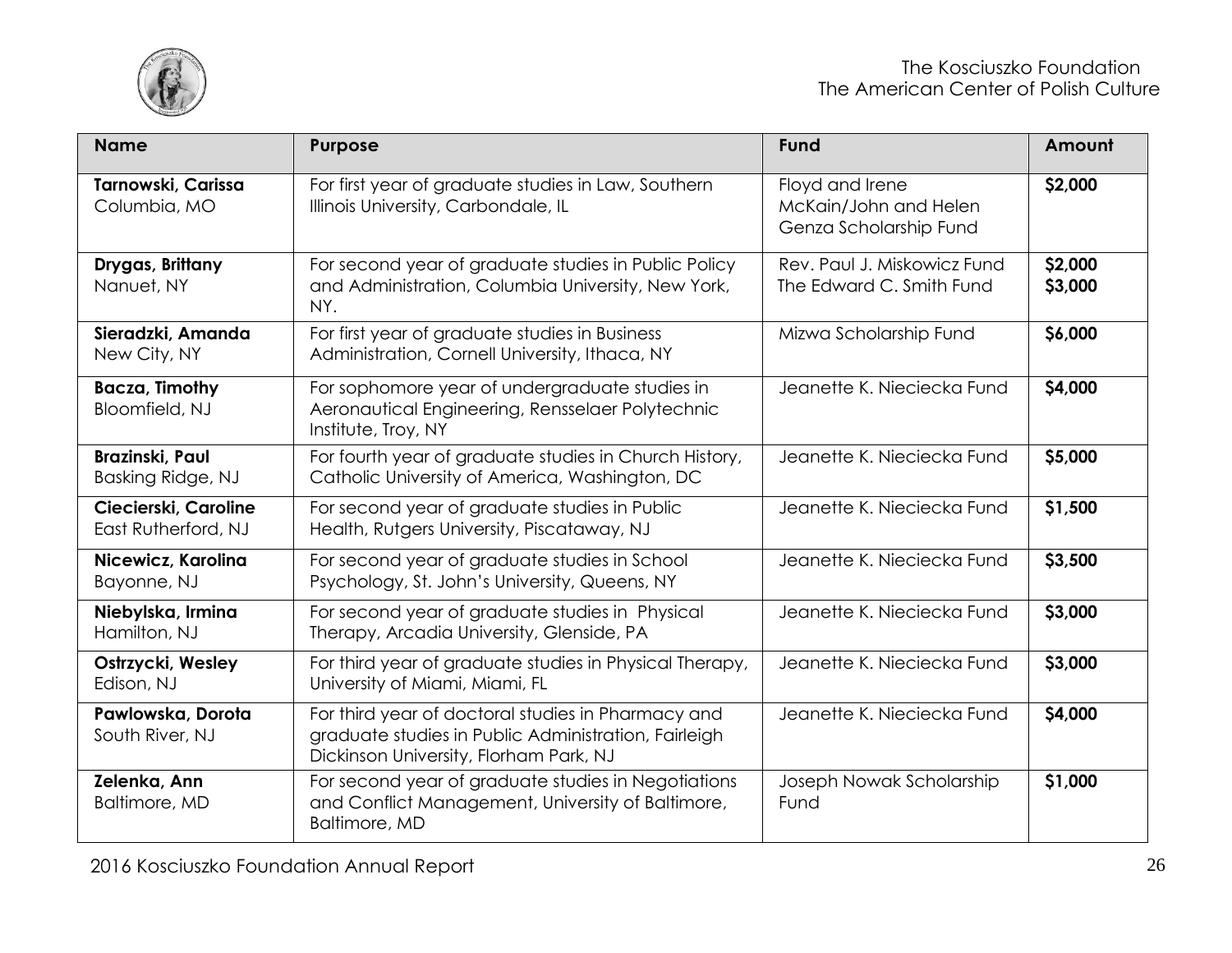

| <b>Name</b>                              | <b>Purpose</b>                                                                                                           | <b>Fund</b>                                                  | Amount             |
|------------------------------------------|--------------------------------------------------------------------------------------------------------------------------|--------------------------------------------------------------|--------------------|
| Walska, Joanna<br>New York, NY           | For fourth year of studies in Dentistry, Columbia<br>University, New York, NY.                                           | Dr. Edward and Maria<br>Nowicki Memorial<br>Scholarship Fund | \$6,000            |
| Antkowiak, Peter<br>Northborough, MA     | For fourth year of studies in Medicine, Albany<br>Medical College, Albany, NY                                            | E. J. Scott Fund                                             | \$6,000            |
| Haranczyk, Krzysztof<br>Glendale, NY     | For first year of graduate studies in Public<br>Administration, Baruch College, New York, NY                             | E. J. Scott Fund                                             | \$2,000            |
| O'Rourke, Andrew Los<br>Angeles, CA      | For first year of graduate studies in Entertainment<br>Technology, Carnegie Mellon University, Pittsburgh,<br><b>PA</b>  | E. J. Scott Fund                                             | \$5,000            |
| <b>Romanowski, Thomas</b><br>Chicago, IL | For first year of graduate studies in Business<br>Administration, Stanford University, Stanford, CA                      | E. J. Scott Fund                                             | \$6,500            |
| Wenderski, Robert<br>Livonia, MI         | For second year of doctoral studies in Systematic<br>Theology, Catholic University of America,<br>Washington, DC.        | Edward C. Smith Fund<br>Richard Sobieraj Fund                | \$3,000<br>\$1,000 |
| Maye, Monica<br>Stamford, CT             | For final year of graduate studies in Public Health<br>Policy and Management, New York Medical<br>College, Valhalla, NY. | Richard Sobieraj Fund                                        | \$1,500            |
| Dieckman, Emily<br>Seymour, CT           | For first year of graduate studies in Social Work,<br>University of Pennsylvania, Philadelphia, PA.                      | Polish Hertage Society Fund<br>Of Connecticut                | \$3,000            |
| Mehlenbacher, Kurt<br>Corvallis, OR      | For fourth year of doctoral studies in Music<br>Composition, University of Colorado, Boulder, CO                         | Monica and Frank Stanitski<br>Music Fund                     | \$3,000            |
| <b>Walczyk, Thomas</b><br>Oxford, CT     | For third year of graduate studies in Pharmacy,<br>University of Connecticut, Storrs, CT                                 | Jerome And Mary Straka<br>Scholarship                        | \$2,500            |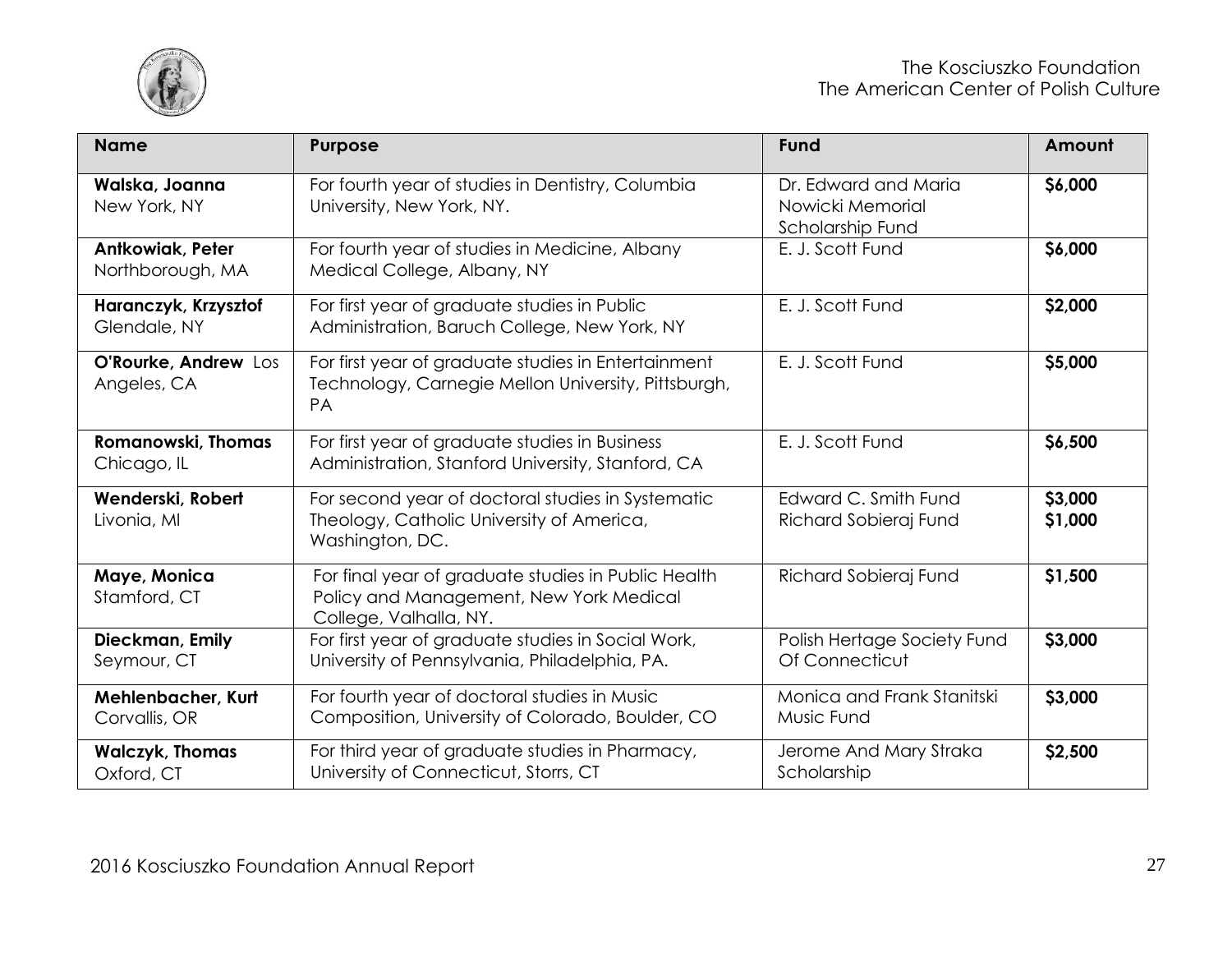

| <b>Name</b>                            | <b>Purpose</b>                                                                                                           | <b>Fund</b>                                                     | Amount             |
|----------------------------------------|--------------------------------------------------------------------------------------------------------------------------|-----------------------------------------------------------------|--------------------|
| <b>Robak, Tomasz</b><br>Chicago, IL    | For third year of graduate studies in Piano<br>Performance, Peabody Conservatory of Music,<br>Baltimore, MD              | Michael Twarowski Fund                                          | \$4,000            |
| Kaminska-Palarczyk,                    | For second year of graduate studies in Music                                                                             | Irena and Damian Wandycz                                        | \$1,000            |
| Natalia, Brooklyn, NY                  | Performance, University of Hartford, West Hartford, CT                                                                   | Fund                                                            |                    |
| Tomaszewski, Joanna                    | For first year of studies in Medicine, University of Utah,                                                               | Irena and Damian Wandycz                                        | \$2,000            |
| Chicago, IL                            | Salt Lake City, UT                                                                                                       | Fund                                                            |                    |
| <b>Chrusciel, Michael</b>              | For first year of studies in Medicine, Wayne State                                                                       | Josephine Wall and Ignatius                                     | \$1,500            |
| Riverview, MI                          | University, Detroit, MI                                                                                                  | <b>Wall Fund</b>                                                |                    |
| Karlin, Samantha                       | For first year of graduate studies in International                                                                      | Josephine Wall and Ignatius                                     | \$4,000            |
| New Fairfield, CT                      | Relations, Tufts University, Medford, MA                                                                                 | <b>Wall Fund</b>                                                |                    |
| Skrenta, Mary                          | For second year of graduate studies in Fine Arts,                                                                        | Josephine Wall and Ignatius                                     | \$3,500            |
| Hebron, OH                             | Columbus College of Art and Design, Columbus, OH                                                                         | <b>Wall Fund</b>                                                |                    |
| Wolter, Teagan<br>Oakdale, MN          | For first year of doctoral studies in Near Eastern<br>Languages and Civilizations, University of Chicago,<br>Chicago, IL | Josephine Wall and Ignatius<br><b>Wall Fund</b>                 | \$5,000            |
| <b>Bell, Connor</b><br>Granite Bay, CA | For third year of studies in Law, University of California,<br>Los Angeles, CA.                                          | Wasil Scholarship Fund                                          | \$5,000            |
| Klosowiak, Emil<br>Glenview, IL        | For first year of studies in Medicine, University of Illinois,<br>Chicago, IL                                            | Wasil Scholarship Fund<br>Pope John Paul II Scholarship<br>Fund | \$4,000<br>\$3,000 |
| <b>Gawlak, Troy</b>                    | For second year of graduate studies in Political                                                                         | Zielinski Family Scholarship                                    | \$1,000            |
| Canton, OH                             | Science, University of Akron, Akron, OH.                                                                                 | Fund                                                            |                    |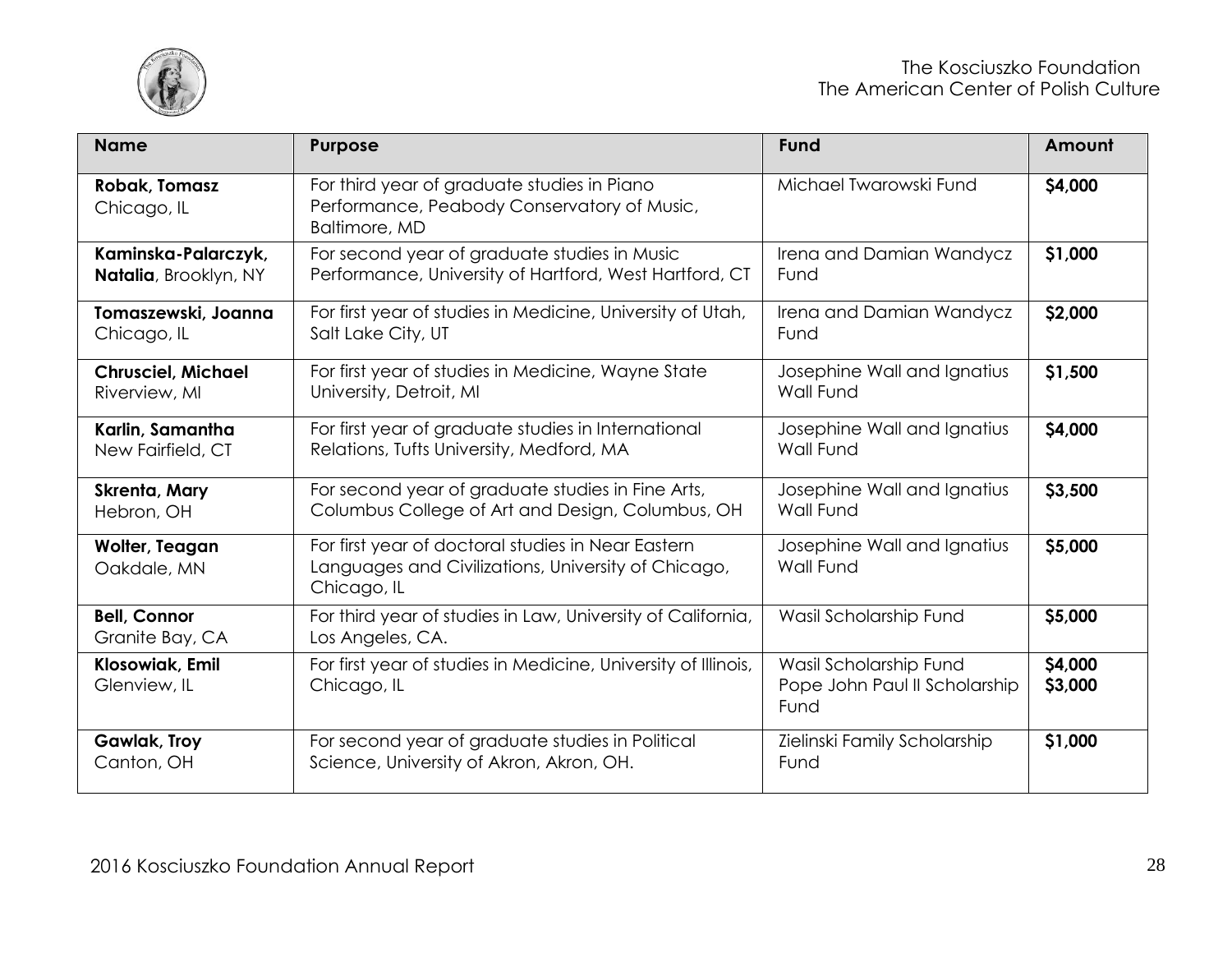

| <b>Name</b>                            | Purpose                                                                                                                                        | <b>Fund</b>                                              | Amount  |
|----------------------------------------|------------------------------------------------------------------------------------------------------------------------------------------------|----------------------------------------------------------|---------|
| Migala, Matthew                        | For first year of graduate studies in Political                                                                                                | Zielinski Family Scholarship                             | \$5,000 |
| Glenview, IL                           | Theory/Philosophy, University of Chicago, Chicago, IL                                                                                          | Fund                                                     |         |
| Polak, Klaudia                         | For fourth year of graduate studies in Veterinary                                                                                              | Zielinski Family Scholarship                             | \$5,500 |
| Riverside, CT                          | Medicine, University of Pennsylvania, Philadelphia, PA                                                                                         | Fund                                                     |         |
| Satola, Christopher<br>Los Angeles, CA | For first year of graduate studies in Cinematic Arts,<br>Film and Television Production, University of Southern<br>California, Los Angeles, CA | Zielinski Family Scholarship<br>Fund                     | \$3,500 |
| Sczepanik, Katya                       | For fourth year of studies in Veterinary Medicine,                                                                                             | Zielinski Family Scholarship                             | \$5,000 |
| Hobson, TX                             | Mississippi State University, Starkville, MS                                                                                                   | Fund                                                     |         |
| Garczynski, Jeremy                     | For fourth year of graduate studies in Architecture,                                                                                           | Jan Paul Zaleski Memorial                                | \$2,500 |
| Cambridge, MA                          | Boston Architectural College, Boston, MA.                                                                                                      | Scholarship Fund                                         |         |
| Janicki, Sylvia                        | For first year of studies in Landscape Architecture and                                                                                        | Jan Paul Zaleski Memorial                                | \$3,000 |
| Madison, WI                            | Urban Planning, University of Washington, Seattle, WA                                                                                          | Scholarship Fund                                         |         |
| <b>Orwat, Gregory</b>                  | For third year of graduate studies in Architecture,                                                                                            | Jan Paul Zaleski Memorial                                | \$5,000 |
| Chicopee, MA                           | University of Virginia, Charlottesville, VA                                                                                                    | Scholarship Fund                                         |         |
| Rolinski, Nicholas                     | For second year of graduate studies in Architecture,                                                                                           | Jan Paul Zaleski Memorial                                | \$5,000 |
| Holland, MI                            | University of Notre Dame, Notre Dame, IN.                                                                                                      | Scholarship Fund                                         |         |
| Chojnowski, Robert                     | For third year of studies in Medicine, Drexel University,                                                                                      | Michaling and Herman                                     | \$5,500 |
| Brooklyn, NY                           | Philadelphia, PA                                                                                                                               | Zimber Scholarship Fund                                  |         |
| Kubiak, Aleksander                     | For third year of studies in Medicine, Drexel University,                                                                                      | Michaling and Herman                                     | \$5,000 |
| Somerset, NJ                           | Philadelphia, PA                                                                                                                               | Zimber Scholarship Fund                                  |         |
| <b>Gancorz, Caitlyn</b><br>Palmer, MA  | For junior year of undergraduate studies in<br>Psychology, Southern New Hampshire University,<br>Manchester, NH                                | Massachusetts Federation of<br>Polish Women's Clubs Fund | \$1,250 |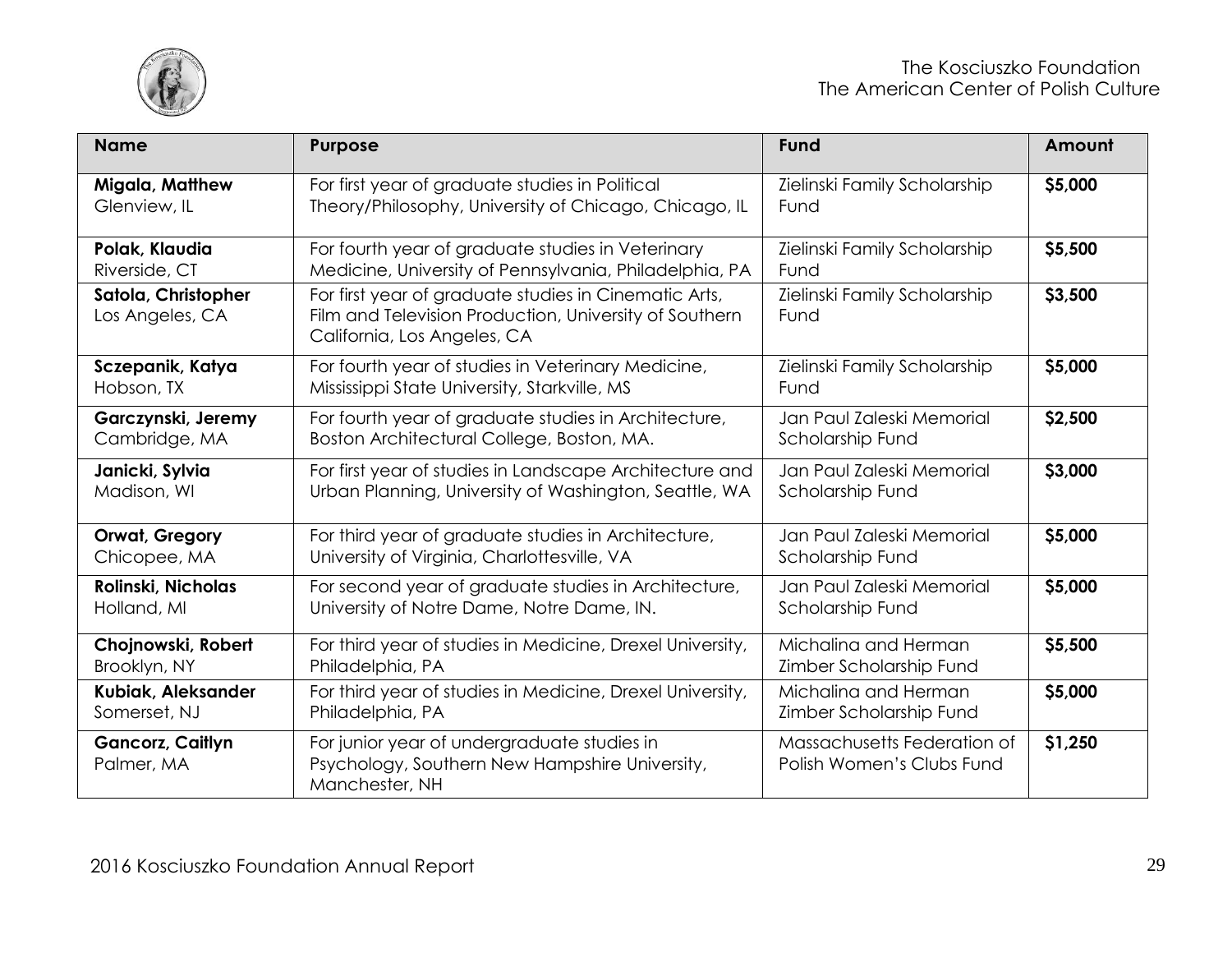

| <b>Name</b>                                     | <b>Purpose</b>                                                                                                                            | <b>Fund</b>                                                              | Amount         |
|-------------------------------------------------|-------------------------------------------------------------------------------------------------------------------------------------------|--------------------------------------------------------------------------|----------------|
| Szczepankiewicz,<br><b>Daniel Hopkinton, MA</b> | For sophomore year of undergraduate studies in<br>Chemistry, University at Buffalo, Buffalo, NY.                                          | Massachusetts Federation of<br>Polish Women's Clubs Fund                 | \$1,250        |
| Wolanski, Natalie<br>Southwick, MA              | For junior year of studies in biology, Quinnipiac<br>University, Hamden, CT                                                               | Massachusetts Federation of<br>Polish Women's Clubs Fund                 | \$1,250        |
| Agas, Jessica<br>Wallington, NJ                 | For sophomore year of undergraduate studies in<br>Nursing, University of Pennsylvania, Philadelphia, PA.                                  | Polish American Club of<br>North Jersey Fund<br>Stanislas Chylinski Fund | \$400<br>\$100 |
| Amiaga, Morgan<br>Franklin Lakes, NJ            | For senior year of undergraduate studies in Sociology,<br>University of Maryland, College Park, MD                                        | Polish American Club of<br>North Jersey Fund                             | \$625          |
| <b>Bazel, Nicolette</b><br>Wallington, NJ       | For junior year of undergraduate studies in Global<br>Public Health, George Washington University,<br>Washington, DC                      | Polish American Club of<br>North Jersey Fund                             | \$575          |
| Cieslar, Olivia<br>Westwood, NJ                 | For third year of undergraduate studies in Bio-<br>Behavioral Health, Pennsylvania State University,<br>State College, PA                 | Polish American Club of<br>North Jersey Fund                             | \$650          |
| Galka, Emilia<br>Wallington, NJ                 | For sophomore year of undergraduate studies in<br>Chemical Engineering, Lehigh University, Bethlehem,<br>PA.                              | Polish American Club of<br>North Jersey Fund<br>Stanislas Chylinski Fund | \$400<br>\$75  |
| Kaczor, Maya<br>West Caldwell, NJ               | For freshman year of undergraduate studies in<br>Writing, Literature and Publishing, Emerson College,<br>Boston, MA.                      | Polish American Club of<br>North Jersey Fund                             | \$600          |
| <b>McCormack, Joanna</b><br>Westifled, NJ       | For third year of studies towards a doctoral degree<br>In Pharmacy, Massachusetts College of Pharmacy<br>and Health Sciences, Boston, MA. | Polish American Club of<br>North Jersey Fund                             | \$525          |
| Plucinski, Philip<br>Fort Lee, NJ               | For freshman year of undergraduate studies in<br>Computer Science, Rutgers University, Piscataway, NJ                                     | Polish American Club of<br>North Jersey Fund<br>Stanislas Chylinski Fund | \$400<br>\$50  |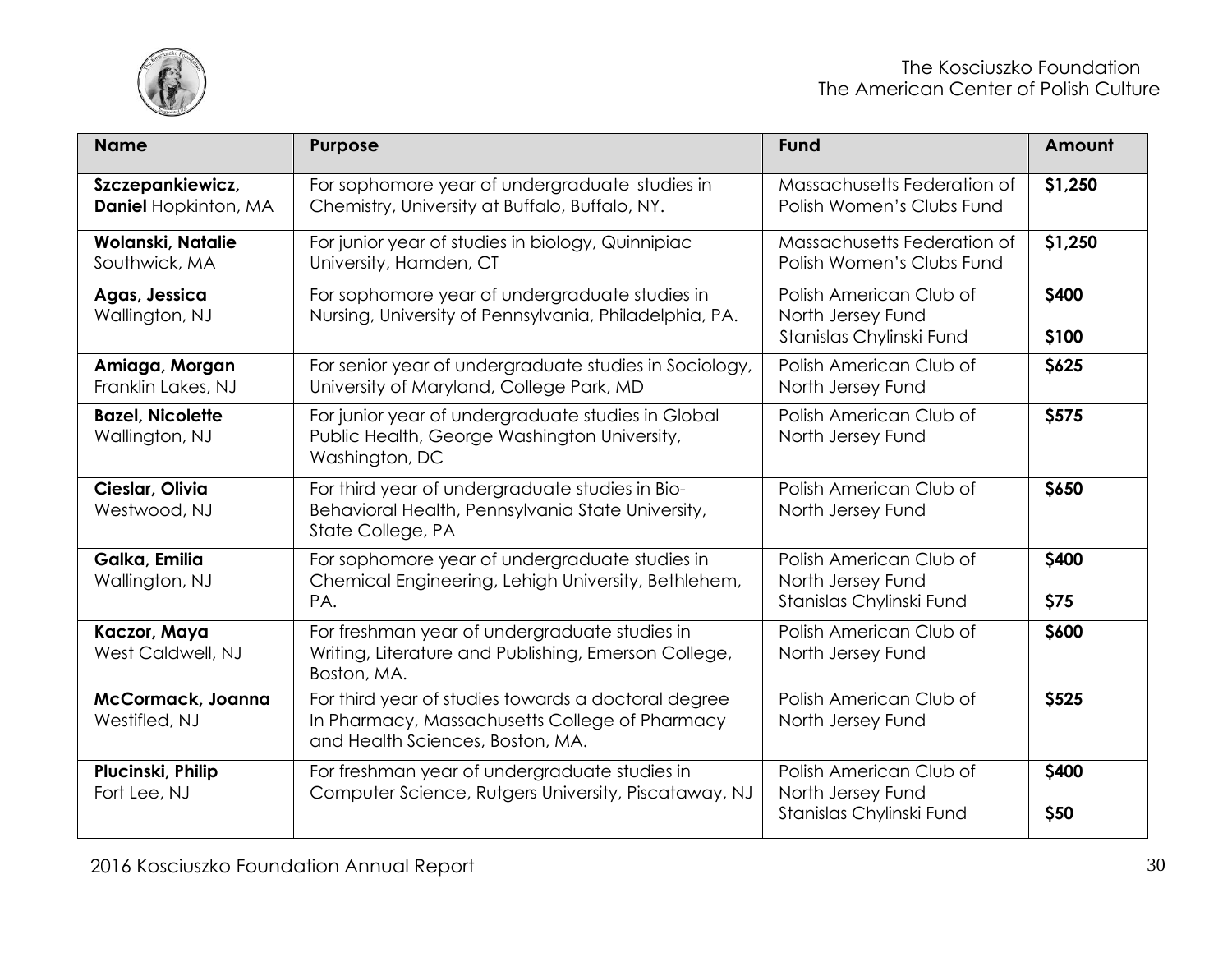

| <b>Name</b>                       | <b>Purpose</b>                                                                                                     | <b>Fund</b>                                             | Amount      |
|-----------------------------------|--------------------------------------------------------------------------------------------------------------------|---------------------------------------------------------|-------------|
| Ruszala, Dominique                | for junior year of undergraduate studies in Animal                                                                 | Polish American Club of                                 | <b>S675</b> |
| Fairfield, NJ                     | Behavior, Bucknell University, Lewisburg, PA                                                                       | North Jersey Fund                                       |             |
| Sokolski, Karol<br>Kinnelon, NJ   | For senior year of undergraduate studies in Public<br>Health Education, William Paterson University, Wayne,<br>N.I | Polish American Club of<br>North Jersey Fund            | \$550       |
| Kohan, Justin<br>Orchard Park, NY | For senior year of undergraduate studies in Trumpet<br>Performance, New England Conservatory, Boston,<br>MA.       | Polish National Alliance of<br>Brooklyn, USA, Inc. Fund | \$2,000     |
| Zakrzewski, Sara                  | For first year of studies in Earth Science, Fordham                                                                | Polish National Alliance of                             | \$2,000     |
| Brooklyn, NY                      | University, New York, NY                                                                                           | Brooklyn, USA, Inc. Fund                                |             |
| Zysk, Kacper                      | For freshman year of undergraduate studies in                                                                      | Polish National Alliance of                             | \$2,000     |
| Middle Village, NY                | Computer Science, City College, New York, NY                                                                       | Brooklyn, USA, Inc. Fund                                |             |

### **TUITION SCHOLARSHIP TOTAL: \$264,875**

# <span id="page-30-0"></span>**SUMMER STUDY ABROAD SCHOLARSHIPS 2016**

*AT THE JAGIELLONIAN UNIVERSITY, CRACOW*

Scholarships for Summer Studies in Poland are awarded to U.S. citizens and permanent residents of Polish descent for language and culture studies at the Jagiellonian University in Cracow. Awards are made from the Tomaszkiewicz-Florio Scholarship Fund (since 1995), the Wisconsin Study in Poland Scholarship and the Constance Gray Scholarship Fund. Scholarships cover the cost of program fees for Session A, a 4-week program and Session B, a 2-week program. Students study Polish language, history, culture, and visit historical sites in and near the city,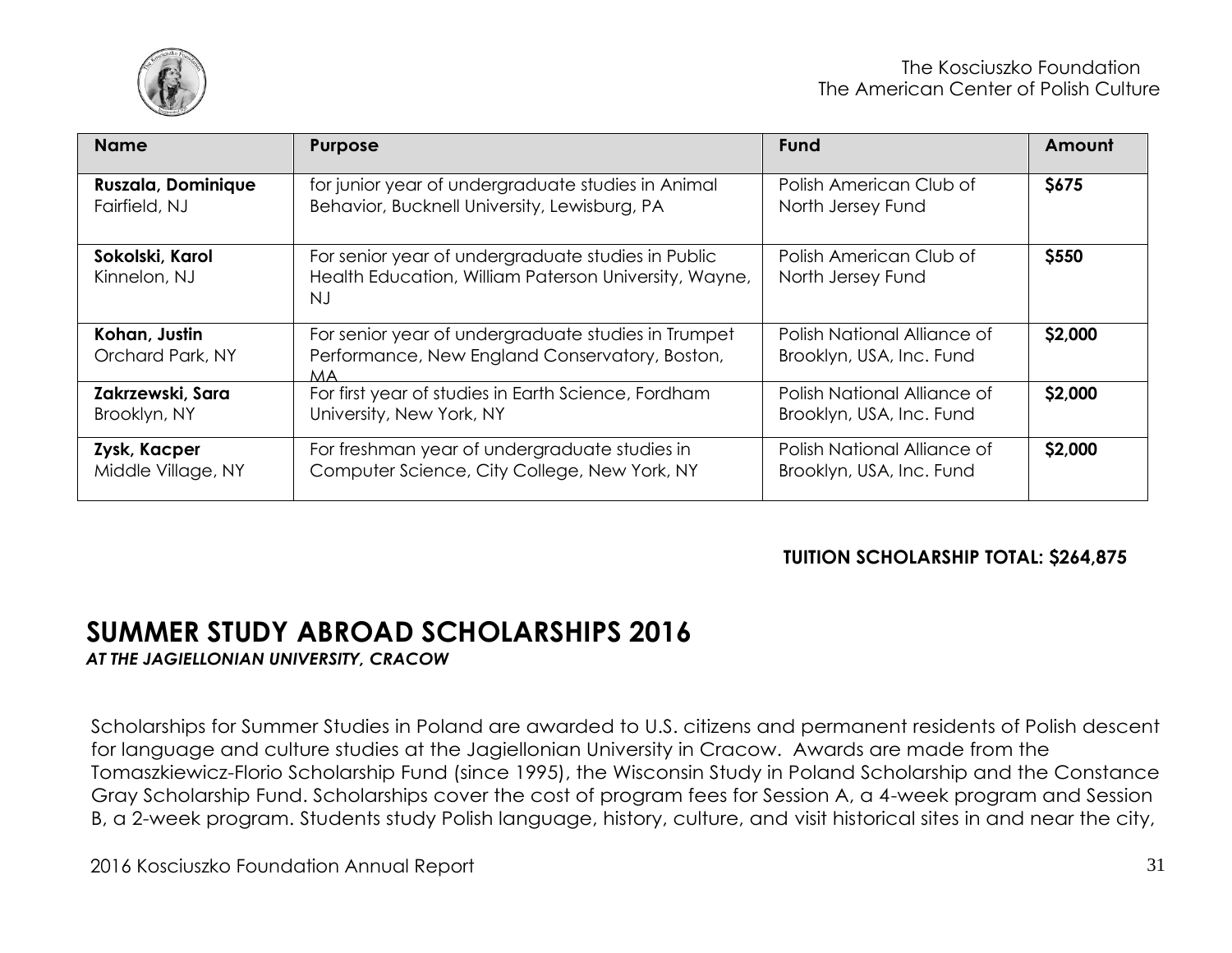

and take sightseeing trips on weekends. A Jagiellonian University Polish Language Certificate is awarded to all students who pass their final language exams. Students who have intermediate or advanced language skills may take the State Certification Exam of Polish as a Foreign Language. The exam is recognized as the test of Polish language proficiency worldwide.

The Foundation awarded a total of **\$36,375** for Polish language and culture studies in Poland to 20 students.

#### **TOMASZKIEWCZ-FLORIO SCHOLARSHIPS**

| <b>Name</b>                                       | <b>Status</b>                                                                                                                    | Amount  |
|---------------------------------------------------|----------------------------------------------------------------------------------------------------------------------------------|---------|
| Adamczyk, Marlena<br>Athens, GA                   | Junior majoring in Biology/ Pre-Dental at University of Georgia, Athens, GA. to<br>attend Session B                              | \$1,250 |
| Berry, Marianna<br>Raleigh, NC                    | Sophomore majoring in Biological Science at North Carolina State University,<br>Raleigh, NC.                                     | \$1,250 |
| <b>Biernat, Isabella</b><br>Elk Grove Village, IL | Freshman majoring in Liberal Arts at Oakton Community College, Des Plaines, IL.                                                  | \$1,925 |
| Drash, Michael<br>Charlottesville, VA             | Junior majoring in Linguistics and Russian Language & Literature at University of<br>Virginia, Charlottesville, VA.              | \$1,925 |
| <b>Drozd, Charlotte</b><br>Maspeth, NY            | Freshman majoring in Liberal Arts at City University of New York, Hunter College,<br>New York, NY.                               | \$1,925 |
| Franaszczuk, Monika<br>Superior, CO               | Sophomore majoring in Russian and Eastern European Studies/ Musical Studies at<br>Oberlin College and Conservatory, Oberlin, OH. | \$1,925 |
| Herold, Emily<br>Belle Vernon, PA                 | Junior majoring in Pharmacy at Duquesne University, Pittsburgh, PA.                                                              | \$1,925 |
| Jansen, Gerhard<br>Williamsburg, VA               | Senior majoring in Sociology of Religion at College of William and Mary,<br>Williamsburg, VA.                                    | \$1,925 |
| Kozminski, Kacper<br>Niagara Falls, NY            | Sophomore majoring in International Business at Buffalo State College, Buffalo, NY.                                              | \$1,250 |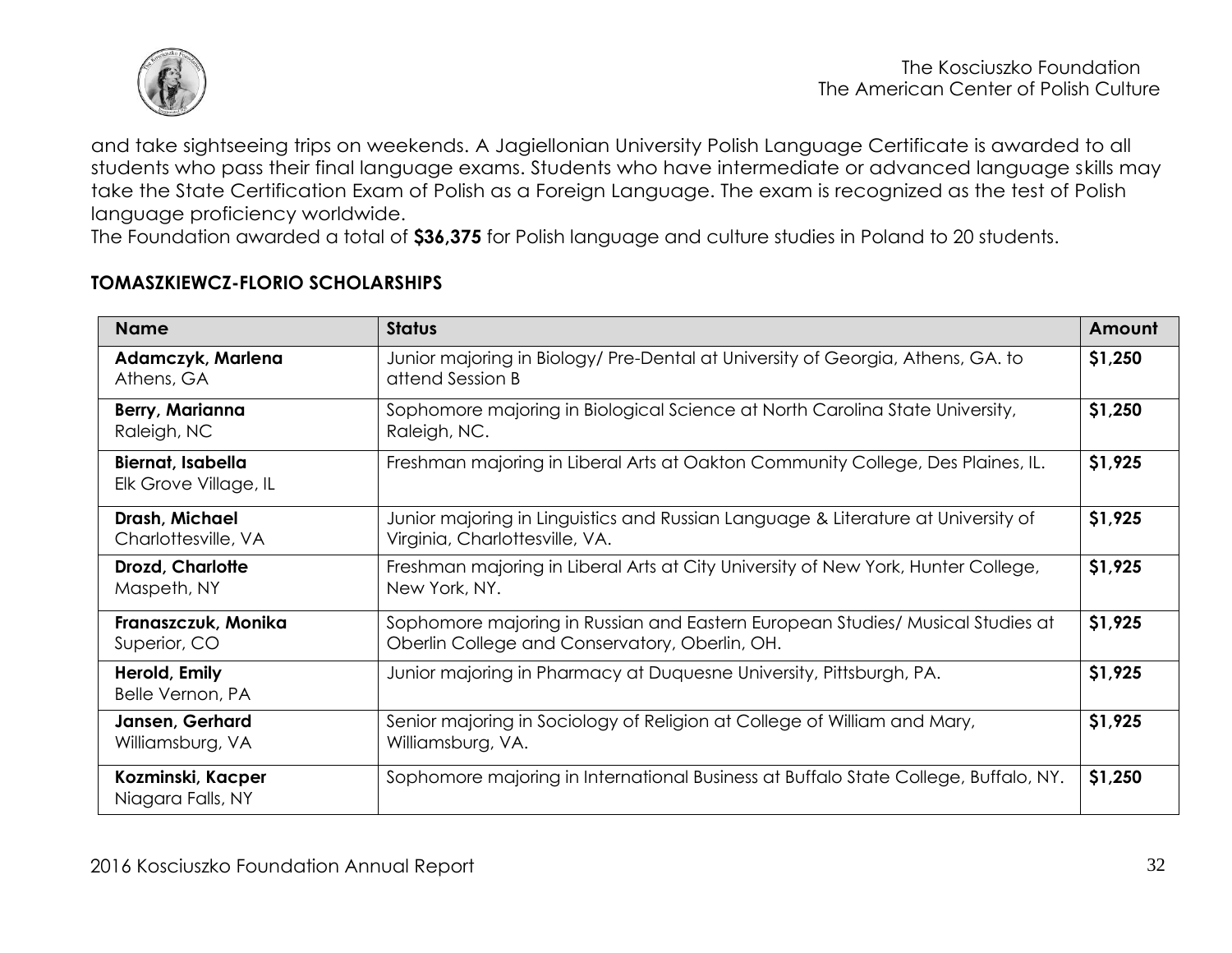

| <b>Name</b>                                     | <b>Status</b>                                                                                | Amount  |
|-------------------------------------------------|----------------------------------------------------------------------------------------------|---------|
| <b>McGinley, Erin</b><br>Dorchester, MA         | Junior majoring in Political Science at University of Massachusetts, Boston, MA.             | \$1,925 |
| Mokrzan, Theresa<br>Hilliard, OH                | Junior majoring in Psychology at Xavier University, Cincinnati, OH.                          | \$1,925 |
| Olechno, Natalie<br>Chicago, IL                 | Senior majoring in Liberal Arts at St. Ignatius College Prep High School, Chicago, IL.       | \$1,925 |
| Pac, Wiktor<br>Philadelphia, PA                 | High school senior at Central High School, Philadelphia, PA.                                 | \$1,925 |
| Polanski, Rachel<br><b>Clarence Center, NY</b>  | Junior majoring in Applied Mathematics at University at Buffalo, Buffalo, NY.                | \$1,925 |
| <b>Szczepankiewicz, Daniel</b><br>Hopkinton, MA | Sophomore majoring in Chemistry at University at Buffalo, Buffalo, NY.                       | \$1,250 |
| <b>Szelest, Michael</b><br>Acton, MA            | Freshman majoring in Engineering at University of Pittsburgh, Pittsburgh, PA.                | \$1,250 |
| Wolanski, Natalie<br>Southwick, MA              | Junior majoring in Physician Assistant at Quinnipiac University, Hamden, CT.                 | \$1,925 |
| Zmijewski, Claudia<br>Brooklyn, NY              | Senior majoring in Biology/ Children and Youth Studies at Brooklyn College,<br>Brooklyn, NY. | \$1,925 |

**Total Amount: \$31,275**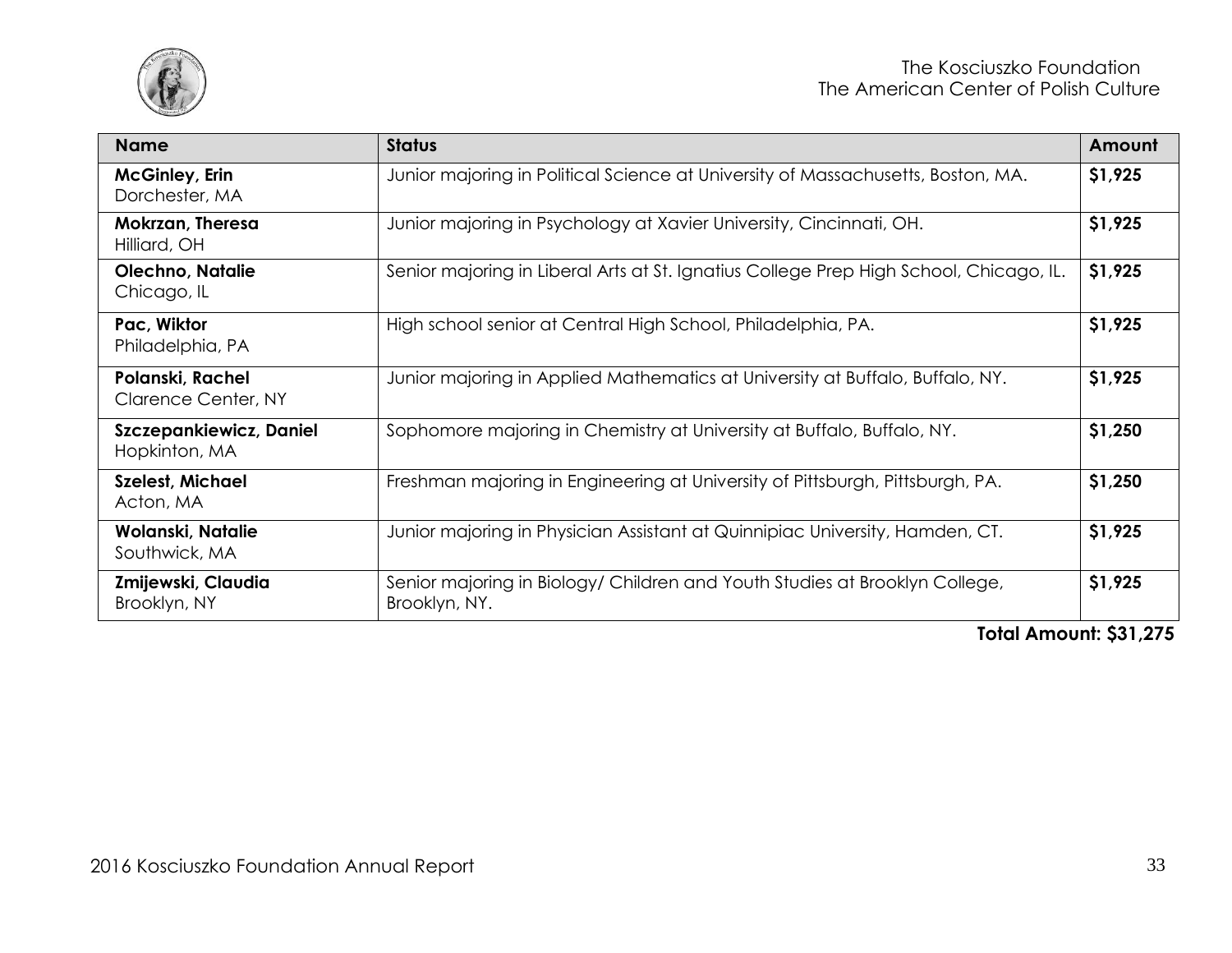

#### **WISCONSIN STUDY IN POLAND SCHOLARSHIPS**

| <b>Name</b>                          | <b>Status</b>                                                                               | Amount  |
|--------------------------------------|---------------------------------------------------------------------------------------------|---------|
| Burzynski, Peter<br>Milwaukee, WI    | Graduate student majoring in Creative Writing at University of Wisconsin,<br>Milwaukee, WI  | \$1,925 |
| Boryczka, Bartlomiej<br>Appleton, WI | High school senior majoring in Global Studies at Appleton West High School,<br>Appleton, WI | \$1,925 |

**Total Amount: \$3,850**

#### **CONSTANCE GRAY SCHOLARSHIP**

| <b>Name</b>                             | <b>Status</b>                                                                                    | Amount  |
|-----------------------------------------|--------------------------------------------------------------------------------------------------|---------|
| Klatka, Karolina of Rock<br>Springs, WY | undergraduate freshman majoring in Dance and Journalism at University of<br>Wyoming, Laramie, WY | \$1,250 |

#### **Total Amount: \$1,250**

**Scholarships for Summer Sessions Programs Total Amount: \$36,375.**

# <span id="page-33-0"></span>**KOSCIUSZKO FOUNDATION AND POLISH MINISTRY EXCHANGE PROGRAM TO POLAND 2015/2016**

The Kosciuszko Foundation's Exchange Program with Poland provides US citizens with opportunities to study Polish language and culture and to conduct studies and research at various universities in Poland. Awards are made through the Year Abroad Program and the Graduate/Postgraduate Studies and Research in Poland Scholarships. Candidates receive funding from the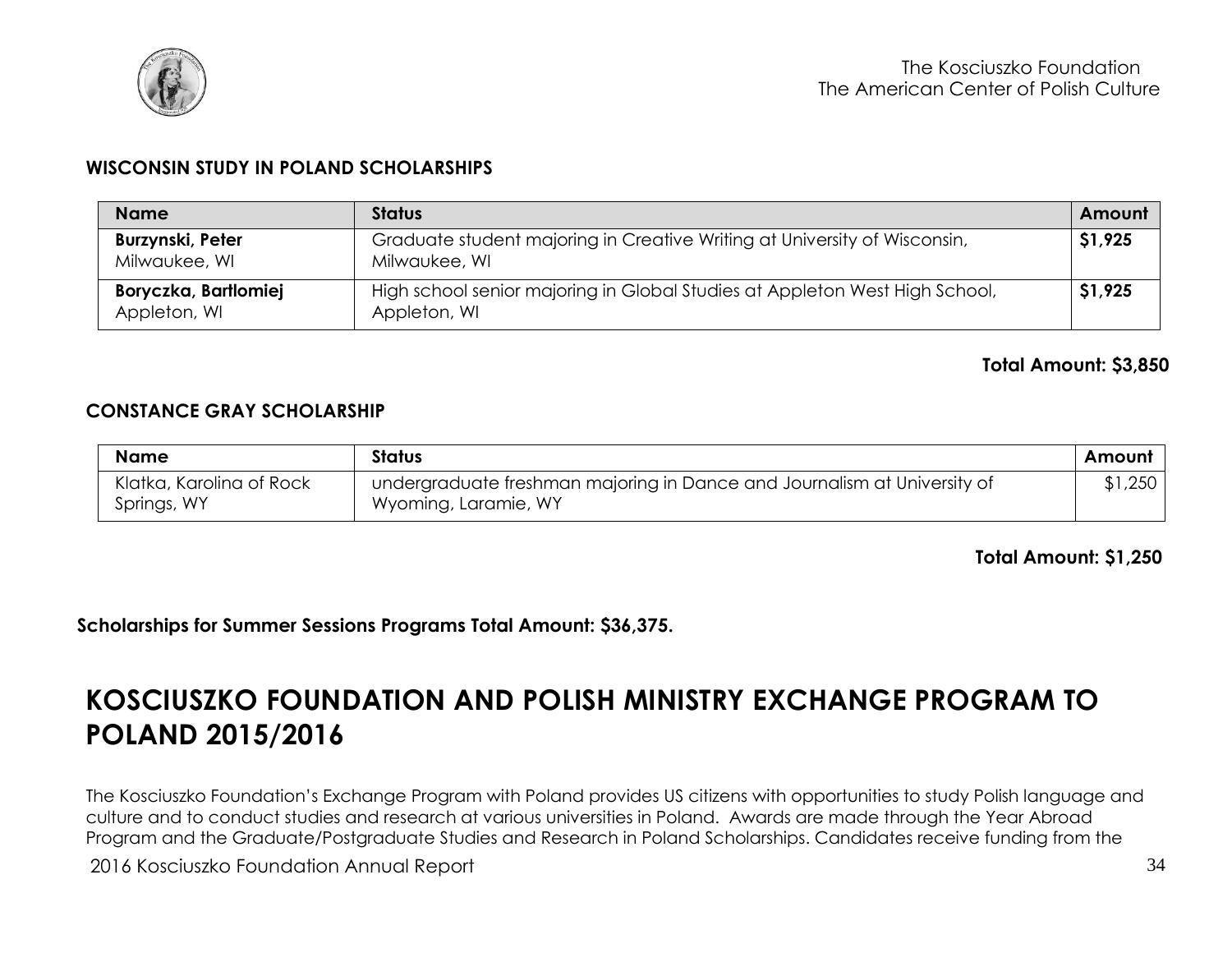

Polish Ministry of Science and Higher Education and the Kosciuszko Foundation. The Ministry provides tuition waivers and a modest stipend for housing and living expenses. The Foundation provides each candidate with subsidies for living expenses. The Kosciuszko Foundation awards **\$300 per month** to candidates in the Graduate/Postgraduate Studies and Research program for a period not to exceed nine months. Year Abroad candidates receive subsidies of **\$900 per semester (equivalent to \$200 per month)**. Awards are made for one semester or a full academic year. Funding is provided by **The Ted and Walter Wysocki Scholarship Fund.** 

Graduate/postgraduate candidates must provide a clear and well-defined proposal for study/research in Poland as well as an invitation from the Polish educational institution where studies/research are to be conducted. Year Abroad applicants must demonstrate motivation for pursuing studies in Poland as related to their educational and professional goals.

### <span id="page-34-0"></span>**YEAR ABROAD PROGRAM**

#### *At Jagiellonian University Center for Polish Language and Culture in The World, Cracow*

<span id="page-34-1"></span>

| <b>Name</b>                             | <b>Status</b>                                                                                                       | Amount      |
|-----------------------------------------|---------------------------------------------------------------------------------------------------------------------|-------------|
| <b>Burch, Matthew</b><br>New Paltz, NY  | Undergraduate senior majoring in Spanish and Latin American Studies, State<br>University of New York, New Paltz, NY | \$1,800     |
| Deptula, Marta<br>Norfolk, VA           | Undergraduate senior majoring in Art at Virginia Wesleyan College, Norfolk, VA                                      | \$900       |
| Gorzewski, Alexander<br>Northampton, MA | B.A. in Political Economy and Political Theory, Hampshire College, Amherst, MA                                      | \$1,800     |
| Padilla, Alysse<br>New York, NY         | Fourth year doctoral student majoring in Music, New York University, New York,<br>NΥ                                | <b>S900</b> |
| Straub, Adam<br>East Rutherford, NJ     | Undergraduate senior majoring in Urban Studies/ Education, Vassar College,<br>Poughkeepsie, NY                      | \$900       |

#### **Total Amount: \$6,300**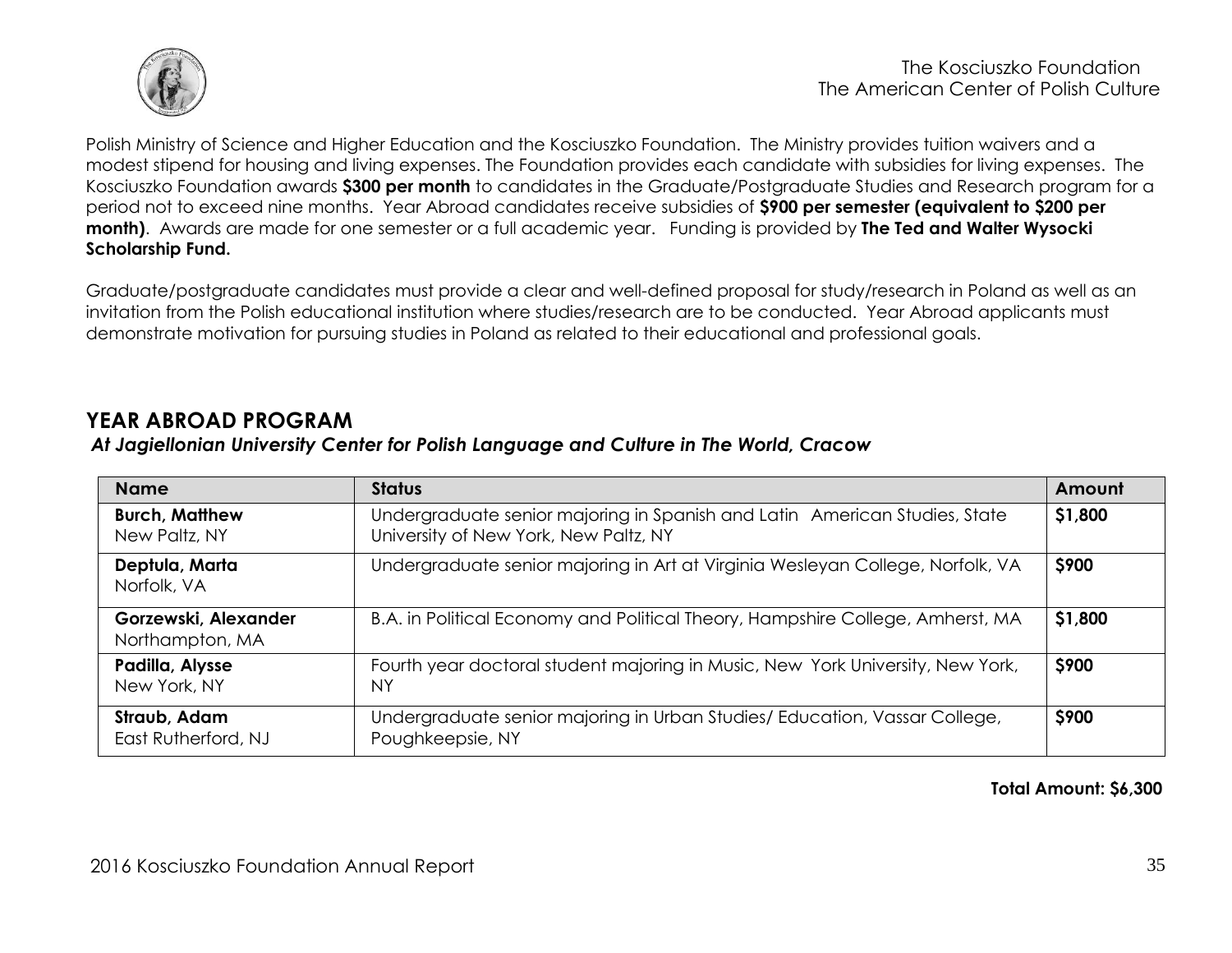

### **GRADUATE - POSTGRADUATE STUDIES AND RESEARCH IN POLAND PROGRAM 2015/2016**

In cooperation with the Polish Ministry of National Education, the Foundation selects and recommends American students and scholars to study and undertake independent research projects in Poland towards Master, Ph.D. and postdoctoral degrees. The program is also open to University faculty who wish to spend a sabbatical conducting research in Poland. Participants receive housing and a stipend for living expenses from the Polish Ministry. Grantees also receive funding from the Kosciuszko Foundation to subsidize the modest overall grants from the Polish Ministry. Funding is provided by the Ted and Walter Wysocki Scholarship Fund.

| <b>Name</b>                                   | <b>Status</b>                                                                                                                                                                                                                                                                                                                                                                                                        | Amount  |
|-----------------------------------------------|----------------------------------------------------------------------------------------------------------------------------------------------------------------------------------------------------------------------------------------------------------------------------------------------------------------------------------------------------------------------------------------------------------------------|---------|
| <b>Rossmiller, Elizabeth</b><br>Arlington, VA | Doctoral student majoring in International Relations, American University,<br>Washington, DC. To investigate the interaction between collective memories and<br>reparations laws targeting martial law-era abuses. Research conducted with Dr.<br>Hab. Piotr Kwiatkowski, Dr. Marcin Napiórkowski, and Dr. Joanna Wawrzyniak, at<br>the Institute of Polish Culture, Jagiellonian University, Cracow - 5 month grant | \$1,500 |
| <b>Welle, Mitchell</b><br>Eau Claire, WI      | Graduate student majoring in Philosophy, John Paul II Catholic University of<br>Lublin. For studies in the Methodology of Science, Department of Philosophy with<br>dr hab. Agnieszka Lekka-Kowalik, John Paul II Catholic University of Lublin - 5<br>month grant                                                                                                                                                   | \$1,500 |
| <b>Wenz, Michael</b><br>Bloomingdale, IL      | Wenz, Michael of Bloomingdale, IL - Associate Professor of Economics,<br>Northeastern Illinois University, Chicago, IL. To measure the socioeconomic<br>impacts of casino gambling in Poland. Research conducted with Prof. Zbigniew<br>Krysizk at the Warsaw School of Economics, Warsaw – 5 month grant                                                                                                            | \$1,500 |
| Wojciechowski, Amalia<br>Claranston Hills, IL | Graduate student majoring in History of Art, Bryn Mawr University, Bryn Mawr, PA.<br>For research on the role of Catholicism, art and nationality in the work of the<br>Mloda Polska and the maintenance of Polish identity. Research conducted with<br>Prof. Irena Kossowska, Department of Art History, Nicolaus Copernicus University,<br>Torun – 9 month grant                                                   | \$2,700 |

**Total Amount: \$7,200**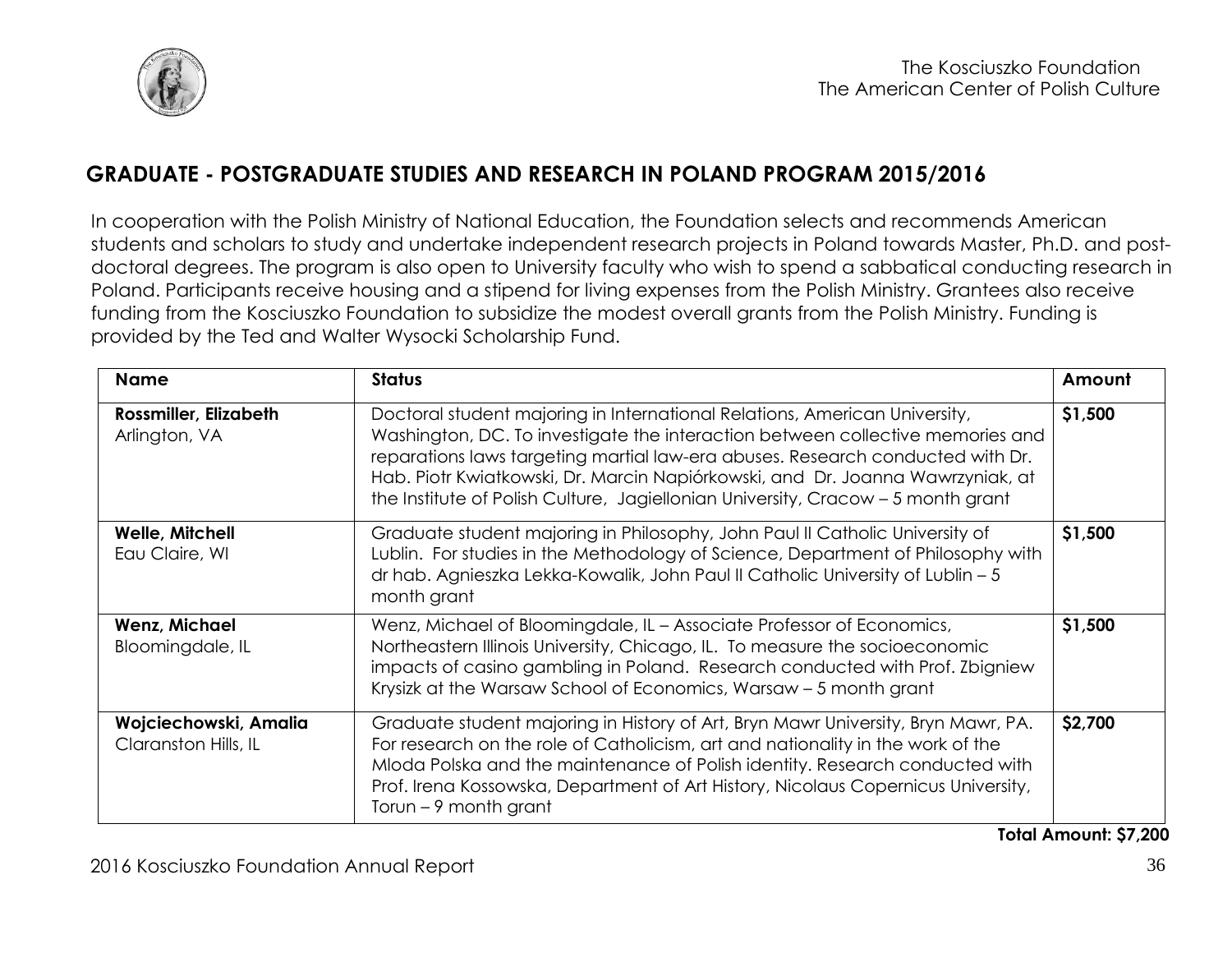

#### **Total Scholarships for Studies & Research and Year Abroad Programs: \$13,500**

The total expenditures for Kosciuszko Foundation's Domestic Programs namely, Tuition Scholarships awarded to Americans, summer study abroad scholarships, and Exchange programs to Poland including the Year Abroad Scholarship and the Graduate/Postgraduate Studies and Research in Poland Scholarships for academic year 2015-2016 is **\$314,750.** 

# <span id="page-36-0"></span>**TEACHING ENGLISH IN POLAND PROGRAM**

**By Teresa G. Wojcik, Ph.D.**

The summer of 2016 marked the **twenty-sixth** anniversary of the *Teaching English in Poland Program* (TEIP), an innovative and highly effective cultural and educational exchange between the United States and Poland. This summer program is cosponsored annually by the Kosciuszko Foundation and independent, educational, nonprofit organizations and is under the honorary patronage of the Polish National Commission for UNESCO. This year, 78 American teachers and teaching assistants from 20 states volunteered for the program, which served over 300 students from throughout Poland. The **Teaching** 

#### TEIP Program-summer 2016

- 43 Teachers
- 35 Teaching Assistants
- 7 Staff Leaders 4 Peer Tutors
- 20 American States Represented
- 573 Polish Students

|        | Since 1991                 |  |
|--------|----------------------------|--|
| 2,200  | <b>American Volunteers</b> |  |
| 13,600 | Polish Students            |  |
| 140    | <b>Education Camps in</b>  |  |
|        | Poland                     |  |
|        |                            |  |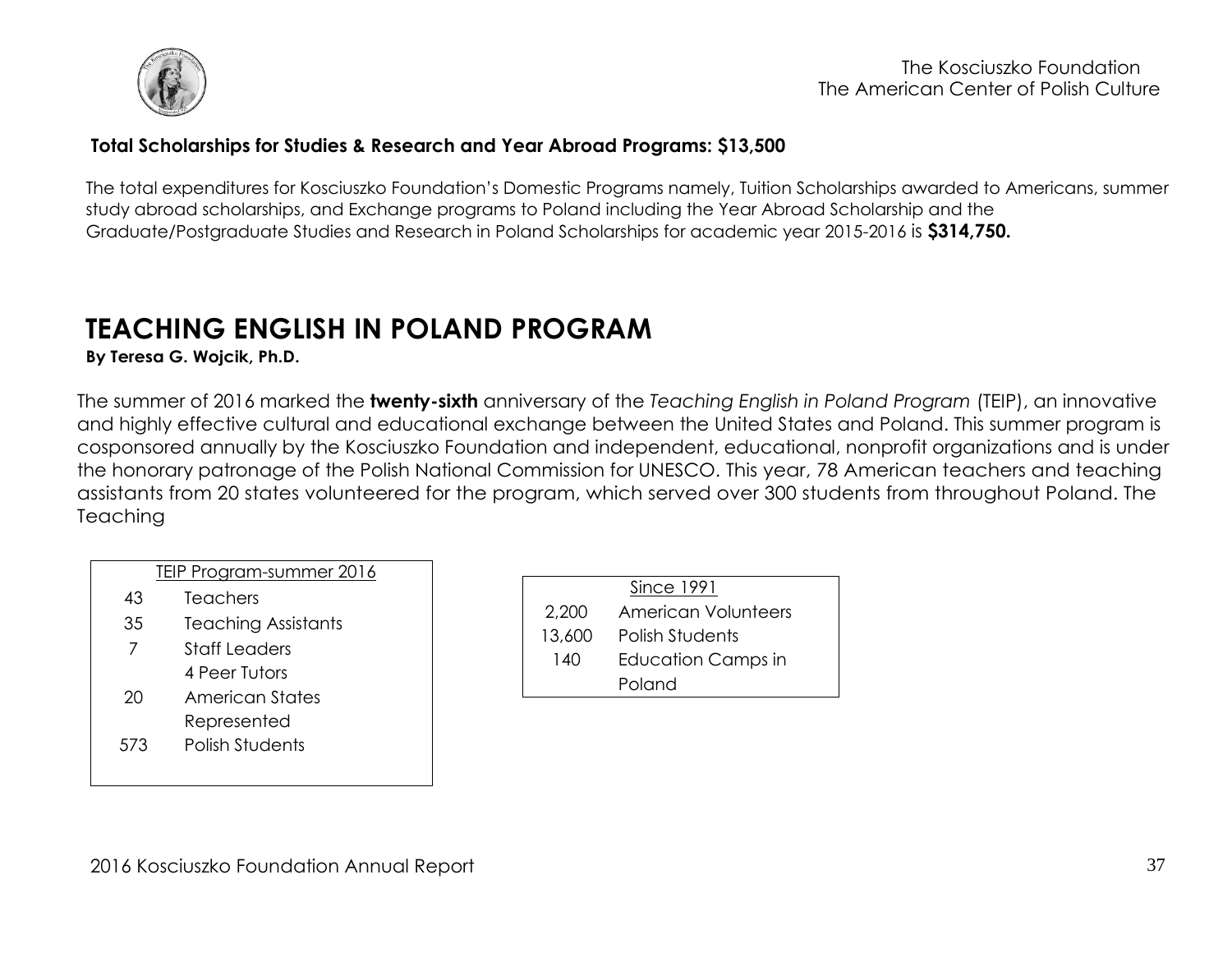

The Kosciuszko Foundation and our Polish partners offered seven choices to students: four **English Language/American Culture Camp Programs** and two **Arts Enriched English Language Camp Programs**. The programs included students ages seven to eighteen. As a result of this expansion, a larger number of Polish students and American teachers and assistants had the opportunity to share in cross-cultural experiences.

1. **English Language/American Culture Camps** were held at the following locations: ZHP "Nadwarcianski Grod," Zalecze Wielkie, The District Center for Culture, Education, Kraków, Minsk Mazowiecki and our newest site, Krynica Zdrój. All sites conducted a two-week English language emersion experience for Polish students. The Polish hosts at each site also offered a cultural tour of Poland for American teachers and assistants who volunteered their time to the program. The purpose of **the English Language/American Culture Camp Program** is to provide Polish students, who demonstrate intermediate to advanced levels of proficiency, with opportunities to improve their conversational skills. The method of language emersion is employed during four daily class periods, in extracurricular activities, on field trips, and during meals and periods of free time. At the same time, participating volunteer American teachers and teaching assistants are exposed to the culture, history, language, traditions, and people of Poland. **Ms. Dawn Woyak** from Albuqueque, New Mexico served as the American Staff Leader in Załęcze; **Ms.MaryAnn Stefko** from Marywood University in Scranton, Pennsylvania served as the American Staff leader at the Krakow Elementary Camp**; Dr. Gretchen Espinetti** from Palm Coast, Florida served as the American staff leader at the middle school camp in Krakow and **Ms. Dorothy Parker**, Fairport, New York served as the staff leader in Minsk Mazowieki and **Ms. Jacque Brown- Williams** from Tyron, North Carolina served at the camp in Krynica Zdrój.

2. **The Arts Enriched English Language Camp Program** celebrated its seventh year since its inception in 2009 in Załęcze Wielkie. The second Arts Enriched English Language Camp in Otwock celebrated its third year. Both programs held four classes per day and emphasized the importance of art, music, theatre, drama, and other creative forms of expression. The purpose of the Arts Enriched English Language Camp Program is to strengthen students' appreciation for creativity and the innovation that art provides. The program in both Zalłęcze Wielkie and Otwock invited students to gain a deeper appreciation for the arts, to learn about American culture, and to foster creative growth through a strong personal and global sense of identity. Toward the end of the experience, Polish students demonstrated their artistic abilities through an Art Expo. The exposition was open to students' family members, friends and showcased their creative works and talents. **Ms Joanne Beard from New York Mills,** was the American Staff at Załęcze and **Mr.Thomas Rusnak from Brookfield, Illinois** served as the American Staff Leader at Otwock.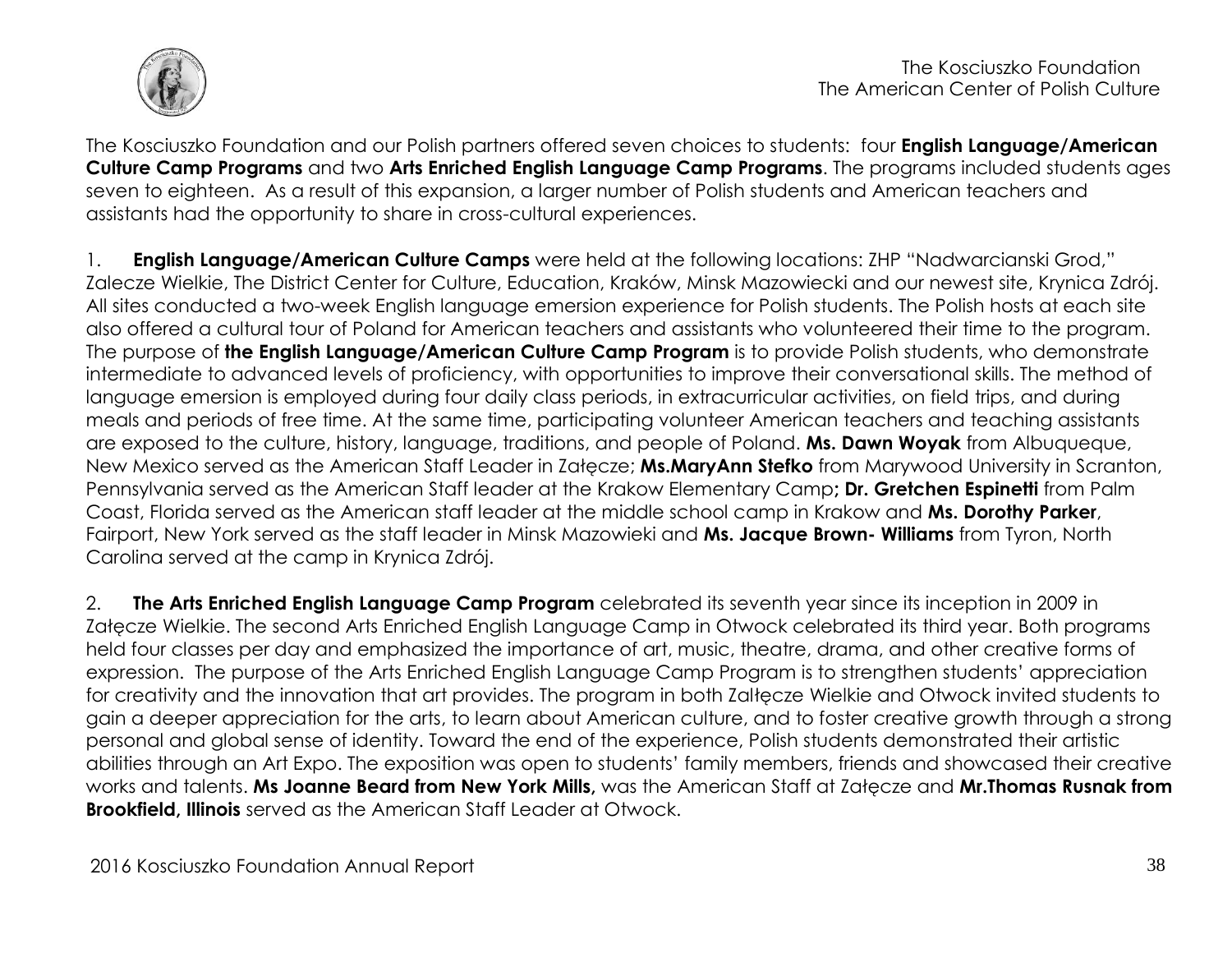

**Mary Kay Pieski Ph.D.,** Director of the TEIP, together with **Teresa G. Wojcik Ph.D.,** Assistant Director, facilitated the American aspects of the program; supervised the implementation of the program at each Polish campus site. Cooperating Polish directors included **Ewa Barbara** *Musiejko (Powiatowy Młodzieżowy Dom Kultury i.m. Michała Elwiro Andriollego w Otwocku)*, **Krystyna Mikita** *(Ósrodek Szkoleniowo-Wypoczynkowy ZHP "Nadwarciański Gród")***, Anna Krzemińska-Kaczyńska (** *VIII Prywatne Akademickie Liceum Ogólnoksztalcące IB World School-Krakow***).**

The Kosciuszko Foundation and the Polish National Commission for UNESCO cooperate to prepare and implement specific components of the TEIP Program. The Foundation recruits and selects American teachers and assistants; organizes the staffing of each camp; provides training sessions for American participants; facilitates the educational aspects of the program as outlines in the curriculum guide. In addition to preparing lessons and activities, the participants are encouraged to raise funds, solicit donations of equipment, educational materials, and books to be shipped to Poland.

The TEIP Program has been awarded grants and in excess of **\$14,000** from **Delta Kappa Educational Foundation** to help purchase equipment for the Arts Enriched English Language Camp Program. **Mr. Al Koproski**, Trustee of the Kosciuszko Foundation and member of the board of the Polish National Youth Baseball Foundation facilitated the donation of baseball equipment to the new camp in Krynica Zdrój.

This summer a total of **573** Polish students attended the camps located in Załęcze Wielkie, Otwock, Mińsk Mazowiecki, Krynica Zdrój, and Kraków. The Foundation selected seven group leaders, twenty-two American teachers and twentythree teaching assistants to participate in the TEIP Program. Participants hailed from the following twenty-one states included: California, Colorado, Connecticut, Florida, Illinois, Idaho, Maine, Massachusetts, Michigan, New Jersey, New Mexico, New York, North Carolina, Ohio, Oklahoma, Oregon, Pennsylvania, Rhode Island, South Carolina, South Dakota, Vermont. and one teacher from Canada.

The Kosciuszko Foundation expresses its gratitude to:

1. **Dr. Joseph Polizzi** at Marywood University (Scranton, Pennsylvania)

2. **Dr. Patricia Grutzmacher**, at Kent State University, (Kent, Ohio), for assisting with recruiting volunteer teachers and teaching assistants.

3. **Mary Kay Pieski, PH.D.**

4. **Ms. Sally Coveleskie-Blair**, Marywood Alumnae, established an award in honor of Sister Benedicta Berendes I.H.M., for the profound and lasting impact she had on their lives.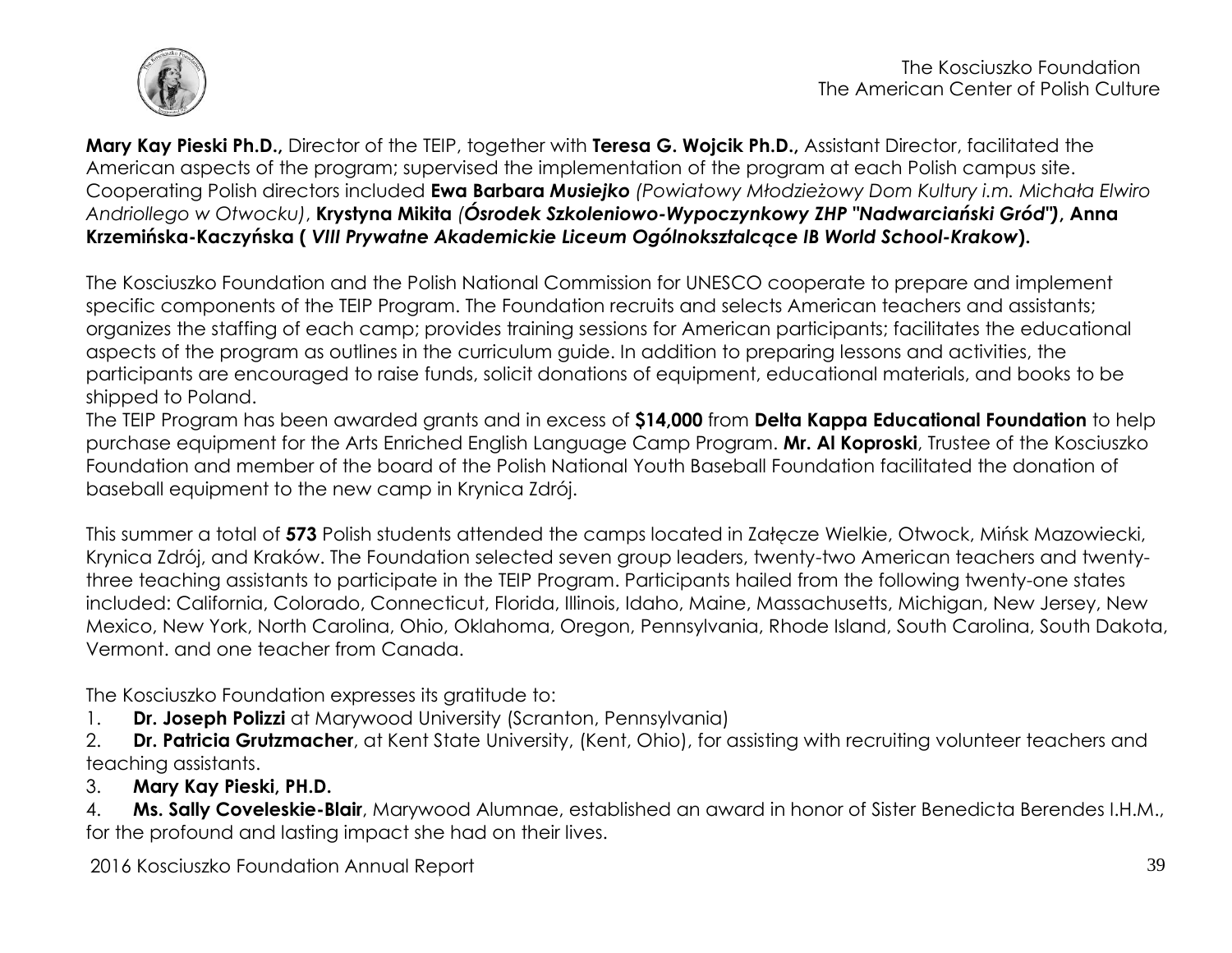

5. **The Kosciuszko Foundation chapters:** New England, Philadelphia, and Chicago

**Catherine Owens** and **Joseph Buderwitz** were the second recipients of the award and received financial support for the cost of the airfare to Poland.

In its first quarter century, the TEIP program under the aegis of the Kosciuszko Foundation has hosted 130 camps throughout Poland at twenty- two locations: Łomza, Ustka, Kraków, Płock, Gdańsk, Iława, Olsztyn, Zakopane, Puławy, Przytok at Zielona Góra, Myślenice, Tczew, Warszawa, Gołdap, Gorzów Wielkopolski, Limanowa, Załęcze Wielkie, Barlewiczki, Otwock, Pińczów, Mińsk Mazowiecki and Krynica Zdrój. More than **13,600** Polish students and almost **2200**  Americans have benefited from this program.

**The American volunteer participants in the TEIP program** are vital in effecting the Kosciuszko Foundation's mission of promoting educational and cultural exchanges between the United States and Poland and of increasing American understanding of Polish culture and history.

Heartfelt thanks to **our partners in Poland** who have participated in and supported the Teaching English in Poland Program: The Polish National Commission for UNESCO for promoting the program under its patronage and the Polish Ministry of National Education for providing funds in Poland for camp sites (1991-2008) and their operation, for hiring Polish staffs, and for providing funds for the stipends and end-of-program tours for American participants. The following foundations and organizations in the United States and Poland that contributed to the functioning and development of the TEIP program include: Educational Enterprise Foundation, The Kosciuszko Foundation Wysocki and Frees Funds, The Polish American Teachers Association, Marie Sklodowska Curie Professional Women's Association, Nidzicka Fundacja Rozwoju, Delta Kappa Gamma Educational Foundation, Chicago, Ohio, New England and Philadelphia Chapters of the Kosciuszko Foundation, Polish National Youth Baseball Foundation, the Cleveland Society of Poles, The Pulaski Association of Professional Men etc. and individual donors.

We extend warmest thanks to the Polish Directors and staffs for their hospitality and efforts in introducing Kosciuszko Foundation American volunteers to "everything Polish"; and soliciting funds to make the camps affordable for Polish students by partnering with community leaders and organizations.

A special thank you the administrators and Trustees of the Kosciuszko Foundation for their foresight and trust by enabling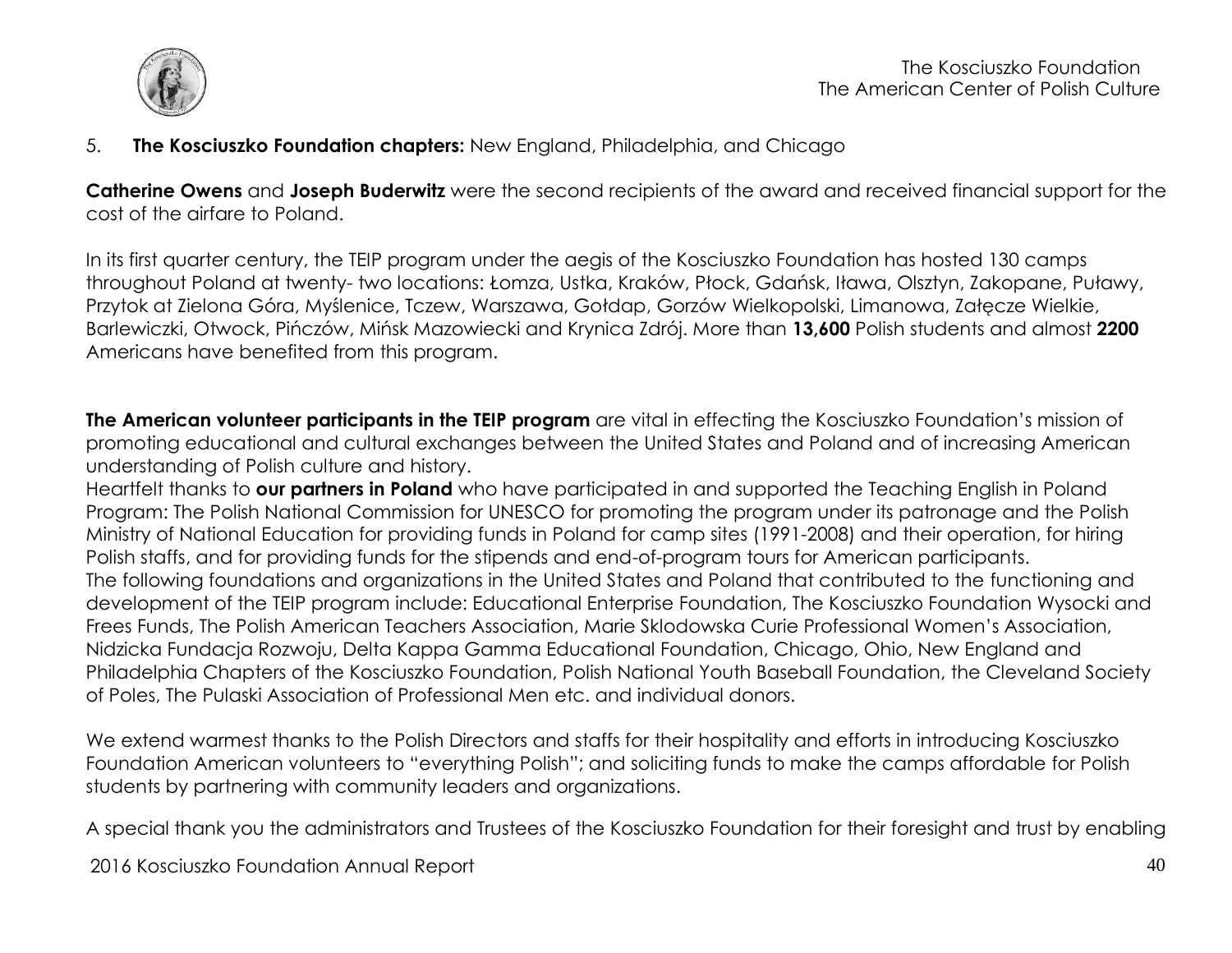

an atmosphere of viable outreach in accepting TEIP as a vital component in promoting the mission of the Kosciuszko Foundation. Heartfelt thanks to **Mrs. Christine Kuskowski, Director Emerita** for her visionary leadership and steadfast commitment to the program's success. The organizers of Teaching English in Poland Program look to the future, building on the achievements of the first twenty-five years to even greater successes in years to come.

# <span id="page-40-0"></span>**ANNUAL DINNER AND BALL**

On Saturday, April 30th, 2016 at the Grand Ballroom of the Waldorf Astoria Hotel in NYC, the Kosciuszko Foundation held **the Amber Ball - the 81st Annual Dinner and Ball**.

We had the honor of recognizing **Martha Stewart**, a visionary and entrepreneurial mogul, who proudly spoke about her Polish heritage when accepting the KF Medal of Recognition, and Professor Piotr Chomczynski, renowned biochemist, researcher, and the generous benefactor to the KF. The Ball was chaired by a longtime Trustee – Prof. Waldemar Priebe.

We were honored by the presence of both Polish and American dignitaries including Ryszard Schnepf, Ambassador of Poland to the USA, Urszula Gacek, Consul General of Poland in NY, and Audrey Zibelman, Chair of the New York State Public Service Commission.

Highlights of the evening included live music by the Gerard Carelli Orchestra and performances by Met Opera singer – Edyta Kulczak, Mezzo Soprano, jazz singer Kelley Suttenfield, dances by the Polish American Folk Dance Company and special performance of the traditional Polish song "Hej Sokoły" by Alex Storozynski and friends.

The KF 81st Annual Ball has been a celebration of a mission fulfilled and the benefactors who made it possible. The Foundation awards on average \$1 million in fellowships, grants and scholarships to students, scholars and artists. Nearly 200 people benefit from the Foundation on an annual basis.

Proceed from the Amber Ball supported the Foundation's initiatives including the renovation of the impressive KF House, cultural programming, outreach to children and scholarship support.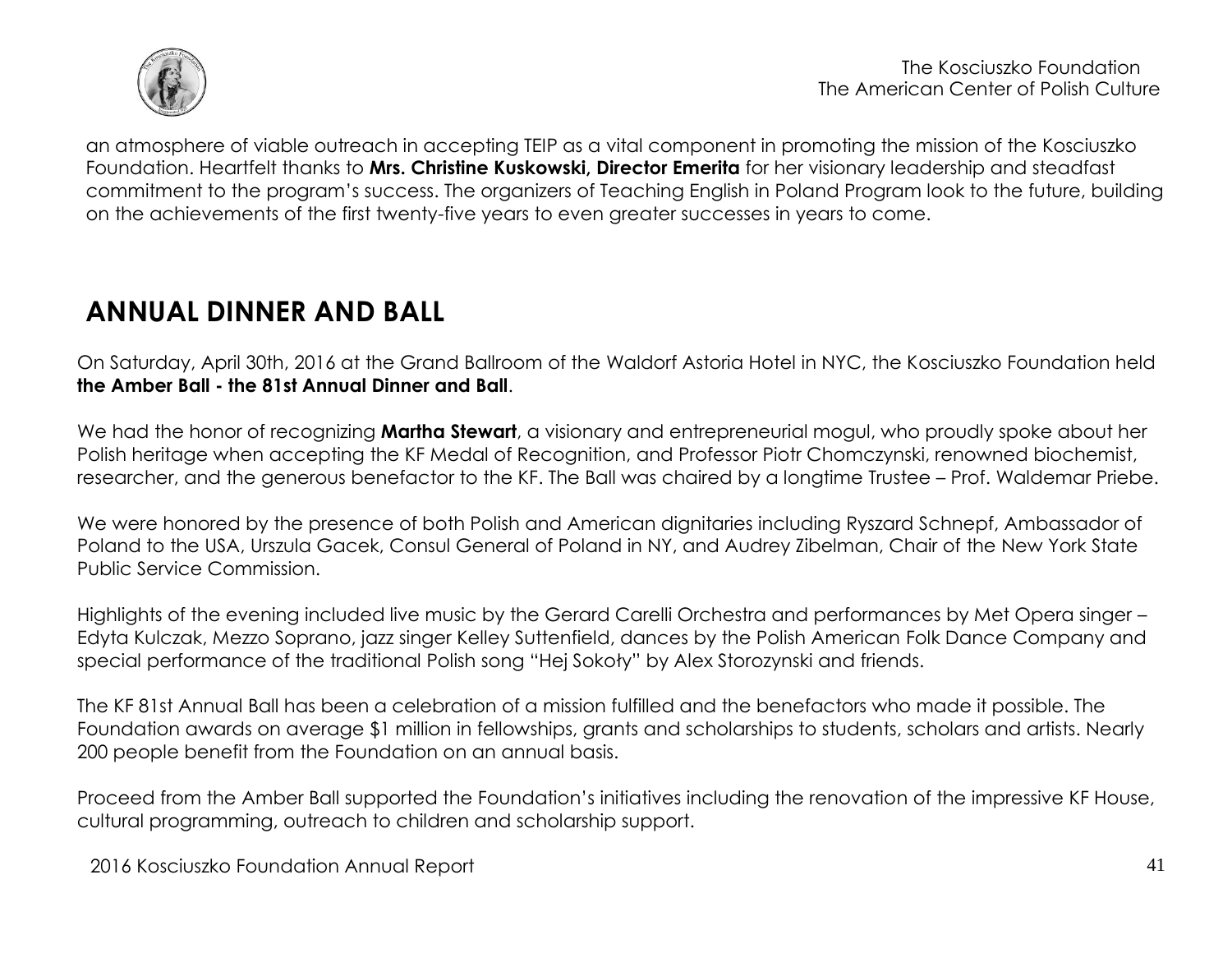

# <span id="page-41-0"></span>**AFFILIATE GROUPS**

Affiliate Groups play an important role in furthering the Kosciuszko Foundation's goals. They comprise of individuals who are focused on certain special interests within the broader activities of the Kosciuszko Foundation, and often feature their own membership rosters and officers, addressing many of the Foundation's specific needs.

### <span id="page-41-1"></span>**The National Advisory Council**

The National Advisory Council is composed of several individual members of the Kosciuszko Foundation, as well as presidents of

the Kosciuszko Foundation's nine Chapters. The Council is designed to benefit from broad representation throughout the United States providing the Board of Trustees with valuable advice on how to expand membership and donations, by highlighting and discussing current trends amongst the Foundation's target groups, and developing ideas on how to attract new membership and donations given these trends. Its members are longtime Foundation members who have their finger on the pulse of the Foundation, its philosophy, and its future.

### <span id="page-41-2"></span>**Chapters of the Kosciuszko Foundation**

The Kosciuszko Foundation chapters play a vital role in maintaining the Foundation's reputation as a nationwide organization. Run strictly by local volunteers who commit considerable time and effort to the task of soliciting members in their geographic areas, organizing local concerts, awards banquets, and other key fundraising events, representatives of nine Kosciuszko Foundation Chapters act as local ambassadors, promoting the Foundation's mission in local regions.

Through the participation of local chapter presidents on the National Advisory Council, chapters also help keep the Board of Trustees, officers, and staff informed of local trends in local communities.